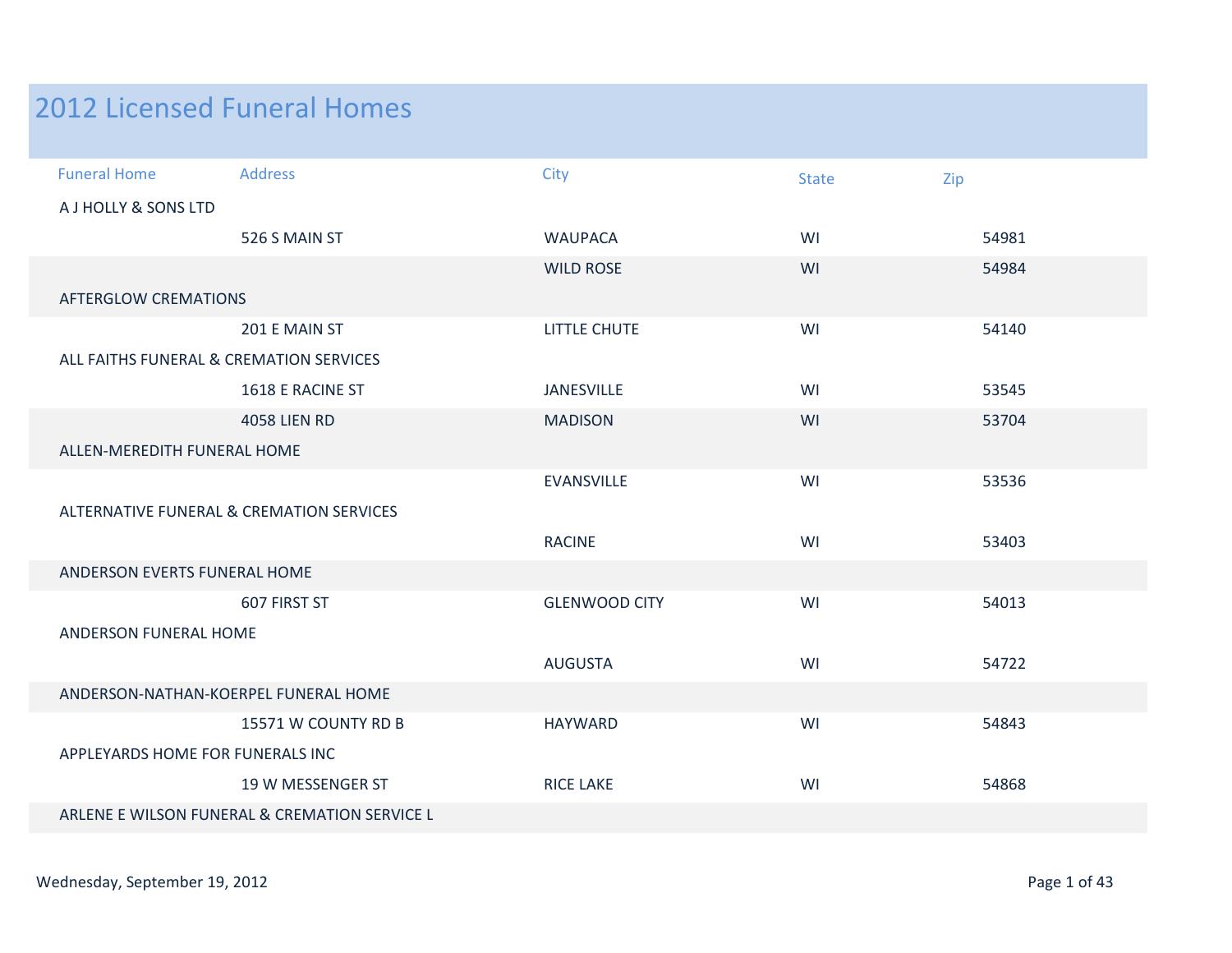| <b>Funeral Home</b>             | <b>Address</b>                                       | City                | <b>State</b> | Zip   |  |  |
|---------------------------------|------------------------------------------------------|---------------------|--------------|-------|--|--|
|                                 | 3621 W VILLARD AVE                                   | <b>MILWAUKEE</b>    | WI           | 53209 |  |  |
| <b>BADGERLAND TRADE SERVICE</b> |                                                      |                     |              |       |  |  |
|                                 | <b>4058 LIEN RD</b>                                  | <b>MADISON</b>      | WI           | 53704 |  |  |
|                                 | <b>BAKKEN YOUNG FUNERAL &amp; CREMATION SERVICES</b> |                     |              |       |  |  |
|                                 |                                                      | <b>BALDWIN</b>      | WI           | 54002 |  |  |
|                                 | 502 3RD ST                                           | <b>HUDSON</b>       | WI           | 54016 |  |  |
|                                 | W3542 HWY 35                                         | <b>MAIDEN ROCK</b>  | WI           | 54750 |  |  |
|                                 | 805 E DIVISION ST                                    | <b>RIVER FALLS</b>  | WI           | 54022 |  |  |
|                                 | <b>BAKKEN-YOUNG FUNERAL &amp; CREMATION SERVICES</b> |                     |              |       |  |  |
|                                 |                                                      | <b>NEW RICHMOND</b> | WI           | 54017 |  |  |
| <b>BALLHORN CHAPELS</b>         |                                                      |                     |              |       |  |  |
|                                 | 1201 N 8TH ST                                        | SHEBOYGAN           | WI           | 53081 |  |  |
| <b>BANKS FUNERAL HOME</b>       |                                                      |                     |              |       |  |  |
|                                 | 3621 W VILLARD AVE                                   | MILWAUKEE           | WI           | 53209 |  |  |
| <b>BARBOLA FUNERAL CHAPEL</b>   |                                                      |                     |              |       |  |  |
|                                 | 282 E MARQUETTE ST                                   | <b>BERLIN</b>       | WI           | 54923 |  |  |
| <b>BECKER BEAL FUNERAL HOME</b> |                                                      |                     |              |       |  |  |
|                                 | <b>109 GREENWAY CROSS</b>                            | <b>BELLEVILLE</b>   | WI           | 53508 |  |  |
| BECKER RITTER ELMBROOK FH       |                                                      |                     |              |       |  |  |
|                                 | 14075 W NORTH AVE                                    | <b>BROOKFIELD</b>   | WI           | 53005 |  |  |
|                                 | <b>BEEMAN-PATCHAK FUNERAL HOME</b>                   |                     |              |       |  |  |
|                                 |                                                      | <b>BOSCOBEL</b>     | WI           | 53805 |  |  |
| <b>BEIL-DIDIER FUNERAL HOME</b> |                                                      |                     |              |       |  |  |
|                                 |                                                      | <b>CLINTONVILLE</b> | WI           | 54929 |  |  |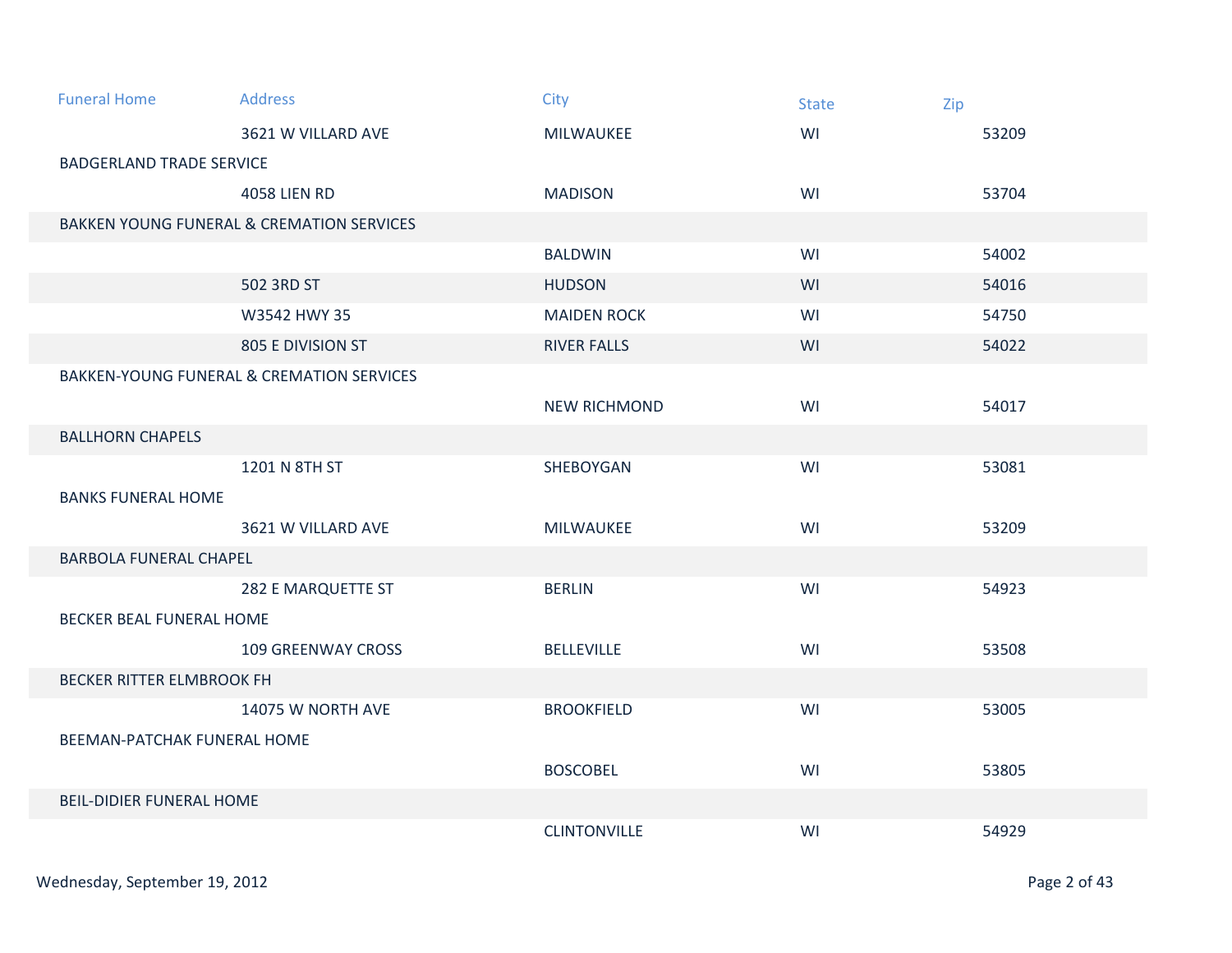| <b>Funeral Home</b>                          | <b>Address</b>     | <b>City</b>         | <b>State</b> | Zip   |
|----------------------------------------------|--------------------|---------------------|--------------|-------|
|                                              |                    | <b>CLINTONVILLE</b> | WI           | 54929 |
|                                              | 207 S MAIN ST      | <b>MARION</b>       | WI           | 54950 |
| BERNDT-LEDESMA FUNERAL HOME                  |                    |                     |              |       |
|                                              |                    | <b>HARTFORD</b>     | WI           | 53027 |
|                                              |                    | <b>HARTFORD</b>     | WI           | 53027 |
|                                              |                    | <b>HARTFORD</b>     | WI           | 53027 |
| <b>BERTH &amp; ROSENTHAL INC</b>             |                    |                     |              |       |
|                                              | 331 S ELLIS AVE    | <b>PESHTIGO</b>     | WI           | 54157 |
| BESTE FUNERAL HOME LLC                       |                    |                     |              |       |
|                                              |                    | <b>MOSINEE</b>      | WI           | 54455 |
| <b>BETZER FUNERAL HOME</b>                   |                    |                     |              |       |
|                                              | 118 S 2ND ST       | <b>DELAVAN</b>      | WI           | 53115 |
| BEVSEK-VERBICK FUNERAL HOME                  |                    |                     |              |       |
|                                              |                    | <b>WEST ALLIS</b>   | WI           | 53227 |
| BLANE GOODMAN FUNERAL SERVICE LLC            |                    |                     |              |       |
|                                              |                    | SHOREWOOD           | WI           | 53211 |
| <b>BLANEY FUNERAL HOME</b>                   |                    |                     |              |       |
|                                              | 1521 SHAWANO AVE   | <b>GREEN BAY</b>    | WI           | 54303 |
| BLASCHKE SCHNEIDER FUNERAL HOME              |                    |                     |              |       |
|                                              |                    | LACROSSE            | WI           | 54603 |
| <b>BLASHKE &amp; SCHNEIDER FUNERAL HOMES</b> |                    |                     |              |       |
|                                              |                    | LA CROSSE           | WI           | 54601 |
| BOETTCHER FAMILY FUNERAL HOME                |                    |                     |              |       |
|                                              | 2401 FIELDCREST DR | <b>KAUKAUNA</b>     | WI           | 54130 |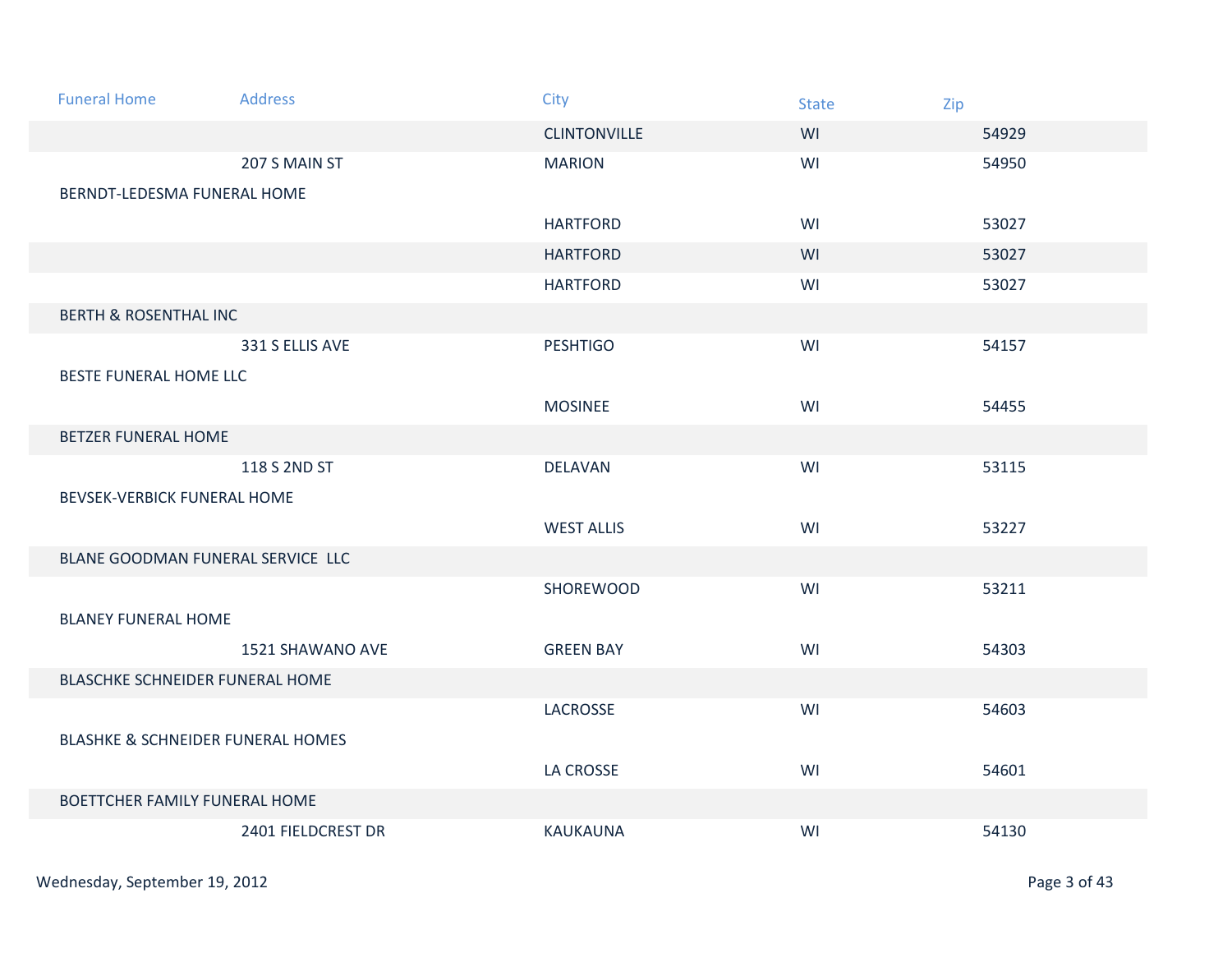| <b>Funeral Home</b>                       | <b>Address</b>                | City                 | <b>State</b> | Zip   |
|-------------------------------------------|-------------------------------|----------------------|--------------|-------|
| <b>BOLGER FUNERAL HOME INC</b>            |                               |                      |              |       |
|                                           |                               | <b>MINOCQUA</b>      | WI           | 54548 |
| BOLGER FUNERAL HOME-WOODRUFF CHAPEL       |                               |                      |              |       |
|                                           |                               | <b>WOODRUFF</b>      | WI           | 54568 |
| <b>BORCHARDT &amp; MODER FUNERAL HOME</b> |                               |                      |              |       |
|                                           | 109 W MAIN ST                 | <b>HORTONVILLE</b>   | WI           | 54944 |
|                                           | <b>N5645 STATE RD 76</b>      | <b>SHIOCTON</b>      | WI           | 54170 |
| BORTON-LEISER FUNERAL HOME                |                               |                      |              |       |
|                                           | 220 S 7TH ST                  | CORNELL              | WI           | 54732 |
| <b>BOSTON FUNERAL HOME</b>                |                               |                      |              |       |
|                                           |                               | <b>STEVENS POINT</b> | WI           | 54481 |
| <b>BRADLEY FUNERAL HOME</b>               |                               |                      |              |       |
|                                           | <b>1550 NEVA RD</b>           | <b>ANTIGO</b>        | WI           | 54409 |
| <b>BRAINARD FUNERAL HOME</b>              |                               |                      |              |       |
|                                           |                               | WAUSAU               | WI           | 54403 |
| <b>BRATLEY FUNERAL HOME</b>               |                               |                      |              |       |
|                                           | 10 E BAYFIELD ST              | <b>WASHBURN</b>      | WI           | 54891 |
| <b>BRETT FUNERAL HOME</b>                 |                               |                      |              |       |
|                                           | 2001 W WISCONSIN AVE          | MILWAUKEE            | WI           | 53233 |
| <b>BRIAN MARK FUNERAL HOME</b>            |                               |                      |              |       |
|                                           |                               | <b>BELOIT</b>        | WI           | 53511 |
| <b>BROWN FUNERAL HOME</b>                 |                               |                      |              |       |
|                                           | 9005 E BILLER LOOP PO BOX 264 | <b>SOLON SPRINGS</b> | WI           | 54873 |
| <b>BRUCH FUNERAL HOME</b>                 |                               |                      |              |       |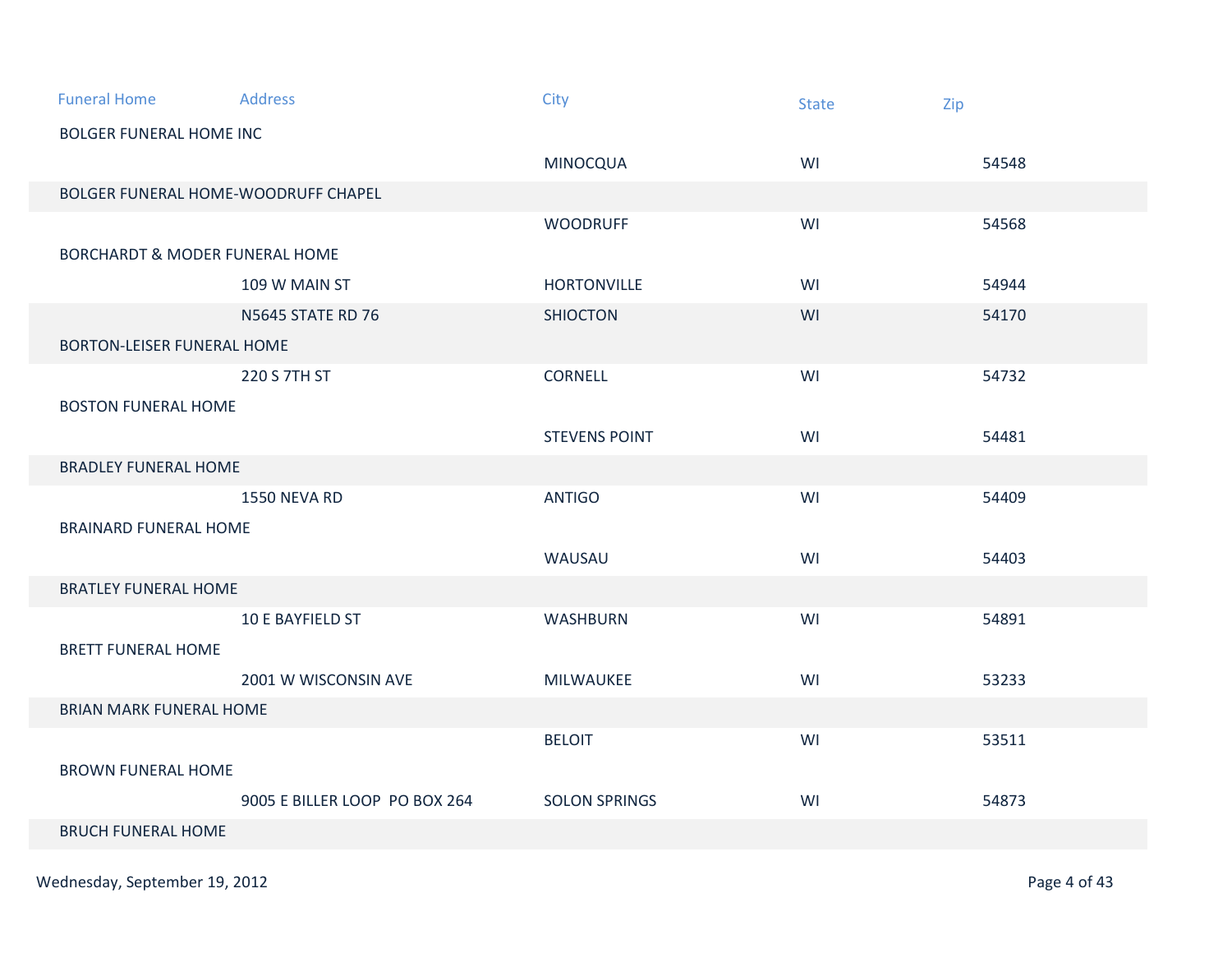| <b>Funeral Home</b>              | <b>Address</b>                                           | City                 | <b>State</b> | Zip   |
|----------------------------------|----------------------------------------------------------|----------------------|--------------|-------|
|                                  | 3503 ROOSEVELT RD                                        | <b>KENOSHA</b>       | WI           | 53142 |
| BRUSKIEWITZ FOREST LANE CHAPEL   |                                                          |                      |              |       |
|                                  |                                                          | MILWAUKEE            | WI           | 53220 |
| <b>BUCHANAN FUNERAL HOME</b>     |                                                          |                      |              |       |
|                                  |                                                          | KEWAUNEE             | WI           | 54216 |
|                                  |                                                          | NEILLSVILLE          | WI           | 54456 |
|                                  |                                                          | <b>PITTSVILLE</b>    | WI           | 54466 |
| <b>BURNHAM-OURS FUNERAL HOME</b> |                                                          |                      |              |       |
|                                  |                                                          | <b>CHETEK</b>        | WI           | 54728 |
| <b>BUSWELL FUNERAL HOME</b>      |                                                          |                      |              |       |
|                                  |                                                          | <b>BLK RIVER FLS</b> | WI           | 54615 |
| BUTZIN-MARCHANT FUNERAL HM INC   |                                                          |                      |              |       |
|                                  |                                                          | <b>RIPON</b>         | WI           | 54971 |
| CARLSON FUNERAL SERVICE INC      |                                                          |                      |              |       |
|                                  | 134 N STEVENS ST                                         | RHINELANDER          | WI           | 54501 |
|                                  | <b>CASEY FAMILY OPTIONS FUNERALS &amp; CREMATIONS LL</b> |                      |              |       |
|                                  |                                                          | <b>RACINE</b>        | WI           | 53403 |
| <b>CASEY FUNERAL HOME</b>        |                                                          |                      |              |       |
|                                  | 225 RAILROAD AVE PO BOX 404                              | <b>BENTON</b>        | WI           | 53803 |
|                                  | 123 N JACKSON ST                                         | <b>CUBA CITY</b>     | WI           | 53807 |
| CASHMAN HILL FNL HM & CRM SRVCS  |                                                          |                      |              |       |
|                                  |                                                          | <b>RIVER FALLS</b>   | WI           | 54022 |
| <b>CASPERSON FUNERAL HOME</b>    |                                                          |                      |              |       |
|                                  |                                                          | <b>SISTER BAY</b>    | WI           | 54234 |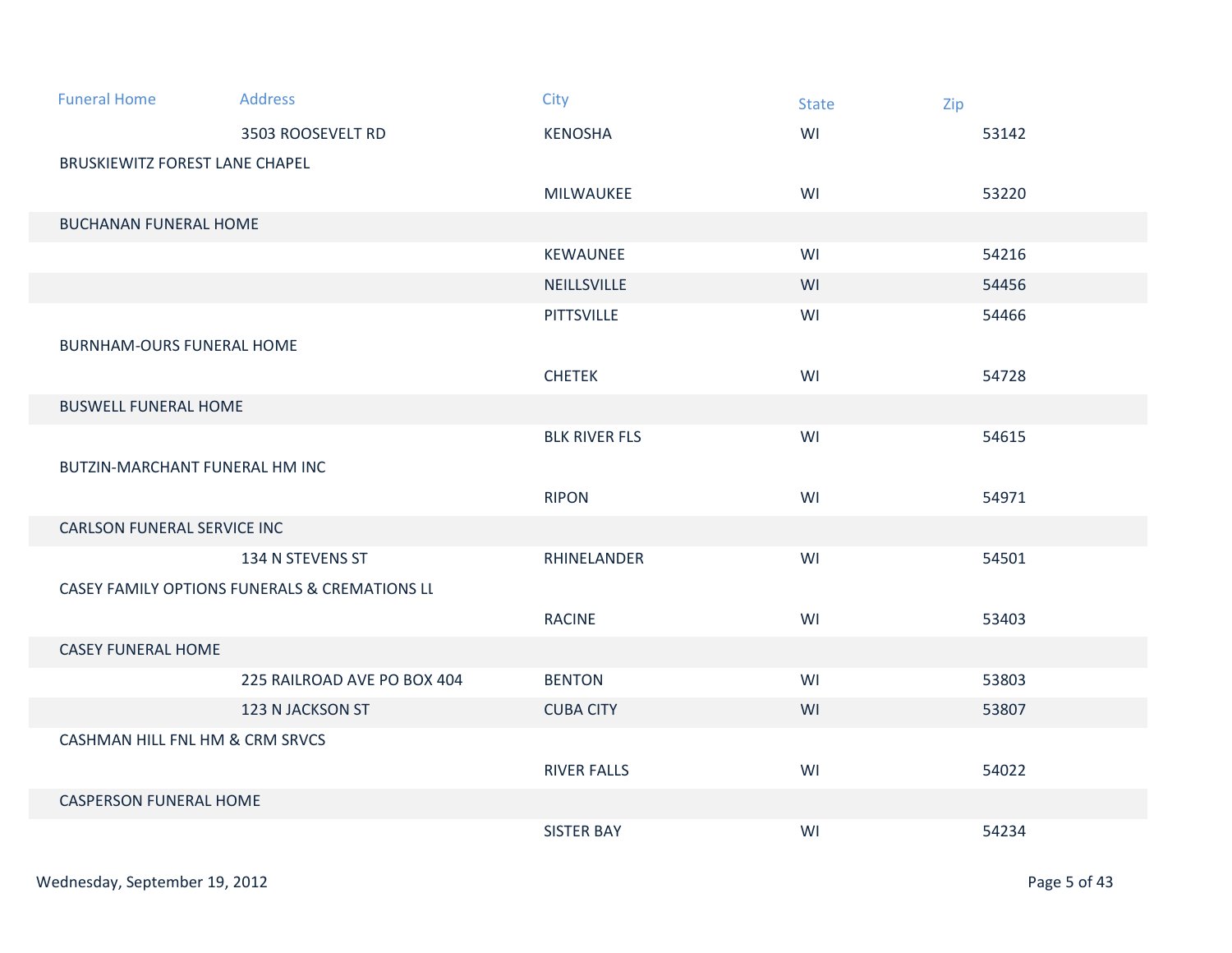| <b>Funeral Home</b>                        | <b>Address</b>                              | City                   | <b>State</b> | Zip   |  |
|--------------------------------------------|---------------------------------------------|------------------------|--------------|-------|--|
| <b>CESARZ CHARAPATA &amp; ZINNECKER FH</b> |                                             |                        |              |       |  |
|                                            | 237 N MORELAND BLVD                         | <b>WAUKESHA</b>        | WI           | 53188 |  |
| CHIPPEWA VALLEY CREMATION SERVICES LLC     |                                             |                        |              |       |  |
|                                            | 1604 SPOONER AVE                            | <b>ALTOONA</b>         | WI           | 54720 |  |
| CHRISTIANSON-DEJA FUNERAL HOME             |                                             |                        |              |       |  |
|                                            |                                             | <b>VALDERS</b>         | WI           | 54245 |  |
| CHURCH AND CHAPEL FUNERAL SERVICE          |                                             |                        |              |       |  |
|                                            | 1875 N CALHOUN RD                           | <b>BROOKFIELD</b>      | WI           | 53005 |  |
|                                            | 3774 E UNDERWOOD AVE                        | <b>CUDAHY</b>          | WI           | 53110 |  |
|                                            | 6709 W CAPITOL DR                           | MILWAUKEE              | WI           | 53216 |  |
|                                            | 1910 W BEECHER ST                           | <b>MILWAUKEE</b>       | WI           | 53215 |  |
|                                            | 15250 W NATIONAL AVE                        | <b>NEW BERLIN</b>      | WI           | 53151 |  |
|                                            | 380 BLUEMOUND RD                            | <b>WAUKESHA</b>        | WI           | 53188 |  |
|                                            | 7626 W GREENFIELD AVE                       | <b>WEST ALLIS</b>      | WI           | 53214 |  |
|                                            | CLARY MEMORIAL FUNERAL AND CREMATION SERVIC |                        |              |       |  |
|                                            | 26777 JELLAND DR                            | <b>RICHLAND CENTER</b> | WI           | 53581 |  |
| <b>CLAUSSEN FUNERAL HOME</b>               |                                             |                        |              |       |  |
|                                            |                                             | <b>LAKE MILLS</b>      | WI           | 53551 |  |
| <b>CLINE-HANSON FUNERAL HOME</b>           |                                             |                        |              |       |  |
|                                            | 209 W COOK ST                               | <b>NEW LONDON</b>      | WI           | 54961 |  |
| <b>CLINE-HANSON-DAHLKE INC</b>             |                                             |                        |              |       |  |
|                                            | 176 N BRIDGE ST # 290                       | <b>MANAWA</b>          | WI           | 54949 |  |
|                                            | 209 W COOK ST                               | <b>NEW LONDON</b>      | WI           | 54961 |  |
| CONWAY-PICHA FUNERAL HOME                  |                                             |                        |              |       |  |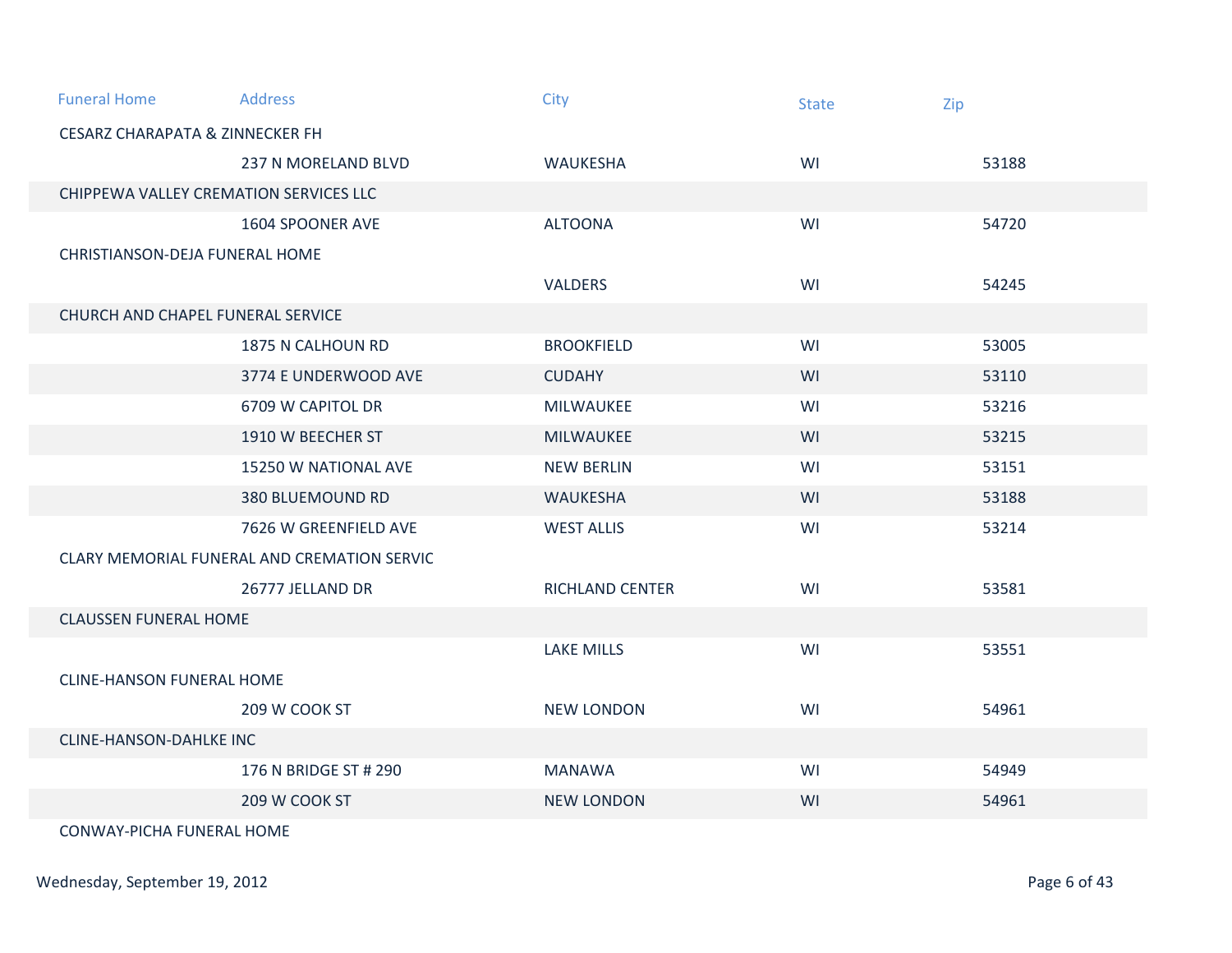| <b>Funeral Home</b>                   | <b>Address</b>                                      | City                  | <b>State</b> | Zip   |
|---------------------------------------|-----------------------------------------------------|-----------------------|--------------|-------|
|                                       | 450 CTY HH                                          | <b>LYNDON STATION</b> | WI           | 53944 |
|                                       | <b>CORNERSTONE FUNERAL &amp; CREMATION SERVICES</b> |                       |              |       |
|                                       |                                                     | <b>BEAVER DAM</b>     | WI           | 53916 |
| <b>COTTER FUNERAL HOME</b>            |                                                     |                       |              |       |
|                                       |                                                     | <b>DEPERE</b>         | WI           | 54115 |
| <b>COULEE REGION CREMATION GROUP</b>  |                                                     |                       |              |       |
|                                       |                                                     | LACROSSE              | WI           | 54601 |
| <b>CRAWFORD FUNERAL HOME</b>          |                                                     |                       |              |       |
|                                       | 453 E PARK ST                                       | <b>MONTELLO</b>       | WI           | 53949 |
| <b>CREMATION SOCIETY OF MILWAUKEE</b> |                                                     |                       |              |       |
|                                       | 4747 W 60TH ST                                      | GREENFIELD            | WI           | 53220 |
| CREMATION SOCIETY OF SOUTHEASTERN WI  |                                                     |                       |              |       |
|                                       | 620 15TH AVE                                        | <b>UNION GROVE</b>    | WI           | 53182 |
| <b>CREMATION SOCIETY OF WI</b>        |                                                     |                       |              |       |
|                                       | 535 S HILLCREST PKWY                                | <b>ALTOONA</b>        | WI           | 54720 |
| <b>CRESS FUNERAL SERVICE</b>          |                                                     |                       |              |       |
|                                       | 3325 E WASHINGTON AVE                               | <b>MADISON</b>        | WI           | 53704 |
| <b>CRESS FUNERAL SERVICE INC</b>      |                                                     |                       |              |       |
|                                       | 3610 SPEEDWAY RD                                    | <b>MADISON</b>        | WI           | 53705 |
|                                       | 6021 UNIVERSITY AVE                                 | <b>MADISON</b>        | WI           | 53705 |
|                                       | 1310 EMERALD TER                                    | <b>SUN PRAIRIE</b>    | WI           | 53590 |
| <b>CUDDIE FUNERAL HOME</b>            |                                                     |                       |              |       |
|                                       | 103 N MAIN ST                                       | <b>GREENWOOD</b>      | WI           | 54437 |
|                                       | 201 W MILL ST                                       | LOYAL                 | WI           | 54446 |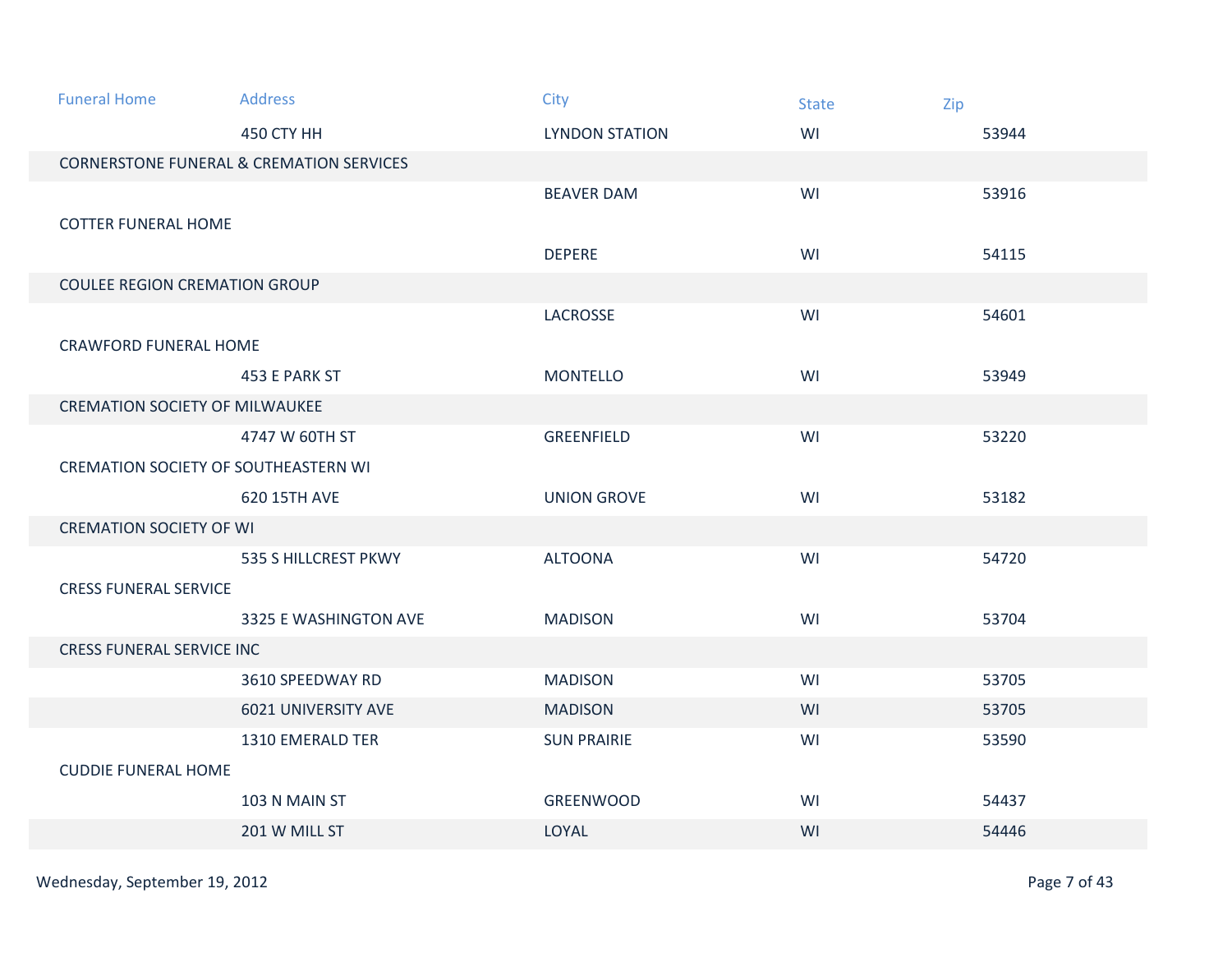| <b>Funeral Home</b>             | <b>Address</b>         | City                | <b>State</b> | Zip   |  |
|---------------------------------|------------------------|---------------------|--------------|-------|--|
| <b>CULLEN CREA FUNERAL HOME</b> |                        |                     |              |       |  |
|                                 |                        | <b>NEW RICHMOND</b> | WI           | 54017 |  |
| <b>DAHL FUNERAL HOME</b>        |                        |                     |              |       |  |
|                                 | 221 ELM ST             | <b>SPOONER</b>      | WI           | 54801 |  |
| DALEY-MURPHY-WISCH & ASSOC      |                        |                     |              |       |  |
|                                 |                        | <b>BELOIT</b>       | WI           | 53512 |  |
| DALLMANN KNIEWEL FUNERAL HOME   |                        |                     |              |       |  |
|                                 | 933 WEST ST            | <b>RIB LAKE</b>     | WI           | 54470 |  |
| DALLMANN-KNIEWEL FUNERAL HOME   |                        |                     |              |       |  |
|                                 |                        | <b>MEDFORD</b>      | WI           | 54451 |  |
| <b>DEJA &amp; MARTIN INC</b>    |                        |                     |              |       |  |
|                                 | 1506 18TH ST           | <b>TWO RIVERS</b>   | WI           | 54241 |  |
| <b>DERRICK FUNERAL HOME</b>     |                        |                     |              |       |  |
|                                 | 800 PARK DR PO BOX 730 | <b>LAKE GENEVA</b>  | WI           | 53147 |  |
| DEWANE-COTTER FUNERAL HOME      |                        |                     |              |       |  |
|                                 |                        | DE PERE             | WI           | 54115 |  |
| DICKINSON FAMILY FUNERAL HOME   |                        |                     |              |       |  |
|                                 | 515 MCHUGH RD          | <b>HOLMEN</b>       | WI           | 54636 |  |
| DICKINSON FUNERAL HOME          |                        |                     |              |       |  |
|                                 | 1425 JACKSON ST        | LA CROSSE           | WI           | 54601 |  |
|                                 | 809 GILLETTE ST        | LA CROSSE           | WI           | 54603 |  |
|                                 | 401 MAIN ST            | ONALASKA            | WI           | 54650 |  |
| DIRECT CREMATION AND BURIAL     |                        |                     |              |       |  |
|                                 |                        | <b>WEST ALLIS</b>   | WI           | 53227 |  |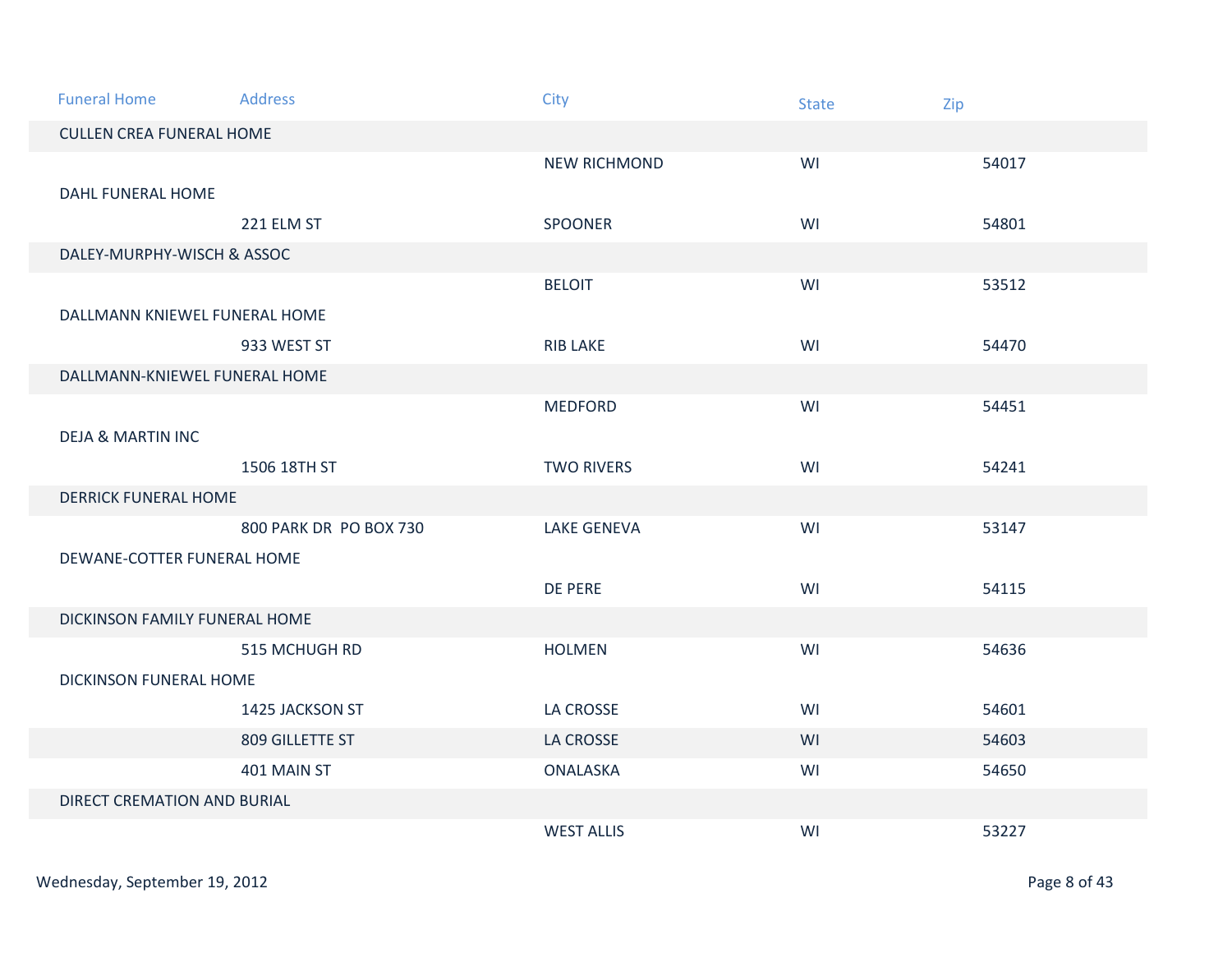| <b>Funeral Home</b>           | <b>Address</b>                             | City                 | <b>State</b> | Zip   |  |  |
|-------------------------------|--------------------------------------------|----------------------|--------------|-------|--|--|
| <b>DOWNS FUNERAL HOME</b>     |                                            |                      |              |       |  |  |
|                               |                                            | <b>SUPERIOR</b>      | WI           | 54880 |  |  |
| DOWNS LESAGE FUNERAL HM       |                                            |                      |              |       |  |  |
|                               |                                            | <b>SUPERIOR</b>      | WI           | 54880 |  |  |
|                               | DRAEGER LANGENDORF FNL HOME & CREMATORY    |                      |              |       |  |  |
|                               |                                            | <b>RACINE</b>        | WI           | 53403 |  |  |
| DUNLAP MEMORIAL HOME INC      |                                            |                      |              |       |  |  |
|                               | 604 S MAIN ST                              | <b>FORT ATKINSON</b> | WI           | 53538 |  |  |
|                               | EBERHARDT-STEVENSON FUNERAL HOME & CREMAT( |                      |              |       |  |  |
|                               | 53 N MAIN ST PO BOX 7                      | <b>CLINTONVILLE</b>  | WI           | 54929 |  |  |
|                               | 1029 N MAIN ST                             | <b>MARION</b>        | WI           | 54950 |  |  |
| <b>EDISON FUNERAL HOME</b>    |                                            |                      |              |       |  |  |
|                               | 23713 WASHINGTON                           | INDEPENDENCE         | WI           | 54747 |  |  |
| EDLING-TAYLOR FUNERAL HOME    |                                            |                      |              |       |  |  |
|                               | 389 STATE ROAD 70                          | <b>GRANTSBURG</b>    | WI           | 54840 |  |  |
| <b>EERNISSE FUNERAL HOME</b>  |                                            |                      |              |       |  |  |
|                               | 171 N ROYAL AVE                            | <b>BELGIUM</b>       | WI           | 53004 |  |  |
|                               | 1600 W GRAND AVE BOX 372                   | PORT WASHINGTON      | WI           | 53074 |  |  |
|                               | EERNISSE FUNERAL HOME & CREMATION SERVICE  |                      |              |       |  |  |
|                               | <b>PO BOX 87</b>                           | <b>CEDARBURG</b>     | WI           | 53012 |  |  |
| <b>EHLERT FUNERAL HOME</b>    |                                            |                      |              |       |  |  |
|                               | 315 LORD ST                                | <b>EDGERTON</b>      | WI           | 53534 |  |  |
| ELLESTAD CAMACHO FUNERAL HOME |                                            |                      |              |       |  |  |
|                               |                                            | <b>BLACK EARTH</b>   | WI           | 53515 |  |  |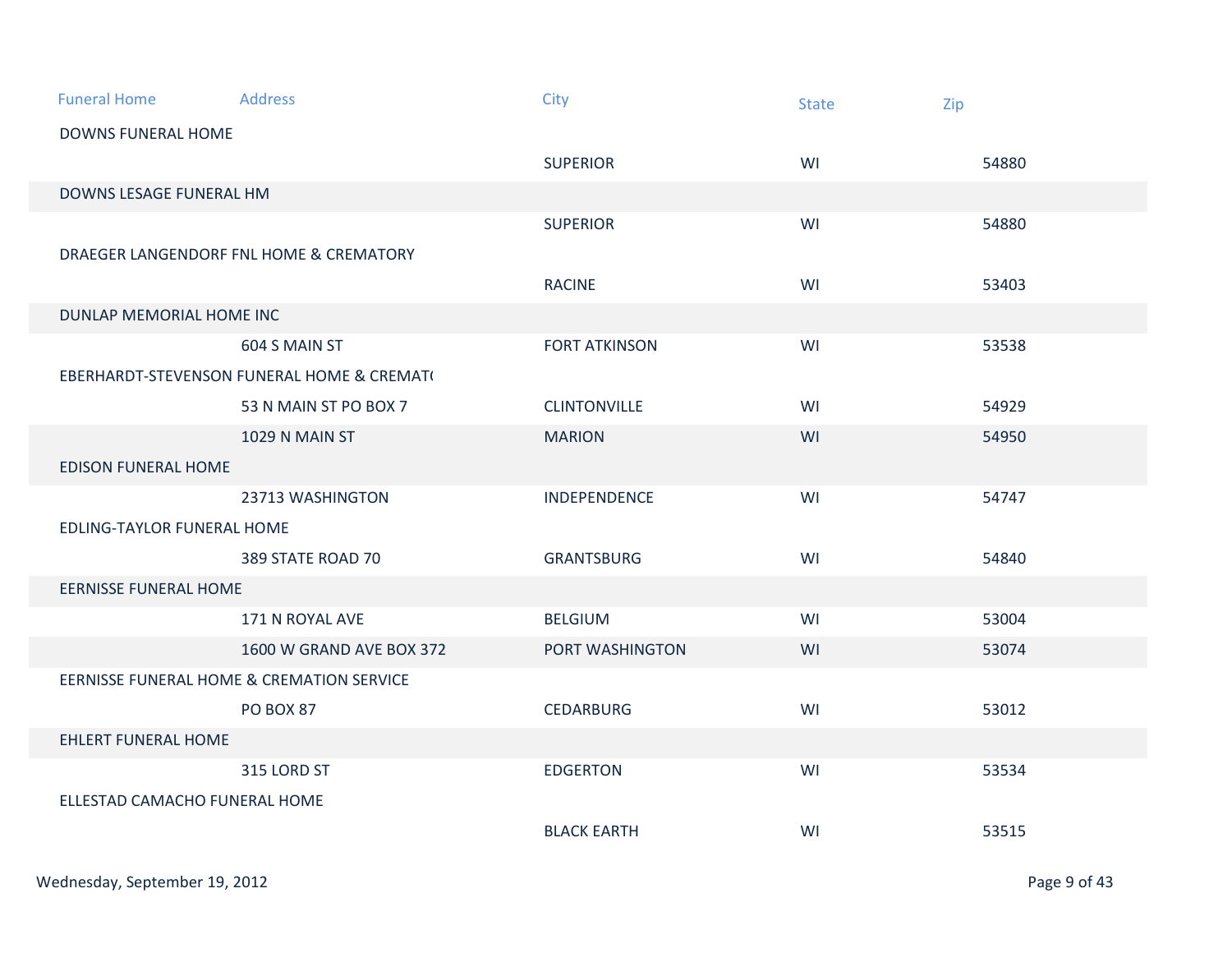| <b>Funeral Home</b>                  | <b>Address</b> | City                 | <b>State</b> | Zip   |
|--------------------------------------|----------------|----------------------|--------------|-------|
|                                      |                | <b>MOUNT HOREB</b>   | WI           | 53572 |
| <b>ERICKSON FUNERAL HOME</b>         |                |                      |              |       |
|                                      |                | ARGYLE               | WI           | 53504 |
| ERICKSON FUNERAL HOME LTD            |                |                      |              |       |
|                                      | 508 PARK PL    | <b>DARLINGTON</b>    | WI           | 53530 |
| <b>EVERSON FUNERAL HOME</b>          |                |                      |              |       |
|                                      |                | <b>BRODHEAD</b>      | WI           | 53520 |
| <b>EVERT LUKO FUNERAL HOME</b>       |                |                      |              |       |
|                                      |                | <b>HARTLAND</b>      | WI           | 53029 |
| <b>FARBER FUNERAL HOME</b>           |                |                      |              |       |
|                                      |                | REEDSBURG            | WI           | 53959 |
| <b>FARGO FUNERAL HOME</b>            |                |                      |              |       |
|                                      |                | KAUKAUNA             | WI           | 54130 |
| FAWCETT JUNKER FUNERAL HOME          |                |                      |              |       |
|                                      | 307 S MAIN ST  | <b>FOUNTAIN CITY</b> | WI           | 54629 |
| <b>FEERICK FUNERAL HOME</b>          |                |                      |              |       |
|                                      |                | SHOREWOOD            | WI           | 53211 |
| FELDNER/RITCHAY FUNERAL HOME         |                |                      |              |       |
|                                      | 615 FIRST ST   | <b>NEKOOSA</b>       | WI           | 54457 |
| FISS AND BILLS POKLASNY FUNERAL HOME |                |                      |              |       |
|                                      |                | <b>OSHKOSH</b>       | WI           | 54904 |
| <b>FORBES FUNERAL HOME</b>           |                |                      |              |       |
|                                      | 319 W SPRUCE   | <b>STURGEON BAY</b>  | WI           | 54235 |
| <b>FOSSUM FUNERAL HOME</b>           |                |                      |              |       |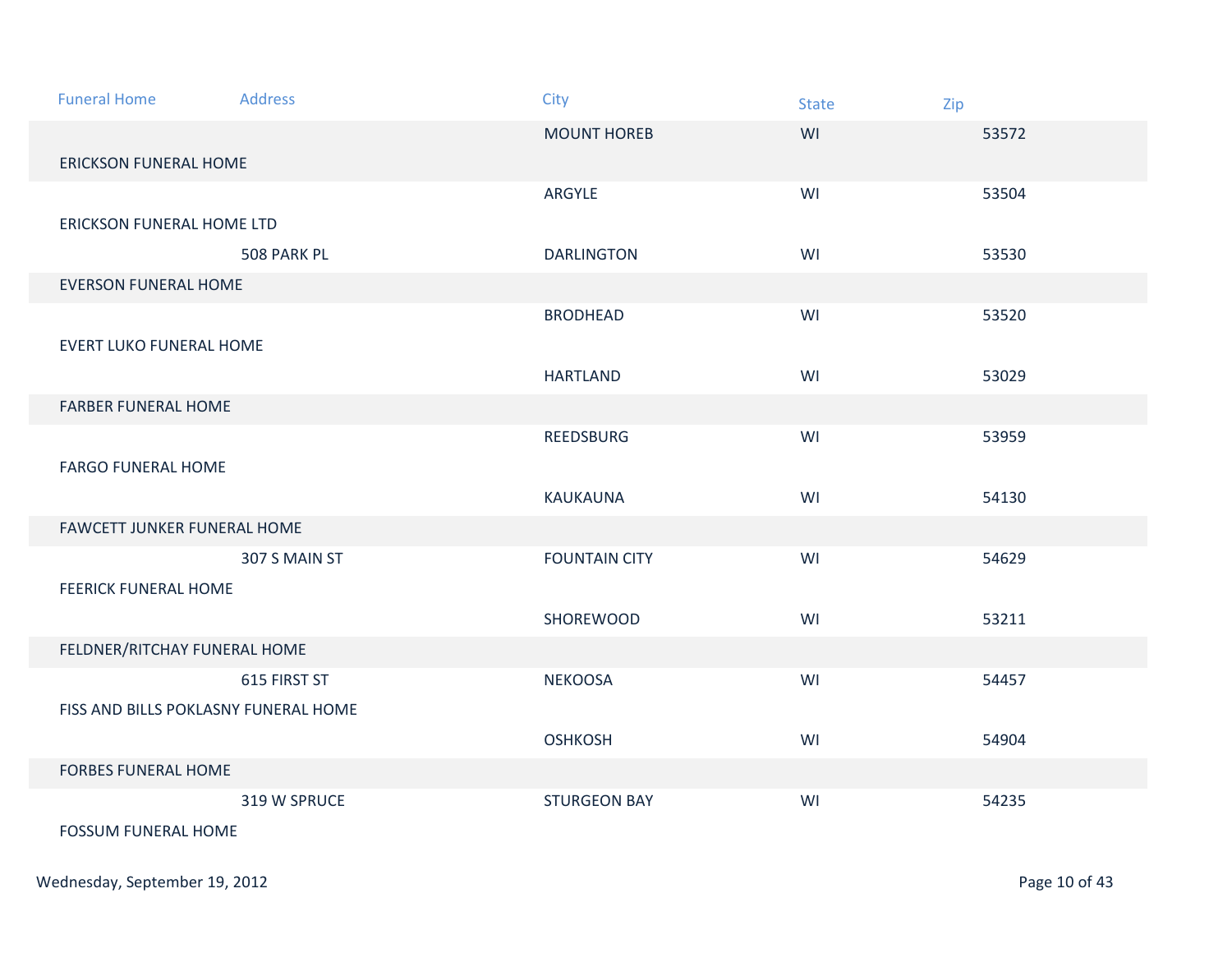| <b>Funeral Home</b>                     | <b>Address</b>                                         | City               | <b>State</b> | Zip   |
|-----------------------------------------|--------------------------------------------------------|--------------------|--------------|-------|
|                                         | 1628 COMMERCIAL ST PO BOX 260                          | <b>BANGOR</b>      | WI           | 54614 |
|                                         | 510 2ND AVE S                                          | <b>ONALASKA</b>    | WI           | 54650 |
| FOX CITIES FUNERAL & CREMATION SERVICES |                                                        |                    |              |       |
|                                         | 3026 JACKSON DR                                        | <b>OSHKOSH</b>     | WI           | 54901 |
| <b>FROST HOME FOR FUNERALS</b>          |                                                        |                    |              |       |
|                                         | 610 ELLIS AVE                                          | <b>ASHLAND</b>     | WI           | 54806 |
| FULLER-SPECKIEN-HULKE FUNERAL HOME      |                                                        |                    |              |       |
|                                         | 3209 RUDOLPH RD                                        | <b>EAU CLAIRE</b>  | WI           | 54701 |
| <b>FURLONG FUNERAL HOME</b>             |                                                        |                    |              |       |
|                                         |                                                        | <b>SHULLSBURG</b>  | WI           | 53586 |
| GAFFNEY-BUSHA FUNERAL HOME INC          |                                                        |                    |              |       |
|                                         |                                                        | <b>EAGLE RIVER</b> | WI           | 54521 |
| <b>GALLAGHER FUNERAL HOME INC</b>       |                                                        |                    |              |       |
|                                         | <b>217 CONGRESS ST</b>                                 | <b>OCONTO</b>      | WI           | 54153 |
| <b>GARRITY FUNERAL HOME</b>             |                                                        |                    |              |       |
|                                         |                                                        | PRAIRIE DU CHIEN   | WI           | 53821 |
|                                         | <b>GENERATIONS FUNERAL HOME &amp; CREMATION SERVIC</b> |                    |              |       |
|                                         | 1400 N 4TH ST                                          | <b>TOMAHAWK</b>    | WI           | 54487 |
| <b>GESCHE FUNERAL HOME</b>              |                                                        |                    |              |       |
|                                         | <b>4 S GRAND AVE</b>                                   | NEILLSVILLE        | WI           | 54456 |
| <b>GILMAN FUNERAL HOME</b>              |                                                        |                    |              |       |
|                                         |                                                        | <b>STANLEY</b>     | WI           | 54768 |
| <b>GODAGER-PRATT FUNERAL HOME</b>       |                                                        |                    |              |       |
|                                         |                                                        | <b>MUSCODA</b>     | WI           | 53573 |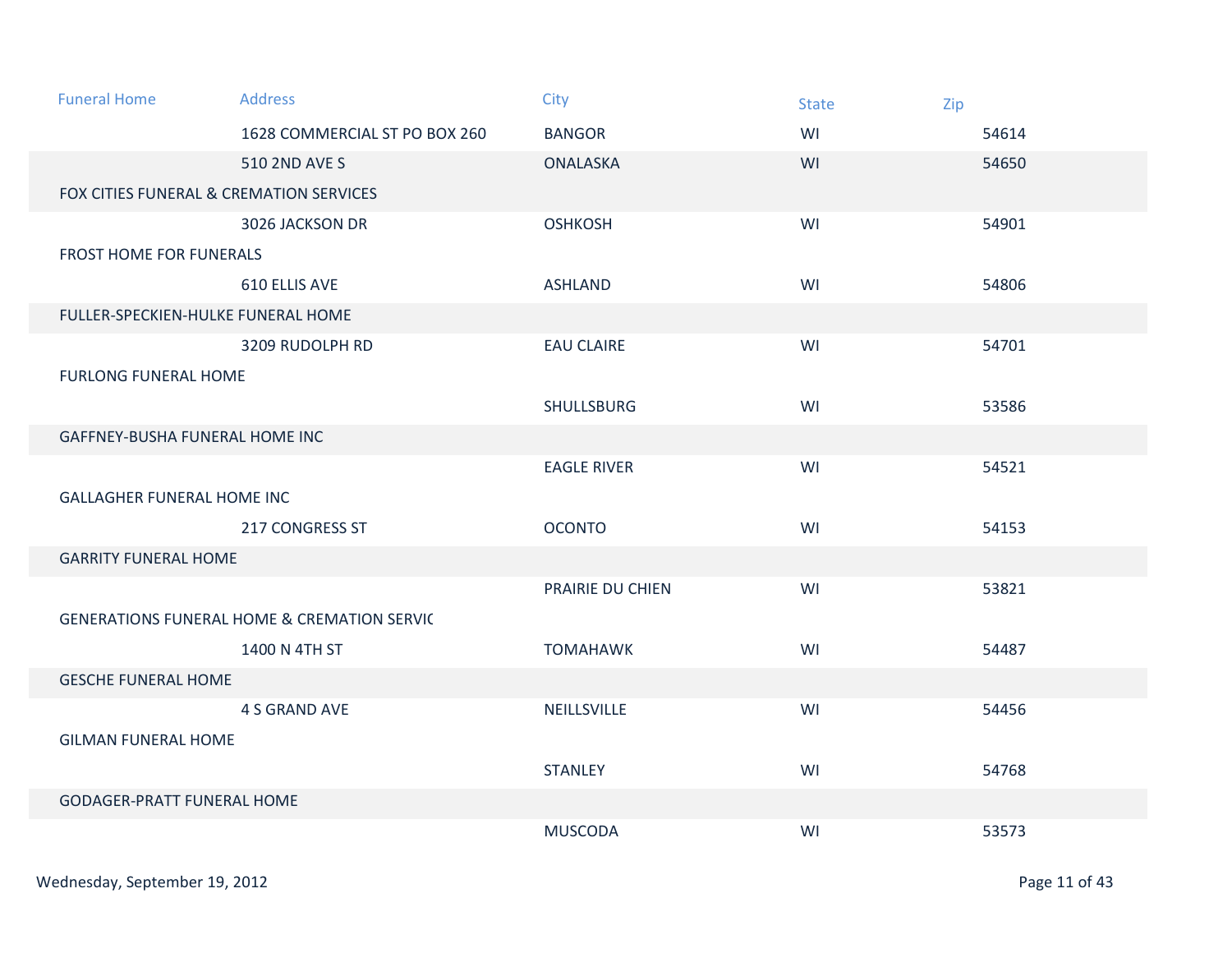| <b>Funeral Home</b>                          | <b>Address</b>                                          | City                 | <b>State</b> | Zip   |  |  |
|----------------------------------------------|---------------------------------------------------------|----------------------|--------------|-------|--|--|
|                                              | <b>GOOD SHEPHERD FUNERAL &amp; CREMATION SERVICES I</b> |                      |              |       |  |  |
|                                              |                                                         | <b>RACINE</b>        | WI           | 53403 |  |  |
| GOODMAN-BENSMAN WHITEFISH BAY FNL HM         |                                                         |                      |              |       |  |  |
|                                              | 4750 N SANTA MONICA BLVD                                | <b>WHITEFISH BAY</b> | WI           | 53211 |  |  |
| <b>GOODRICH FUNERAL HOME</b>                 |                                                         |                      |              |       |  |  |
|                                              |                                                         | <b>DURAND</b>        | WI           | 54736 |  |  |
| <b>GORGEN FUNERAL HOME</b>                   |                                                         |                      |              |       |  |  |
|                                              |                                                         | <b>MINERAL POINT</b> | WI           | 53565 |  |  |
| <b>GORGEN-MCGINLEY &amp; AYERS FNL HM</b>    |                                                         |                      |              |       |  |  |
|                                              |                                                         | <b>DODGEVILLE</b>    | WI           | 53533 |  |  |
| <b>GRANDSTRAND FNRL HM &amp; CRMTN SRVCS</b> |                                                         |                      |              |       |  |  |
|                                              | <b>BOX 39</b>                                           | <b>OSCEOLA</b>       | WI           | 54020 |  |  |
| <b>GRANDSTRAND FUNERAL HOME</b>              |                                                         |                      |              |       |  |  |
|                                              | 941 STATE RD 35                                         | <b>OSCEOLA</b>       | WI           | 54020 |  |  |
| <b>GREENWOOD FARGO FUNERAL HOME</b>          |                                                         |                      |              |       |  |  |
|                                              |                                                         | <b>KAUKAUNA</b>      | WI           | 54130 |  |  |
| <b>GRUETZMACHER FUNERAL HOME</b>             |                                                         |                      |              |       |  |  |
|                                              |                                                         | <b>SURING</b>        | WI           | 54174 |  |  |
|                                              | <b>GUNDERSON FUNERAL HOME</b>                           |                      |              |       |  |  |
|                                              | 2421 CHURCH ST                                          | <b>CROSS PLAINS</b>  | WI           | 53528 |  |  |
|                                              | 7435 UNIVERSITY AVE                                     | <b>MIDDLETON</b>     | WI           | 53562 |  |  |
|                                              | 5203 MONONA DR                                          | <b>MONONA</b>        | WI           | 53716 |  |  |
|                                              | 1358 HWY 51                                             | <b>STOUGHTON</b>     | WI           | 53589 |  |  |
| <b>GUNDERSON FUNERAL HOME INC</b>            |                                                         |                      |              |       |  |  |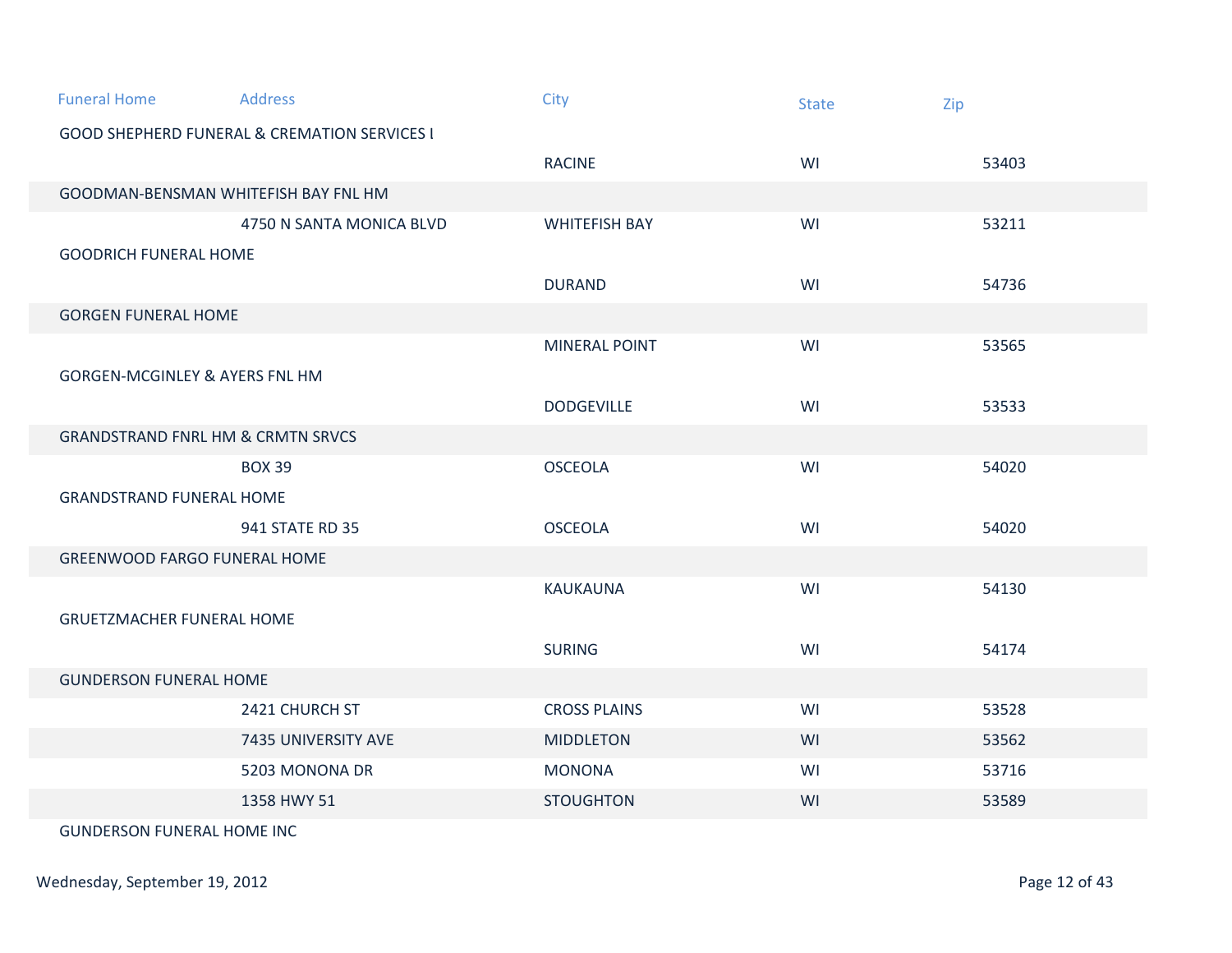| <b>Funeral Home</b>                      | <b>Address</b>                             | City              | <b>State</b> | Zip   |  |  |
|------------------------------------------|--------------------------------------------|-------------------|--------------|-------|--|--|
|                                          | 2950 CHAPEL VALLEY RD                      | <b>FITCHBURG</b>  | WI           | 53711 |  |  |
| <b>GUNDERSON LIFE CELEBRATION CENTER</b> |                                            |                   |              |       |  |  |
|                                          | 1150 PARK ST                               | <b>OREGON</b>     | WI           | 53575 |  |  |
| HAASE-LOCKWOOD & ASSOCIATES FH & CRM     |                                            |                   |              |       |  |  |
|                                          | 620 LEGION DR                              | <b>TWIN LAKES</b> | WI           | 53181 |  |  |
|                                          | HAASE-LOCKWOOD & ASSOCIATES FH & CRM       |                   |              |       |  |  |
|                                          |                                            | EAGLE             | WI           | 53119 |  |  |
|                                          |                                            | <b>ELKHORN</b>    | WI           | 53121 |  |  |
|                                          | 113 FREEMAN ST                             | <b>GENOA CITY</b> | WI           | 53128 |  |  |
|                                          |                                            | <b>PALMYRA</b>    | WI           | 53156 |  |  |
| HAFEMEISTER FUNERAL HOME                 |                                            |                   |              |       |  |  |
|                                          | 611 E MAIN ST                              | <b>WATERTOWN</b>  | WI           | 53094 |  |  |
| HAMRE GUNDERSON FUNERAL HOME             |                                            |                   |              |       |  |  |
|                                          | 157 S MAIN ST PO BOX 17                    | LODI              | WI           | 53555 |  |  |
|                                          | HANSEN FAMILY FUNERAL & CREMATION SERVICES |                   |              |       |  |  |
|                                          | 1644 LIME KILN RD                          | <b>GREEN BAY</b>  | WI           | 54311 |  |  |
| <b>HANSEN FUNERAL HOME</b>               |                                            |                   |              |       |  |  |
|                                          |                                            | <b>JANESVILLE</b> | WI           | 53545 |  |  |
| HANSEN-GRAVITT FUNERAL HOME              |                                            |                   |              |       |  |  |
|                                          | 424 PROSPECT ST                            | <b>BELOIT</b>     | WI           | 53511 |  |  |
| HANSEN-LENDMAN FUNERAL HOME              |                                            |                   |              |       |  |  |
|                                          | 6019 7TH AVE                               | <b>KENOSHA</b>    | WI           | 53143 |  |  |
| HANSEN-ONION-MARTELL FNL HM              |                                            |                   |              |       |  |  |
|                                          | <b>610 MARINETTE AVE</b>                   | <b>MARINETTE</b>  | WI           | 54143 |  |  |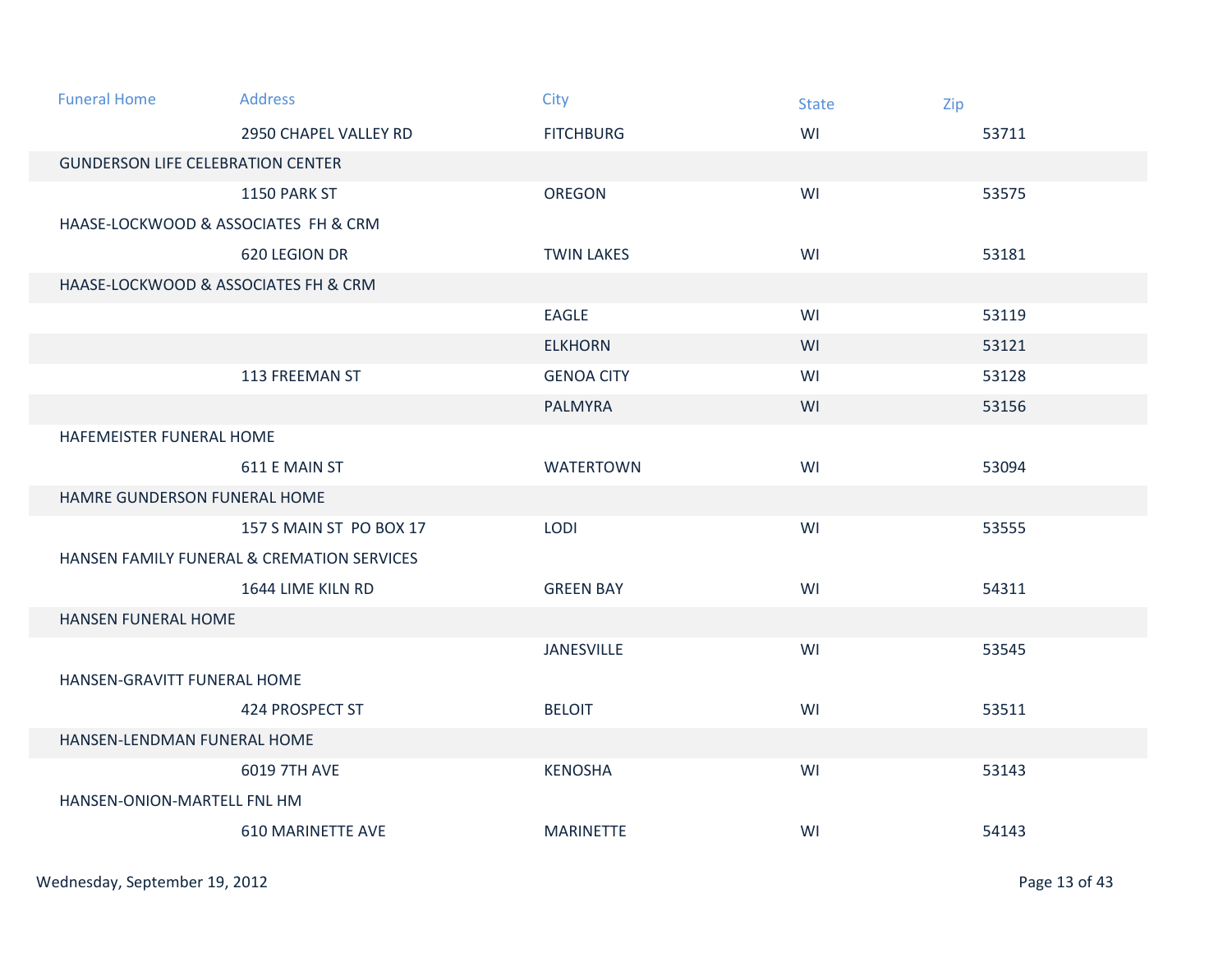| <b>Funeral Home</b>           | <b>Address</b>                             | City                 | <b>State</b> | Zip   |  |  |
|-------------------------------|--------------------------------------------|----------------------|--------------|-------|--|--|
| HANSEN-SCHILLING FUNERAL HOME |                                            |                      |              |       |  |  |
|                               | 1010 E VETERANS PKWY                       | MARSHFIELD           | WI           | 54449 |  |  |
|                               | 200 W 3RD ST                               | MARSHFIELD           | WI           | 54449 |  |  |
|                               | 201 S LASALLE ST                           | <b>SPENCER</b>       | WI           | 54479 |  |  |
| <b>HANSON FUNERAL HOME</b>    |                                            |                      |              |       |  |  |
|                               | <b>PO BOX 86</b>                           | <b>MONROE</b>        | WI           | 53566 |  |  |
| HARDELL-HOLLY FUNERAL HOME    |                                            |                      |              |       |  |  |
|                               |                                            | <b>ALMOND</b>        | WI           | 54909 |  |  |
| <b>HARDER FUNERAL SERVICE</b> |                                            |                      |              |       |  |  |
|                               | 18700 W CAPITOL DR                         | <b>BROOKFIELD</b>    | WI           | 53045 |  |  |
| HARE FUNERAL HOME             |                                            |                      |              |       |  |  |
|                               | 217 W PEARL ST                             | <b>NEW LISBON</b>    | WI           | 53950 |  |  |
|                               | HARRIGAN PARKSIDE FUNERAL HOME & CREMATORY |                      |              |       |  |  |
|                               | 628 N WATER ST                             | <b>MANITOWOC</b>     | WI           | 54220 |  |  |
| <b>HARTSON FUNERAL HOME</b>   |                                            |                      |              |       |  |  |
|                               | 11111 W JANESVILLE RD                      | <b>HALES CORNERS</b> | WI           | 53130 |  |  |
| HART-VICK FUNERAL HOME        |                                            |                      |              |       |  |  |
|                               |                                            | MARSHALL             | WI           | 53559 |  |  |
| HAUDENSHIELD FUNERAL HOME     |                                            |                      |              |       |  |  |
|                               |                                            | <b>CUBA CITY</b>     | WI           | 53807 |  |  |
| <b>HEINDL FUNERAL HOME</b>    |                                            |                      |              |       |  |  |
|                               | 304 N AVON AVE                             | <b>PHILLIPS</b>      | WI           | 54555 |  |  |
|                               | 761 SOUTH ST                               | <b>PRENTICE</b>      | WI           | 54556 |  |  |
|                               | HELKE FUNERAL HOME INC                     |                      |              |       |  |  |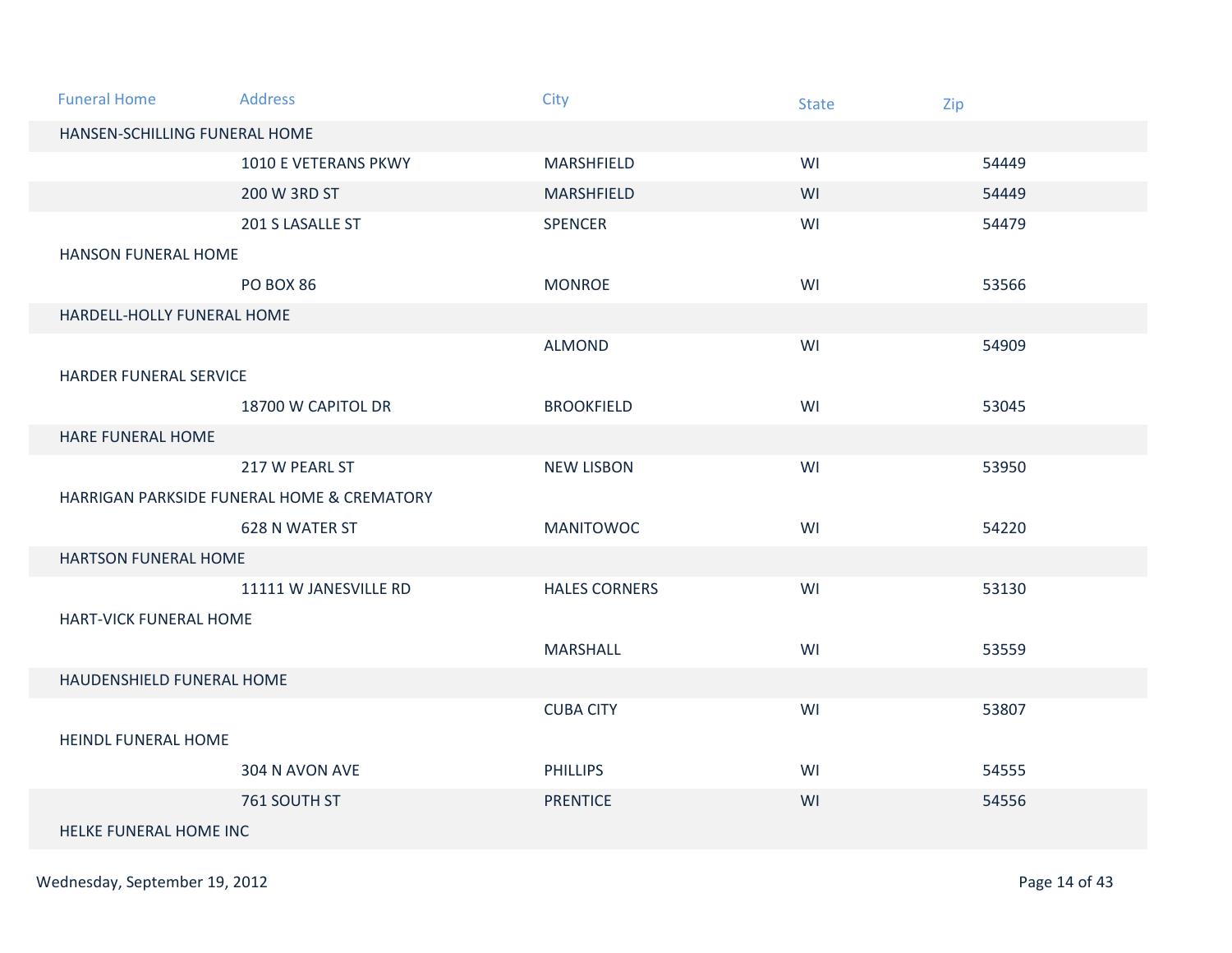| <b>Funeral Home</b>                  | <b>Address</b>                               | City                    | <b>State</b> | Zip   |  |  |  |
|--------------------------------------|----------------------------------------------|-------------------------|--------------|-------|--|--|--|
|                                      |                                              | WAUSAU                  | WI           | 54401 |  |  |  |
| HEMER FUNERAL SERVICE INC            |                                              |                         |              |       |  |  |  |
|                                      |                                              | <b>MEDFORD</b>          | WI           | 54451 |  |  |  |
| HENKE-CLARSON FUNERAL HOME LLC       |                                              |                         |              |       |  |  |  |
|                                      | 1010 N WRIGHT RD                             | JANESVILLE              | WI           | 53546 |  |  |  |
|                                      | HERITAGE FUNERAL HOME                        |                         |              |       |  |  |  |
|                                      | 4800 S 84TH ST                               | <b>GREENFIELD</b>       | WI           | 53228 |  |  |  |
|                                      | 3801 S HOWELL AVE                            | MILWAUKEE               | WI           | 53207 |  |  |  |
|                                      | 16880 W NATIONAL AVE                         | <b>NEW BERLIN</b>       | WI           | 53151 |  |  |  |
|                                      | 9200 S 27TH ST                               | <b>OAK CREEK</b>        | WI           | 53154 |  |  |  |
| <b>HIGGINS FUNERAL HOME</b>          |                                              |                         |              |       |  |  |  |
|                                      |                                              | <b>WISCONSIN RAPIDS</b> | WI           | 54494 |  |  |  |
| HILDEBRAND-RUSS FUNERAL HOME         |                                              |                         |              |       |  |  |  |
|                                      | <b>24 E DAVENPORT ST</b>                     | RHINELANDER             | WI           | 54501 |  |  |  |
|                                      | HILL FUNERAL HOME AND CREMATION SERVICES INC |                         |              |       |  |  |  |
|                                      | 130 N GRANT ST                               | <b>ELLSWORTH</b>        | WI           | 54011 |  |  |  |
|                                      | 1339 ORRIN RD                                | PRESCOTT                | WI           | 54021 |  |  |  |
| <b>HOLLY &amp; SONS FUNERAL DIRS</b> |                                              |                         |              |       |  |  |  |
|                                      |                                              | POY SIPPI               | WI           | 54967 |  |  |  |
| HOOF FUNERAL HOME INC                |                                              |                         |              |       |  |  |  |
|                                      |                                              | REEDSBURG               | WI           | 53959 |  |  |  |
| HOOVERSON FUNERAL HOMES INC          |                                              |                         |              |       |  |  |  |
|                                      | 702 EMILY RD                                 | <b>MAZOMANIE</b>        | WI           | 53560 |  |  |  |
|                                      | 251 WATER ST                                 | <b>SAUK CITY</b>        | WI           | 53583 |  |  |  |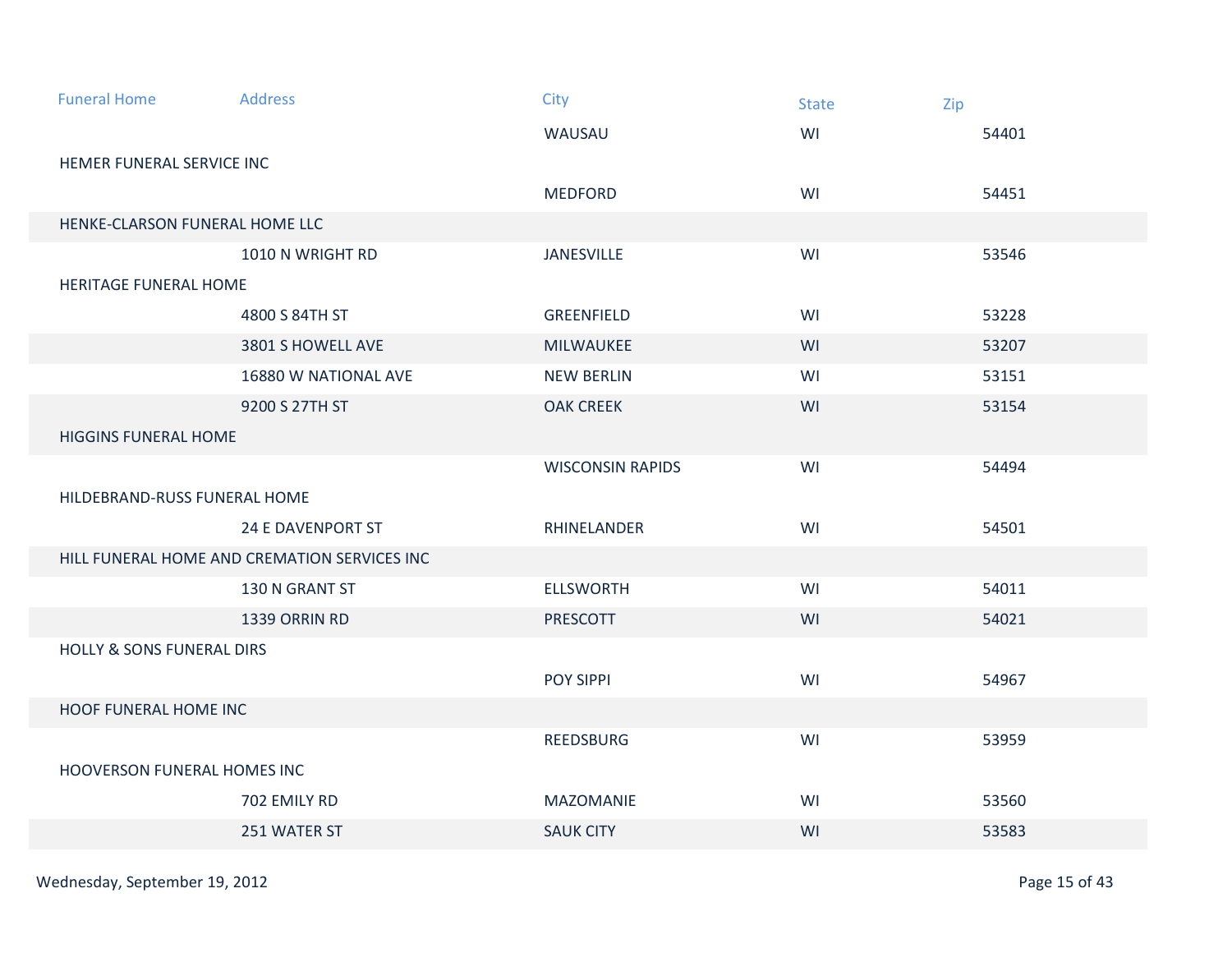| <b>Funeral Home</b>               | <b>Address</b>                              | City                  | <b>State</b> | Zip   |  |  |
|-----------------------------------|---------------------------------------------|-----------------------|--------------|-------|--|--|
| HORAN FUNERAL HOME INC            |                                             |                       |              |       |  |  |
|                                   |                                             | <b>CHIPPEWA FALLS</b> | WI           | 54729 |  |  |
| <b>HUEHNS FUNERAL HOME</b>        |                                             |                       |              |       |  |  |
|                                   | 1414 MICHIGAN ST                            | <b>STURGEON BAY</b>   | WI           | 54235 |  |  |
| <b>INFORMED CHOICE</b>            |                                             |                       |              |       |  |  |
|                                   | 9000 W CAPITOL DR                           | MILWAUKEE             | WI           | 53222 |  |  |
|                                   | INFORMED CHOICE FUNERAL & CREMATION ALTERNA |                       |              |       |  |  |
|                                   | 3325 E WASHINGTON AVE                       | <b>MADISON</b>        | WI           | 53704 |  |  |
| <b>INTEGRITY FUNERAL SERVICES</b> |                                             |                       |              |       |  |  |
|                                   | 29134 EVERGREEN DR                          | WATERFORD             | WI           | 53185 |  |  |
| J W WILKERSON FUNERAL HOME        |                                             |                       |              |       |  |  |
|                                   | 800 BARKER ST                               | <b>RACINE</b>         | WI           | 53402 |  |  |
| <b>JACK FUNERAL HOMES LTD</b>     |                                             |                       |              |       |  |  |
|                                   | 115 W 4TH ST                                | <b>BLAIR</b>          | WI           | 54616 |  |  |
|                                   | 35890 S ABRAMS ST                           | WHITEHALL             | WI           | 54773 |  |  |
| JACOBS FUNERAL HOMES INC          |                                             |                       |              |       |  |  |
|                                   | 1244 RIVER ST                               | <b>NIAGARA</b>        | WI           | 54151 |  |  |
| JACOBS-LUNDHOLM FUNERAL HOME      |                                             |                       |              |       |  |  |
|                                   |                                             | <b>FLORENCE</b>       | WI           | 54121 |  |  |
|                                   | JANDT-FREDRICKSON FUNERAL HOMES & CREMATOR  |                       |              |       |  |  |
|                                   |                                             | <b>BANGOR</b>         | WI           | 54614 |  |  |
|                                   | JANDT-FREDRICKSON FUNERAL HOMES AND CREMAT  |                       |              |       |  |  |
|                                   |                                             | <b>LA CROSSE</b>      | WI           | 54602 |  |  |
|                                   |                                             | <b>WEST SALEM</b>     | WI           | 54669 |  |  |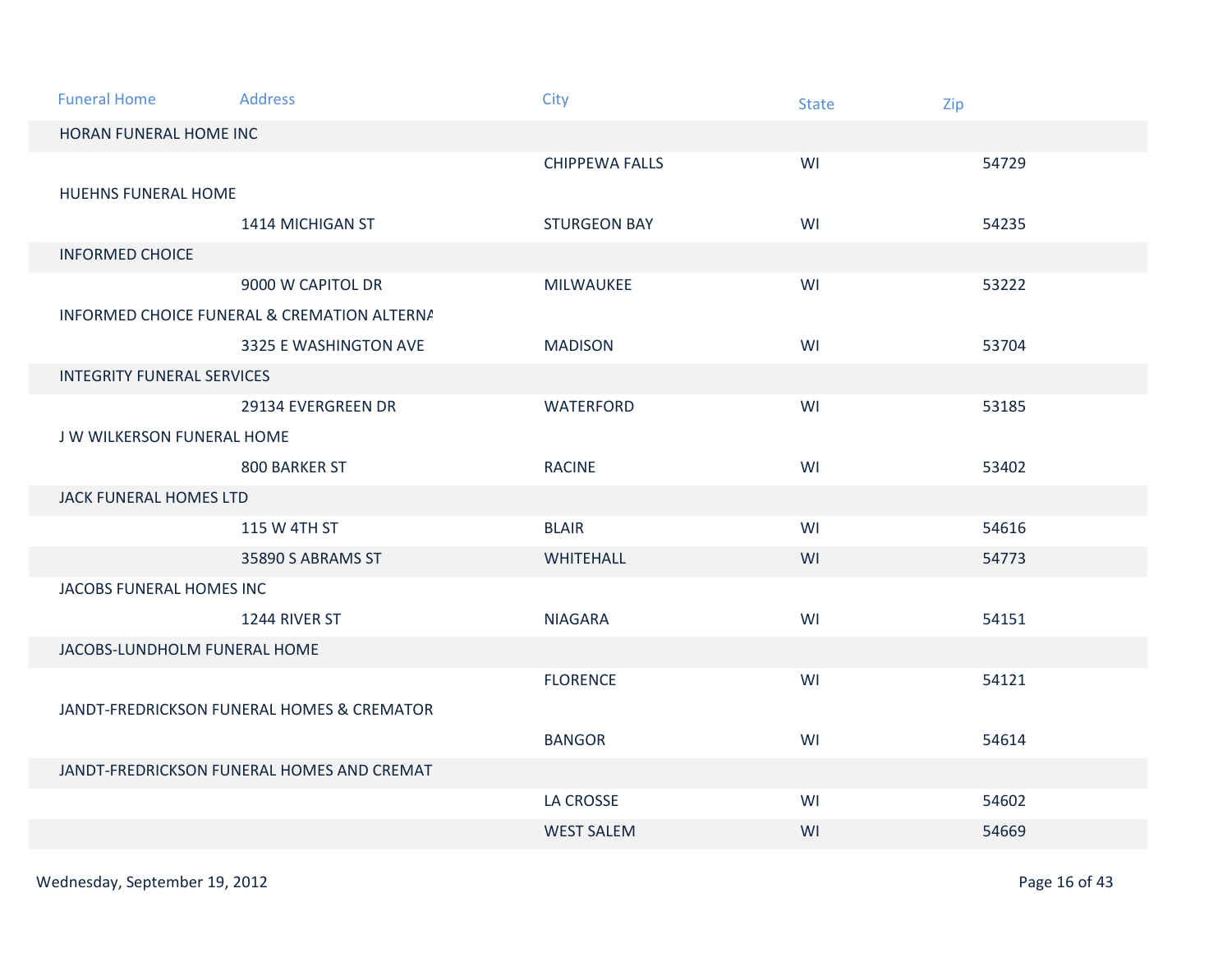| <b>Funeral Home</b>                   | <b>Address</b>                             | City                | <b>State</b> | Zip   |  |  |
|---------------------------------------|--------------------------------------------|---------------------|--------------|-------|--|--|
| JANSEN FARGO FUNERAL HOME             |                                            |                     |              |       |  |  |
|                                       |                                            | KIMBERLY            | WI           | 54136 |  |  |
| JANSSEN-MOLENDA FAMILY FNL HM         |                                            |                     |              |       |  |  |
|                                       |                                            | MILWAUKEE           | WI           | 53215 |  |  |
|                                       | <b>JELACIC FUNERAL HOME</b>                |                     |              |       |  |  |
|                                       |                                            | MILWAUKEE           | WI           | 53218 |  |  |
|                                       | JENS FAMILY FUNERAL SERVICES AND CREMATORY |                     |              |       |  |  |
|                                       | 1122 S 8TH ST                              | <b>MANITOWOC</b>    | WI           | 54220 |  |  |
| <b>JENSEN FUNERAL &amp; CREMATION</b> |                                            |                     |              |       |  |  |
|                                       |                                            | <b>COLUMBUS</b>     | WI           | 53925 |  |  |
| JENSEN-MODJESKI FUNERAL HOME          |                                            |                     |              |       |  |  |
|                                       | 128 S HOFFMAN ST                           | <b>HIXTON</b>       | WI           | 54635 |  |  |
| <b>JLB SERVICES LLC</b>               |                                            |                     |              |       |  |  |
|                                       | <b>637 GREEN TREE RD</b>                   | <b>KOHLER</b>       | WI           | 53044 |  |  |
| JOHN J. BUETTGEN FUNERAL HOME         |                                            |                     |              |       |  |  |
|                                       | 948 GRAND AVE                              | <b>SCHOFIELD</b>    | WI           | 54476 |  |  |
| JOHNSON & GOOLSBY FUNERAL SERV        |                                            |                     |              |       |  |  |
|                                       | 3514 N PORT WASHINGTON RD                  | MILWAUKEE           | WI           | 53212 |  |  |
| <b>JONES FUNERAL SERVICE</b>          |                                            |                     |              |       |  |  |
|                                       |                                            | <b>OCONTO FALLS</b> | WI           | 54154 |  |  |
| JOYCE RYAN FUNERAL HOME               |                                            |                     |              |       |  |  |
|                                       | 5701 ODANA RD                              | <b>MADISON</b>      | WI           | 53719 |  |  |
|                                       | <b>118 N FRANKLIN ST</b>                   | <b>VERONA</b>       | WI           | 53593 |  |  |
|                                       | JUNGERS-HOLLY FUNERAL HOME                 |                     |              |       |  |  |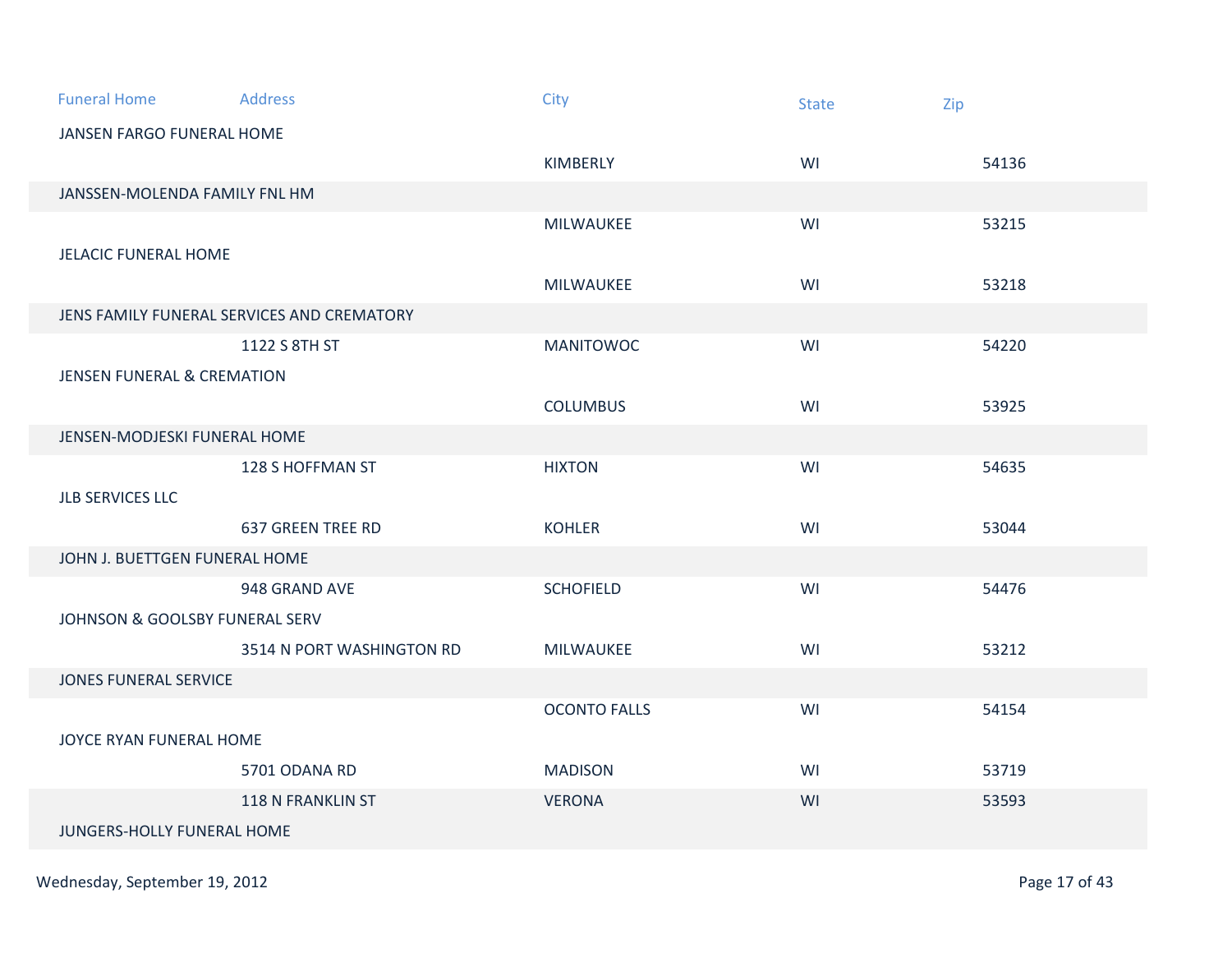| <b>Funeral Home</b>             | Address                     | <b>City</b>       | <b>State</b> | Zip   |  |
|---------------------------------|-----------------------------|-------------------|--------------|-------|--|
|                                 |                             | <b>AMHERST</b>    | WI           | 54406 |  |
| <b>KEEHR FUNERAL HOME LLC</b>   |                             |                   |              |       |  |
|                                 |                             | SPRING VALLEY     | WI           | 54767 |  |
| KENDALL FUNERAL SERVICE INC     |                             |                   |              |       |  |
|                                 |                             | <b>BOSCOBEL</b>   | WI           | 53805 |  |
| <b>KENOSHA FUNERAL SERVICES</b> |                             |                   |              |       |  |
|                                 |                             | <b>KENOSHA</b>    | WI           | 53143 |  |
|                                 | <b>KESSLER FUNERAL HOME</b> |                   |              |       |  |
|                                 |                             | <b>NEENAH</b>     | WI           | 54956 |  |
| KIETZER-MILLER FUNERAL HOME     |                             |                   |              |       |  |
|                                 |                             | <b>LOMIRA</b>     | WI           | 53048 |  |
| KJENTVET & SMITH FUNERAL HOME   |                             |                   |              |       |  |
|                                 | 26129 W PINE ST             | <b>ELEVA</b>      | WI           | 54738 |  |
| KJENTVET-SMITH FUNERAL HOME     |                             |                   |              |       |  |
|                                 | 465 W MAIN ST               | <b>MONDOVI</b>    | WI           | 54755 |  |
| KLEIN & STANGEL FUNERAL HOME    |                             |                   |              |       |  |
|                                 |                             | <b>TWO RIVERS</b> | WI           | 54241 |  |
| KNUTSON-COTTER FUNERAL HOME     |                             |                   |              |       |  |
|                                 | 536 HIGHWAY R PO BOX 655    | <b>DENMARK</b>    | WI           | 54208 |  |
| KOEPSELL FUNERAL HOME INC       |                             |                   |              |       |  |
|                                 | 109 N LINCOLN AVE           | <b>BEAVER DAM</b> | WI           | 53916 |  |
|                                 | 301 N WALNUT ST             | <b>MAYVILLE</b>   | WI           | 53050 |  |
| KOEPSELL-ZEIDLER FUNERAL HOME   |                             |                   |              |       |  |
|                                 | <b>146 S DICKASON BLVD</b>  | <b>COLUMBUS</b>   | WI           | 53925 |  |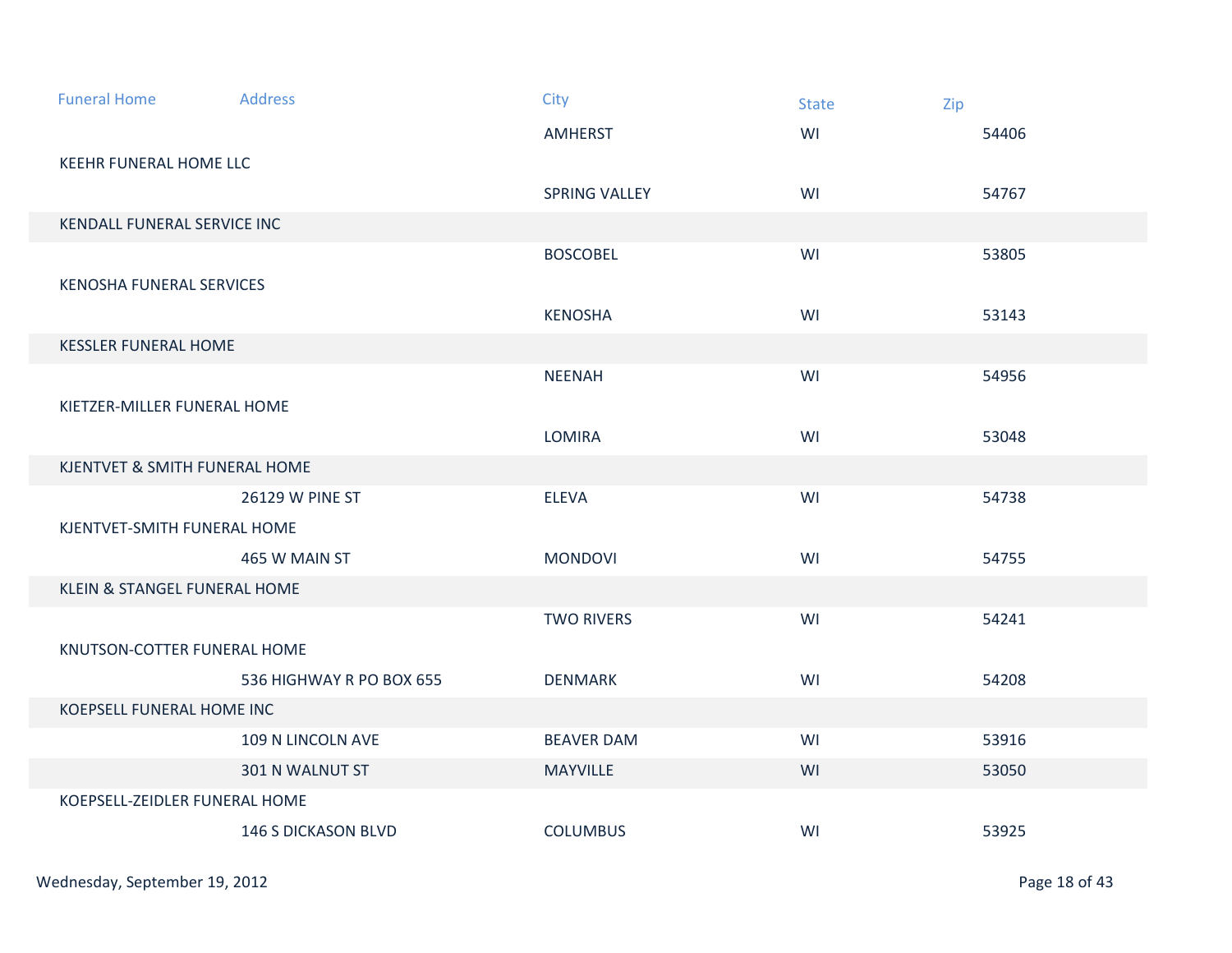| <b>Funeral Home</b>                | <b>Address</b>              | <b>City</b>       | <b>State</b> | Zip   |  |
|------------------------------------|-----------------------------|-------------------|--------------|-------|--|
| KOHLS COMMUNITY FUNERAL HOME       |                             |                   |              |       |  |
|                                    | 405 W MAIN ST               | <b>WAUPUN</b>     | WI           | 53963 |  |
| KOLSTAD FAMILY FUNERAL HOME        |                             |                   |              |       |  |
|                                    | 301 4TH ST                  | <b>CENTURIA</b>   | WI           | 54824 |  |
|                                    | KONRAD BEHLMAN FUNERAL HOME |                   |              |       |  |
|                                    |                             | <b>OSHKOSH</b>    | WI           | 54901 |  |
| KONRAD-BEHLMAN FUNERAL HM LTD      |                             |                   |              |       |  |
|                                    |                             | <b>OSHKOSH</b>    | WI           | 54904 |  |
| KRATZ-SMEDEMA FUNERAL HOME         |                             |                   |              |       |  |
|                                    | 323 MARY ST                 | <b>CAMBRIA</b>    | WI           | 53923 |  |
|                                    | 312 S COLLEGE AVE           | <b>FOX LAKE</b>   | WI           | 53933 |  |
| <b>KRAUSE FUNERAL HOME</b>         |                             |                   |              |       |  |
|                                    | 7001 W BROWN DEER RD        | MILWAUKEE         | WI           | 53223 |  |
| <b>KRAUSE FUNERAL HOME INC</b>     |                             |                   |              |       |  |
|                                    |                             | MILWAUKEE         | WI           | 53222 |  |
|                                    | 12401 W NATIONAL AVE        | <b>NEW BERLIN</b> | WI           | 53151 |  |
| <b>KRUEGER FAMILY FUNERAL HOME</b> |                             |                   |              |       |  |
|                                    |                             | <b>TOMAHAWK</b>   | WI           | 54487 |  |
| <b>KUEHL FUNERAL HOME</b>          |                             |                   |              |       |  |
|                                    | 108 E MAIN ST               | <b>GILLETT</b>    | WI           | 54124 |  |
| <b>KWIATKOWSKI FUNERAL HOME</b>    |                             |                   |              |       |  |
|                                    | <b>425 JEFFERSON AVE</b>    | <b>OMRO</b>       | WI           | 54963 |  |
| LAMBERT-ECKERT FUNERAL HOME INC    |                             |                   |              |       |  |
|                                    | 344 STATE ST PO BOX 7       | <b>MISHICOT</b>   | WI           | 54228 |  |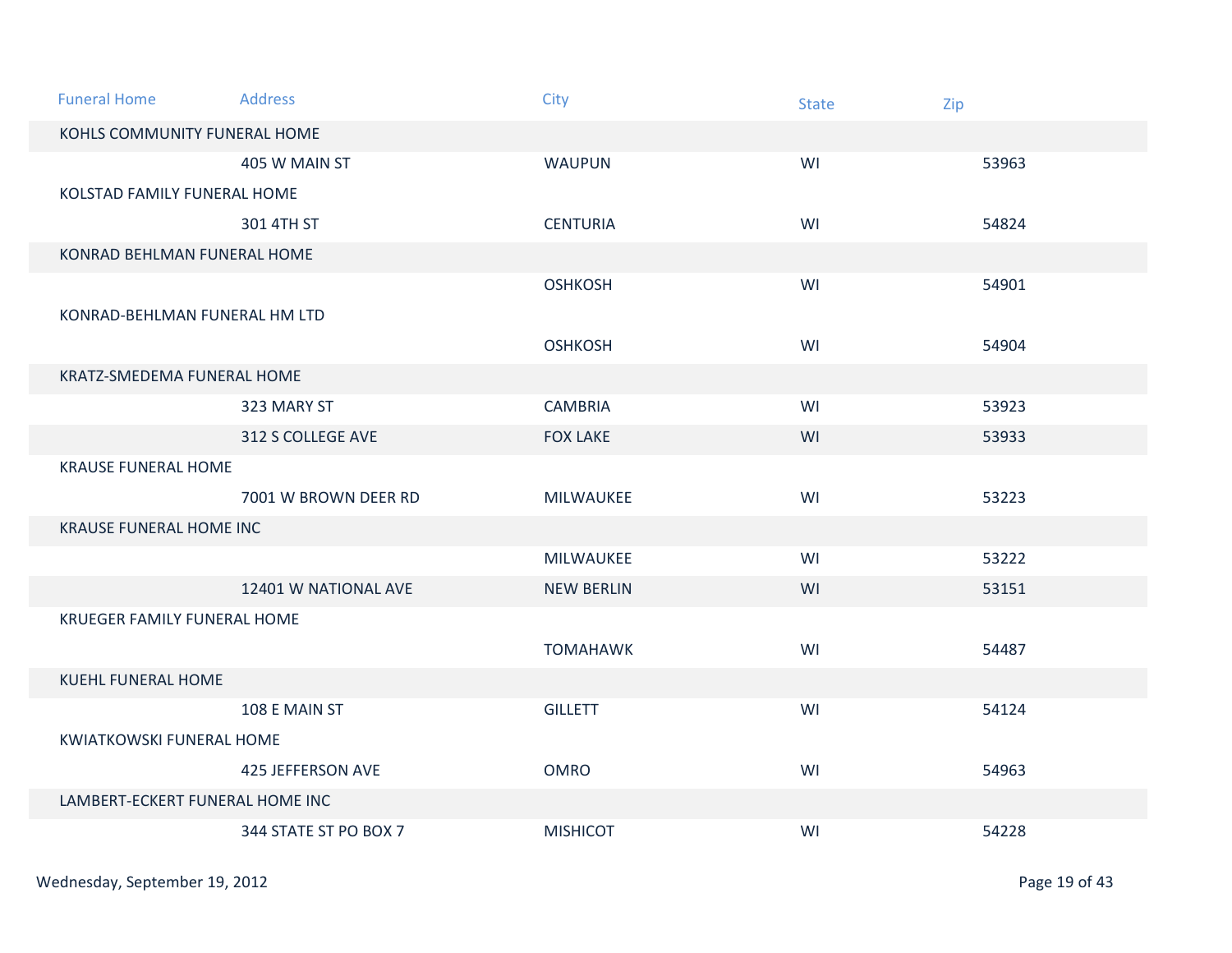| <b>Funeral Home</b>            | <b>Address</b>                              | City              | <b>State</b> | Zip   |
|--------------------------------|---------------------------------------------|-------------------|--------------|-------|
| LANHAM-MILLER FUNERAL HOME     |                                             |                   |              |       |
|                                | 106 W FRANKLIN ST                           | <b>SPARTA</b>     | WI           | 54656 |
| LARSEN BROS NEW BERLIN FNL HM  |                                             |                   |              |       |
|                                | 15250 W NATIONAL AVE                        | <b>NEW BERLIN</b> | WI           | 53151 |
| LARSON FAMILY FUNERAL HOME     |                                             |                   |              |       |
|                                | 925 10TH ST                                 | <b>FENNIMORE</b>  | WI           | 53809 |
| <b>LEGACY CHAPEL</b>           |                                             |                   |              |       |
|                                | 838 S FISK ST                               | <b>GREEN BAY</b>  | WI           | 54304 |
| <b>LEGACY FUNERAL SERVICES</b> |                                             |                   |              |       |
|                                |                                             | <b>EAST TROY</b>  | WI           | 53120 |
| LEIKNESS & STAHL FUNERAL HOME  |                                             |                   |              |       |
|                                | 913 W NORTH ST                              | PLAINFIELD        | WI           | 54966 |
| LEIKNESS FUNERAL HOME          |                                             |                   |              |       |
|                                |                                             | <b>WAUTOMA</b>    | WI           | 54982 |
| LEISER FUNERAL HOME            |                                             |                   |              |       |
|                                | 511 N MAIN ST                               | <b>CADOTT</b>     | WI           | 54727 |
|                                | LENMARK GOMSRUD LINN FNL & CRMTN SRV WEST C |                   |              |       |
|                                | 1405 N CLAIREMONT AVE                       | <b>EAU CLAIRE</b> | WI           | 54703 |
|                                | LENMARK GOMSRUD LINN FUNERAL & CREMATION S  |                   |              |       |
|                                |                                             | <b>EAU CLAIRE</b> | WI           | 54703 |
| LENROOT-MAETZOLD FUNERAL HOME  |                                             |                   |              |       |
|                                |                                             | <b>SUPERIOR</b>   | WI           | 54880 |
| LEON L WILLIAMSON FUNERAL HOME |                                             |                   |              |       |
|                                | 2157 N 12TH ST                              | MILWAUKEE         | WI           | 53205 |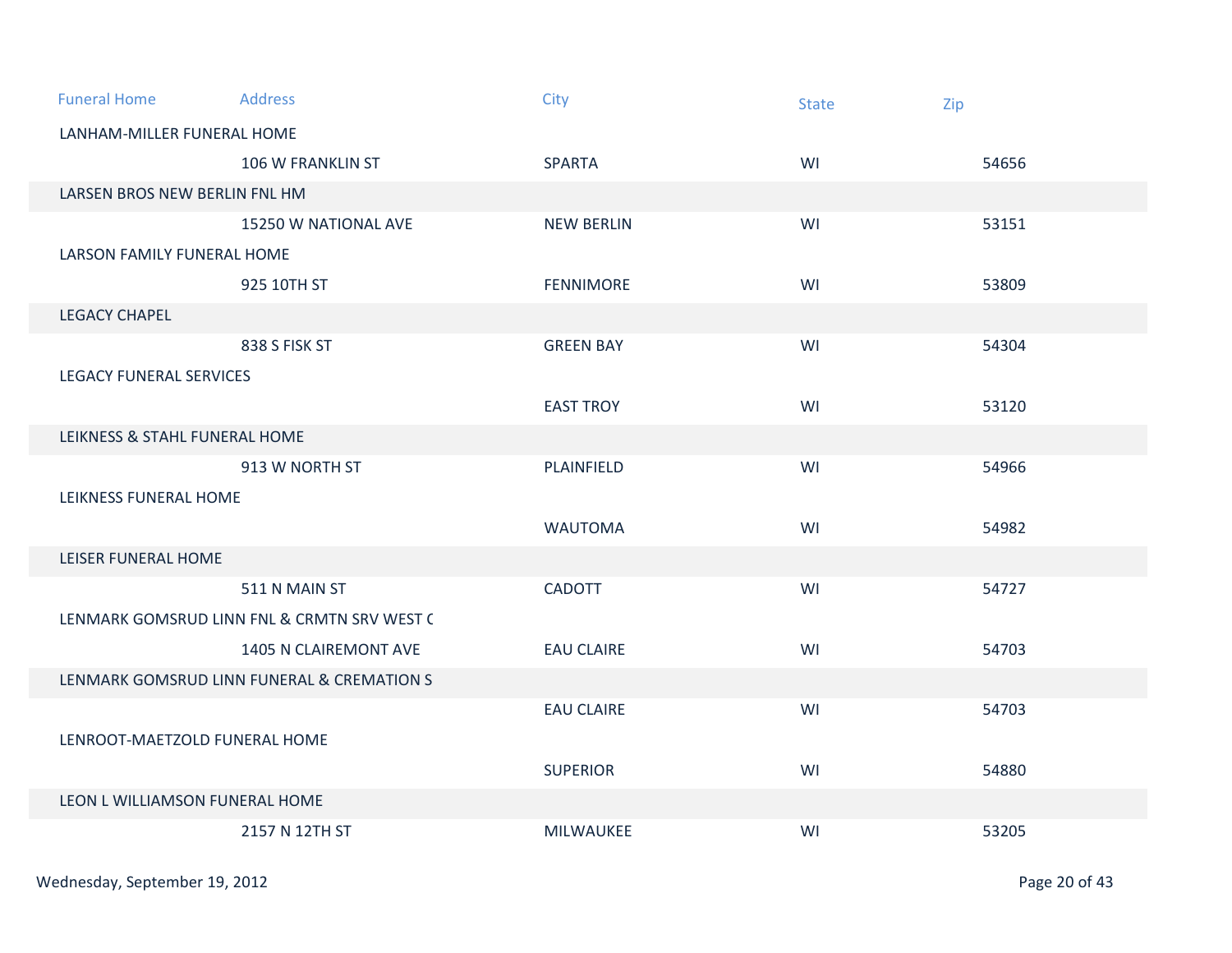| <b>Funeral Home</b>            | Address                                       | City                 | <b>State</b> | Zip   |  |  |
|--------------------------------|-----------------------------------------------|----------------------|--------------|-------|--|--|
| LEWIN FUNERAL HOME INC         |                                               |                      |              |       |  |  |
|                                | 210 MAIN ST                                   | <b>FREMONT</b>       | WI           | 54940 |  |  |
|                                | LIFE TRIBUTES FUNERAL HOME & CREMATION SERVIC |                      |              |       |  |  |
|                                | 901 S LASALLE ST                              | SPENCER              | WI           | 54479 |  |  |
| LIPPERT-OLSON FUNERAL HOME INC |                                               |                      |              |       |  |  |
|                                |                                               | SHEBOYGAN            | WI           | 53081 |  |  |
|                                | LULLOFF-PETERSON-HOUCK FUN HM                 |                      |              |       |  |  |
|                                |                                               | <b>DODGEVILLE</b>    | WI           | 53533 |  |  |
| LYNDAHL FUNERAL HOME           |                                               |                      |              |       |  |  |
|                                | 1350 LOMBARDI AVE                             | <b>GREEN BAY</b>     | WI           | 54304 |  |  |
| MALCORE FUNERAL HOME           |                                               |                      |              |       |  |  |
|                                |                                               | <b>GREEN BAY</b>     | WI           | 54303 |  |  |
|                                |                                               | <b>GREEN BAY</b>     | WI           | 54302 |  |  |
| MAPLE CREST FUNERAL HOME       |                                               |                      |              |       |  |  |
|                                |                                               | <b>WAUPACA</b>       | WI           | 54981 |  |  |
| MARESH-MEREDITH FUNERAL HOME   |                                               |                      |              |       |  |  |
|                                | 803 S MAIN ST                                 | <b>RACINE</b>        | WI           | 53403 |  |  |
| MARNOCHA FUNERAL HOME LTD      |                                               |                      |              |       |  |  |
|                                | <b>186 E PULASKI ST</b>                       | <b>PULASKI</b>       | WI           | 54162 |  |  |
| MARTENS-LAEMMRICH FUNERAL HOME |                                               |                      |              |       |  |  |
|                                | 312 MILWAUKEE ST                              | <b>MENASHA</b>       | WI           | 54952 |  |  |
| MARTENS-REMBS FUNERAL HM       |                                               |                      |              |       |  |  |
|                                |                                               | <b>JUNCTION CITY</b> | WI           | 54443 |  |  |
|                                | <b>MARTIN FUNERAL HOME</b>                    |                      |              |       |  |  |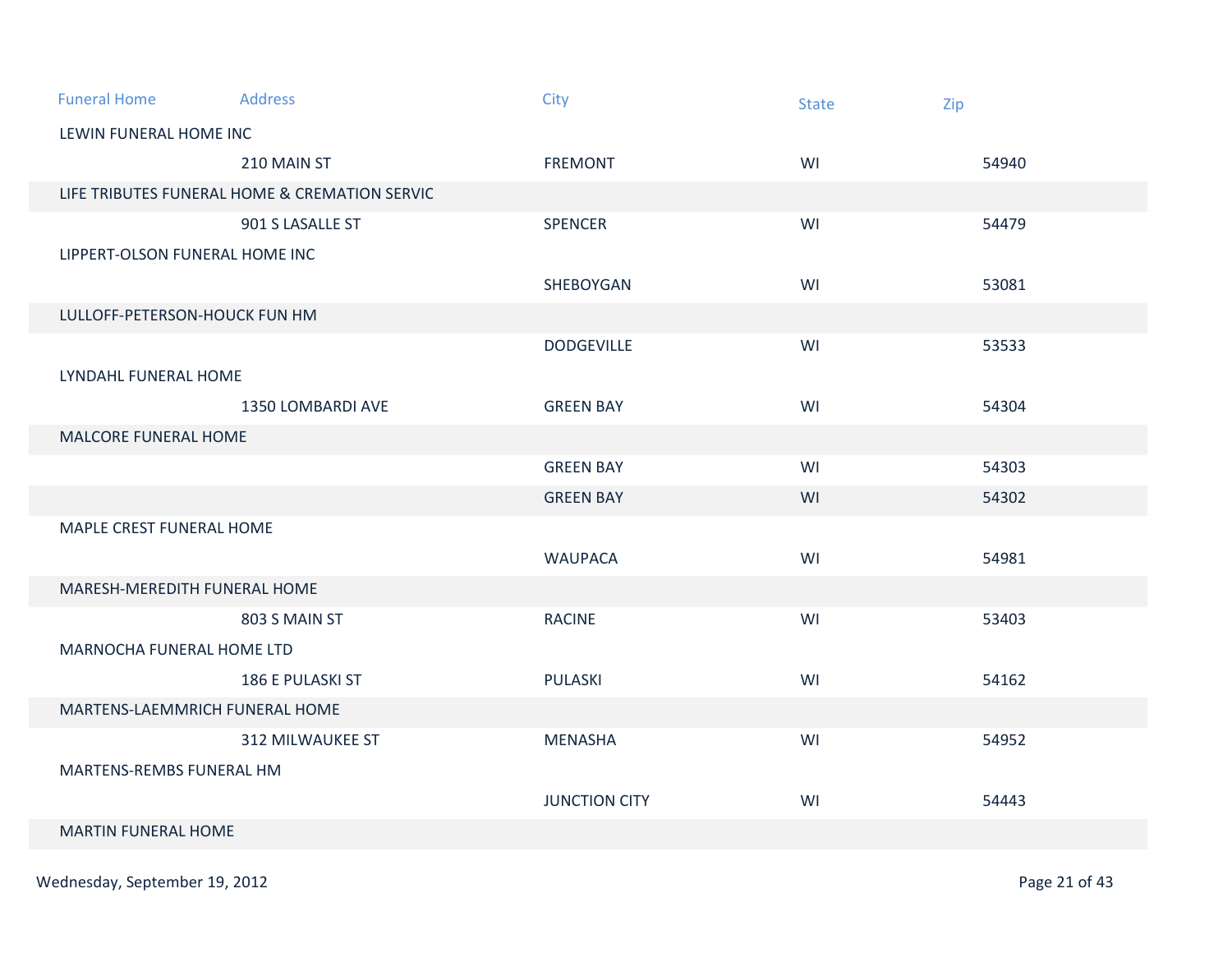| <b>Funeral Home</b>             | <b>Address</b>  | <b>City</b>        | <b>State</b> | Zip   |
|---------------------------------|-----------------|--------------------|--------------|-------|
|                                 |                 | <b>BLOOMINGTON</b> | WI           | 53804 |
|                                 |                 | <b>CASSVILLE</b>   | WI           | 53806 |
|                                 |                 | LANCASTER          | WI           | 53813 |
|                                 |                 | <b>POTOSI</b>      | WI           | 53820 |
| MARTIN SCHWARTZ FUNERAL HOME    |                 |                    |              |       |
|                                 |                 | PLATTEVILLE        | WI           | 53818 |
| MAURINA FUNERAL SERVICE INC     |                 |                    |              |       |
|                                 |                 | <b>DORCHESTER</b>  | WI           | 54425 |
| MAURINA-SCHILLING FUNERAL HOME  |                 |                    |              |       |
|                                 | 203 NORTH 4TH   | <b>ABBOTSFORD</b>  | WI           | 54405 |
|                                 | 208 W CLARK ST  | <b>COLBY</b>       | WI           | 54421 |
|                                 | 258 S 2ND ST    | <b>DORCHESTER</b>  | WI           | 54425 |
|                                 | 607 EAST 4TH ST | <b>OWEN</b>        | WI           | 54460 |
| MAX A SASS & SONS MISSION HILLS |                 |                    |              |       |
|                                 |                 | <b>FRANKLIN</b>    | WI           | 53132 |
| MAX A SASS & SONS-WESTWOOD      |                 |                    |              |       |
|                                 |                 | <b>MUSKEGO</b>     | WI           | 53150 |
| MCCARTHY KOENIG DANIELS         |                 |                    |              |       |
|                                 |                 | <b>BURLINGTON</b>  | WI           | 53105 |
| MCGUIRE-PETERSON-HOUCK FUN HM   |                 |                    |              |       |
|                                 |                 | <b>HIGHLAND</b>    | WI           | 53543 |
| MCMAHON FUNERAL HOME            |                 |                    |              |       |
|                                 |                 | <b>LUXEMBURG</b>   | WI           | 54217 |
| <b>MEALY FUNERAL HOME INC.</b>  |                 |                    |              |       |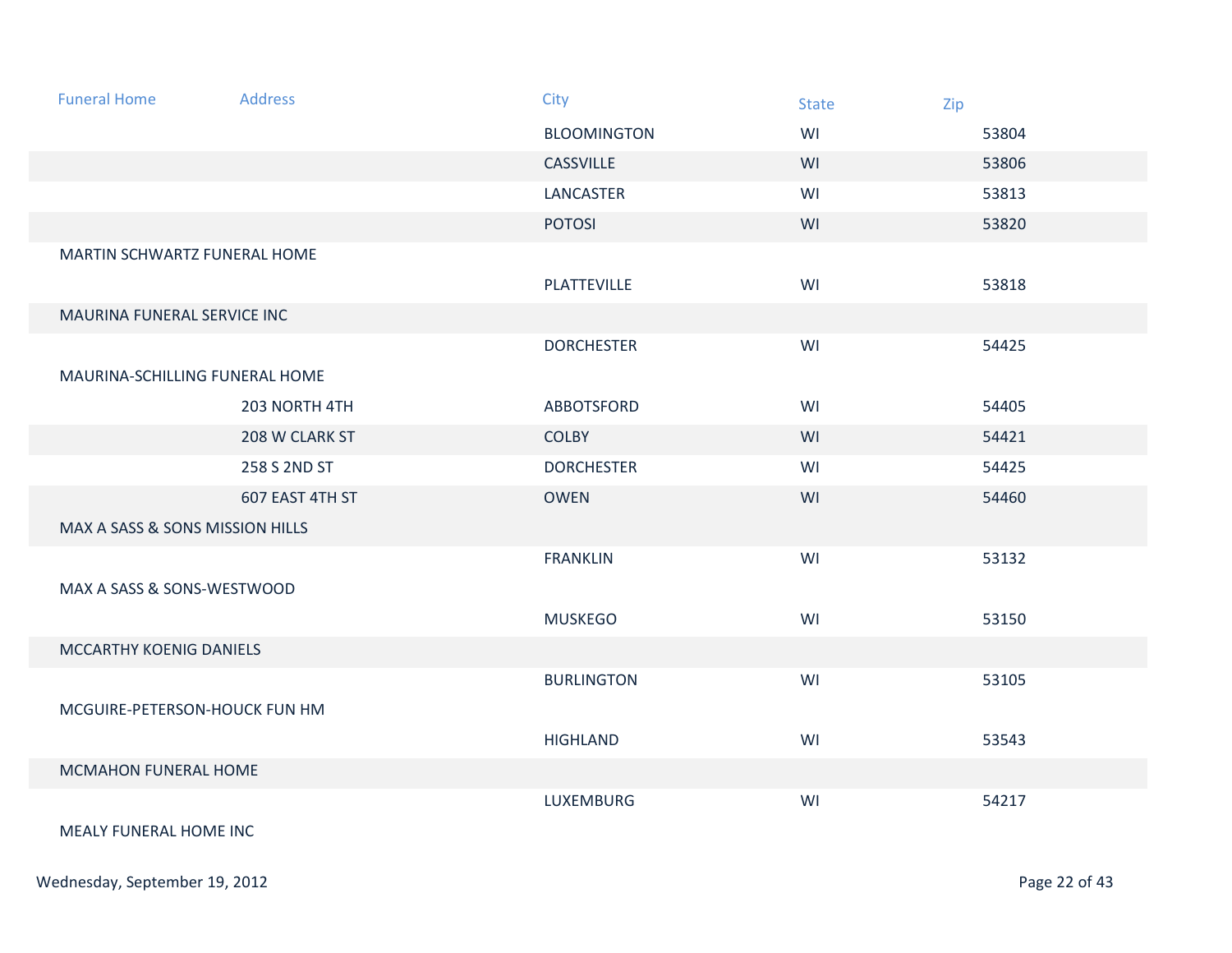| <b>Funeral Home</b>             | <b>Address</b>                              | <b>City</b>            | <b>State</b> | Zip   |
|---------------------------------|---------------------------------------------|------------------------|--------------|-------|
|                                 | 225 W MAIN ST                               | WATERFORD              | WI           | 53185 |
| MEISELWITZ-VOLLSTEDT FNL HOME   |                                             |                        |              |       |
|                                 | 815 6TH ST                                  | KIEL                   | WI           | 53042 |
| MELBY-BENDORF FUNERAL HOME      |                                             |                        |              |       |
|                                 |                                             | PLATTEVILLE            | WI           | 53818 |
| MESSAR FUNERAL HOME             |                                             |                        |              |       |
|                                 |                                             | WAUSAUKEE              | WI           | 54177 |
| MILLER FUNERAL HOME INC         |                                             |                        |              |       |
|                                 |                                             | KEWASKUM               | WI           | 53040 |
|                                 | MILLER REESMAN FUNERAL HOME & CREMATION SV( |                        |              |       |
|                                 | 620 15TH AVE                                | <b>UNION GROVE</b>     | WI           | 53182 |
| MOLTHEN BELL & SON FUNERAL HOME |                                             |                        |              |       |
|                                 |                                             | <b>SOUTH MILWAUKEE</b> | WI           | 53172 |
| MONROE FUNERAL HOME             |                                             |                        |              |       |
|                                 |                                             | <b>DELAVAN</b>         | WI           | 53115 |
| MOUNTAIN FUNERAL HOME           |                                             |                        |              |       |
|                                 | 220 THIRD AVE E                             | <b>ASHLAND</b>         | WI           | 54806 |
|                                 | <b>220 HILLCREST DR</b>                     | <b>MELLEN</b>          | WI           | 54546 |
| MUEHL-BOETTCHER FUNERAL HOME    |                                             |                        |              |       |
|                                 | 358 S MAIN ST                               | <b>SEYMOUR</b>         | WI           | 54165 |
| MUELLER FUNERAL HOME INC.       |                                             |                        |              |       |
|                                 |                                             | <b>WINNECONNE</b>      | WI           | 54986 |
| <b>MUELLER FUNERAL HOMES</b>    |                                             |                        |              |       |
|                                 | W63 N527 HANOVER AVE                        | <b>CEDARBURG</b>       | WI           | 53012 |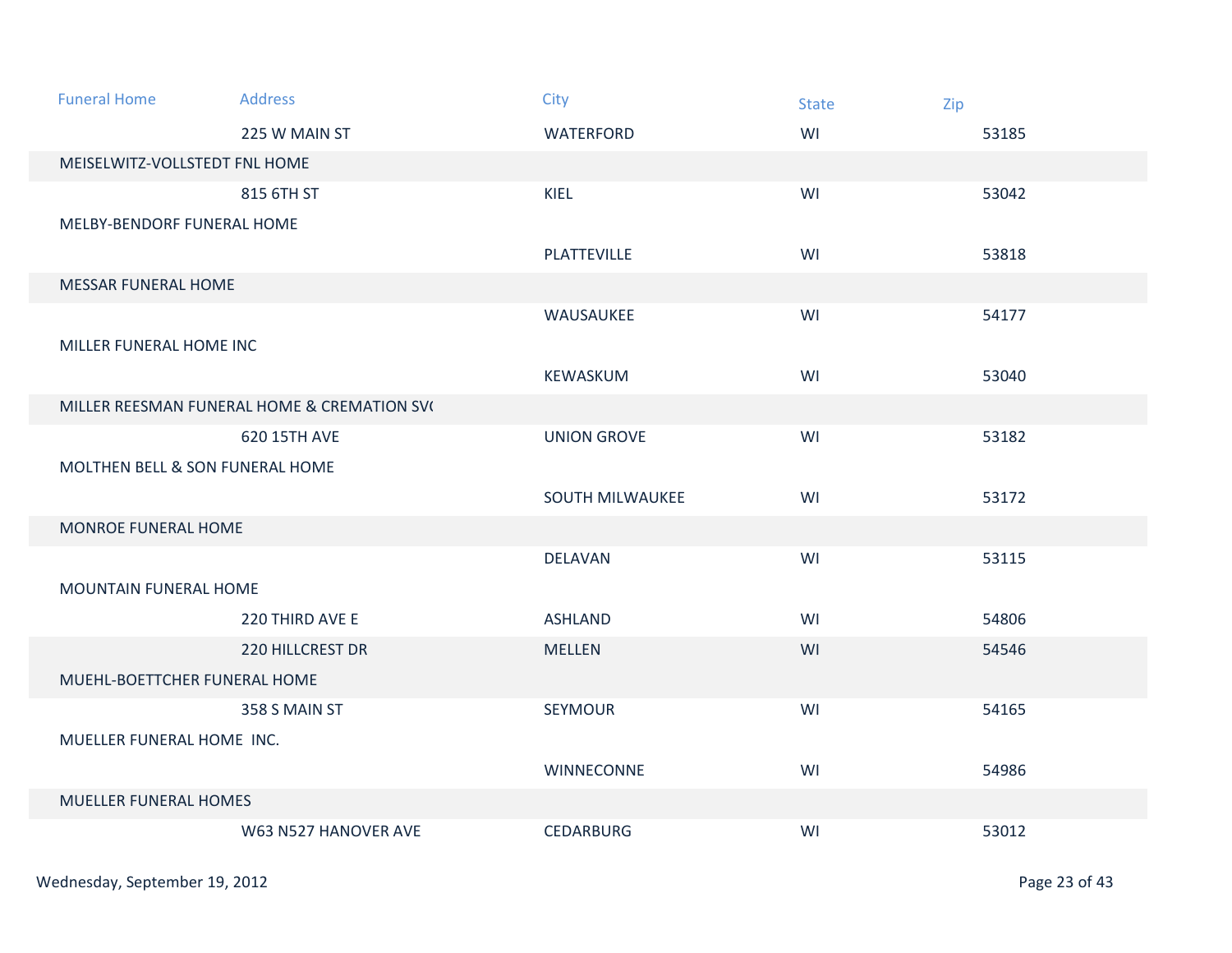| <b>Funeral Home</b>               | Address                                     | <b>City</b>       | <b>State</b> | Zip   |  |  |
|-----------------------------------|---------------------------------------------|-------------------|--------------|-------|--|--|
|                                   | W63N527 HANOVER AVE                         | <b>CEDARBURG</b>  | WI           | 53012 |  |  |
| <b>MURRAY FUNERAL HOME</b>        |                                             |                   |              |       |  |  |
|                                   |                                             | <b>BEAVER DAM</b> | WI           | 53916 |  |  |
|                                   |                                             | <b>HORICON</b>    | WI           | 53032 |  |  |
|                                   |                                             | REESEVILLE        | WI           | 53579 |  |  |
|                                   | MYRHUM-PATTEN FUNERAL & CREMATION SERVICE I |                   |              |       |  |  |
|                                   | <b>15 S WALNUT ST</b>                       | MAYVILLE          | WI           | 53050 |  |  |
|                                   | 1315 W WASHINGTON ST                        | <b>WEST BEND</b>  | WI           | 53095 |  |  |
| NASH-JACKAN FUNERAL HOME INC      |                                             |                   |              |       |  |  |
|                                   |                                             | <b>BRUCE</b>      | WI           | 54819 |  |  |
| NASH-JACKAN FUNERAL HOMES INC     |                                             |                   |              |       |  |  |
|                                   |                                             | LADYSMITH         | WI           | 54848 |  |  |
| NEPTUNE SOCIETY                   |                                             |                   |              |       |  |  |
|                                   | 1560 E MORELAND BLVD UNIT C-1               | WAUKESHA          | WI           | 53186 |  |  |
| NEWCOMER FUNERAL HOME             |                                             |                   |              |       |  |  |
|                                   |                                             | <b>BRODHEAD</b>   | WI           | 53520 |  |  |
|                                   | 340 S MONROE ST                             | <b>GREEN BAY</b>  | WI           | 54301 |  |  |
|                                   | 1329 31ST AVE                               | <b>MONROE</b>     | WI           | 53566 |  |  |
| NEWCOMER-SILVERTHORN FUNERAL HOME |                                             |                   |              |       |  |  |
|                                   |                                             | ORFORDVILLE       | WI           | 53576 |  |  |
| NICKEL FUNERAL HOME               |                                             |                   |              |       |  |  |
|                                   |                                             | GREENLEAF         | WI           | 54126 |  |  |
| NIEMANN/SUMINSKI FUNERAL HOME     |                                             |                   |              |       |  |  |
|                                   | 2486 S KINNICKINNIC AVE                     | MILWAUKEE         | WI           | 53207 |  |  |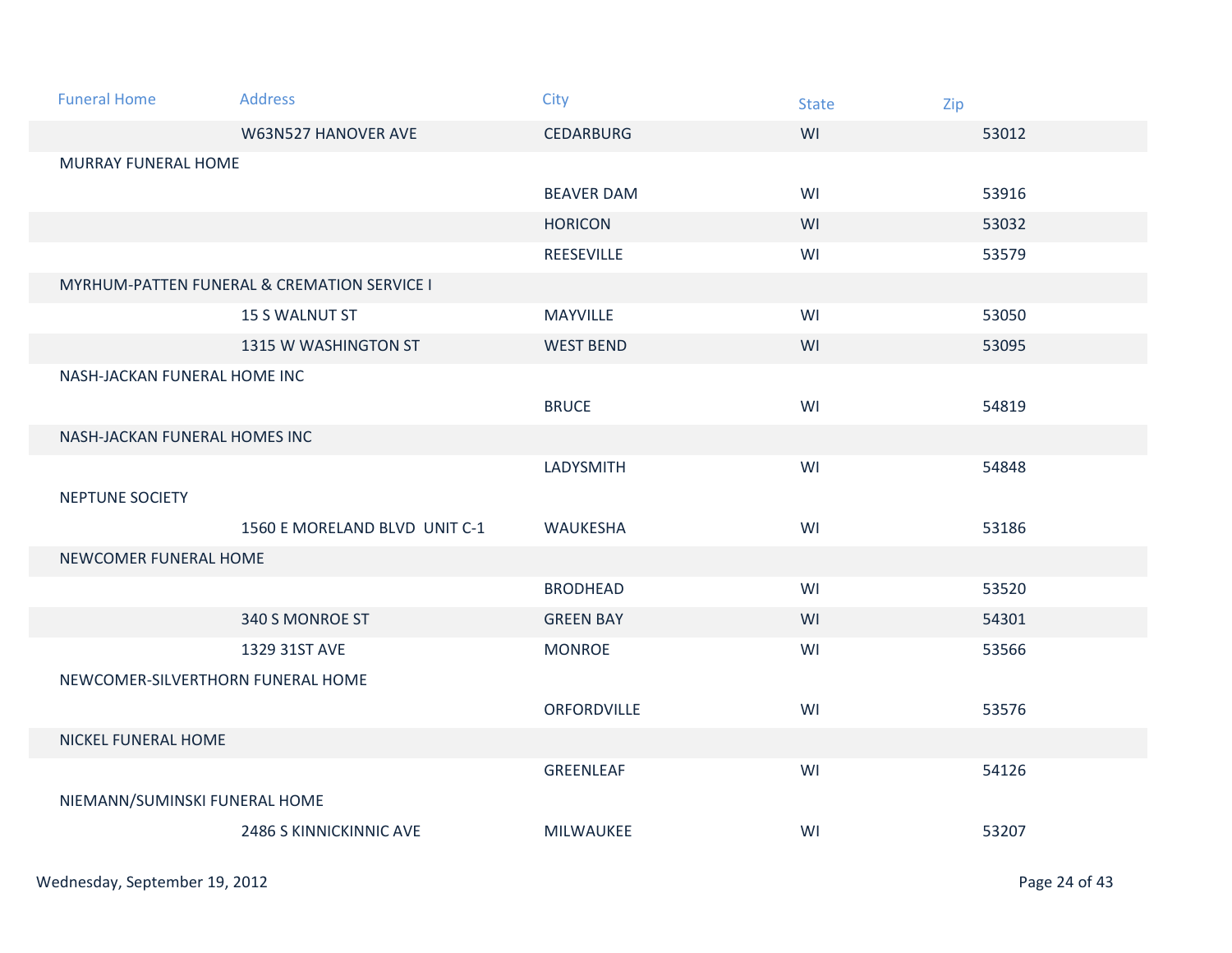| <b>Funeral Home</b>                 | <b>Address</b>                              | City                 | <b>State</b> | Zip   |
|-------------------------------------|---------------------------------------------|----------------------|--------------|-------|
| NITARDY FUNERAL HOMES INC.          |                                             |                      |              |       |
|                                     | 550 N NEWCOMB ST                            | <b>WHITEWATER</b>    | WI           | 53190 |
| NITARDY FUNERAL HOMES INC           |                                             |                      |              |       |
|                                     | 208 PARK ST                                 | <b>CAMBRIDGE</b>     | WI           | 53523 |
|                                     | 1008 MADISON AVE                            | <b>FORT ATKINSON</b> | WI           | 53538 |
| NORTHSHORE FUNERAL SERVICES         |                                             |                      |              |       |
|                                     |                                             | SHOREWOOD            | WI           | 53211 |
| NORTHWEST FUNERAL CHAPEL            |                                             |                      |              |       |
|                                     | 6700 W FOND DU LAC AVE                      | MILWAUKEE            | WI           | 53218 |
|                                     | 6630 W HAMPTON AVE                          | MILWAUKEE            | WI           | 53218 |
| NOTBOHM-KREUTZMANN INC              |                                             |                      |              |       |
|                                     | 121 S CROSS ST                              | <b>OCONOMOWOC</b>    | WI           | 53066 |
| NOVAK RAMM ZIEGLER FUNERAL HOME INC |                                             |                      |              |       |
|                                     | 1535 S 12TH ST                              | SHEBOYGAN            | WI           | 53081 |
| NOVITZKE FUNERAL HOME INC           |                                             |                      |              |       |
|                                     | 322 SHERRY AVE                              | <b>PARK FALLS</b>    | WI           | 54552 |
|                                     | OCONNELL FAMILY FUNERAL HOME & CREMATION SE |                      |              |       |
|                                     | 1010 NEWTON ST                              | <b>BALDWIN</b>       | WI           | 54002 |
|                                     | OCONNELL FAMILY FUNERAL HOMES & CREMATION S |                      |              |       |
|                                     | 520 11TH ST S                               | <b>HUDSON</b>        | WI           | 54016 |
| OCONNELL FUNERAL HOME               |                                             |                      |              |       |
|                                     | 201 E MAIN ST                               | LITTLE CHUTE         | WI           | 54140 |
| O'FLAHRITY-ERICKSON FUNERAL HM      |                                             |                      |              |       |
|                                     |                                             | <b>SHULLSBURG</b>    | WI           | 53586 |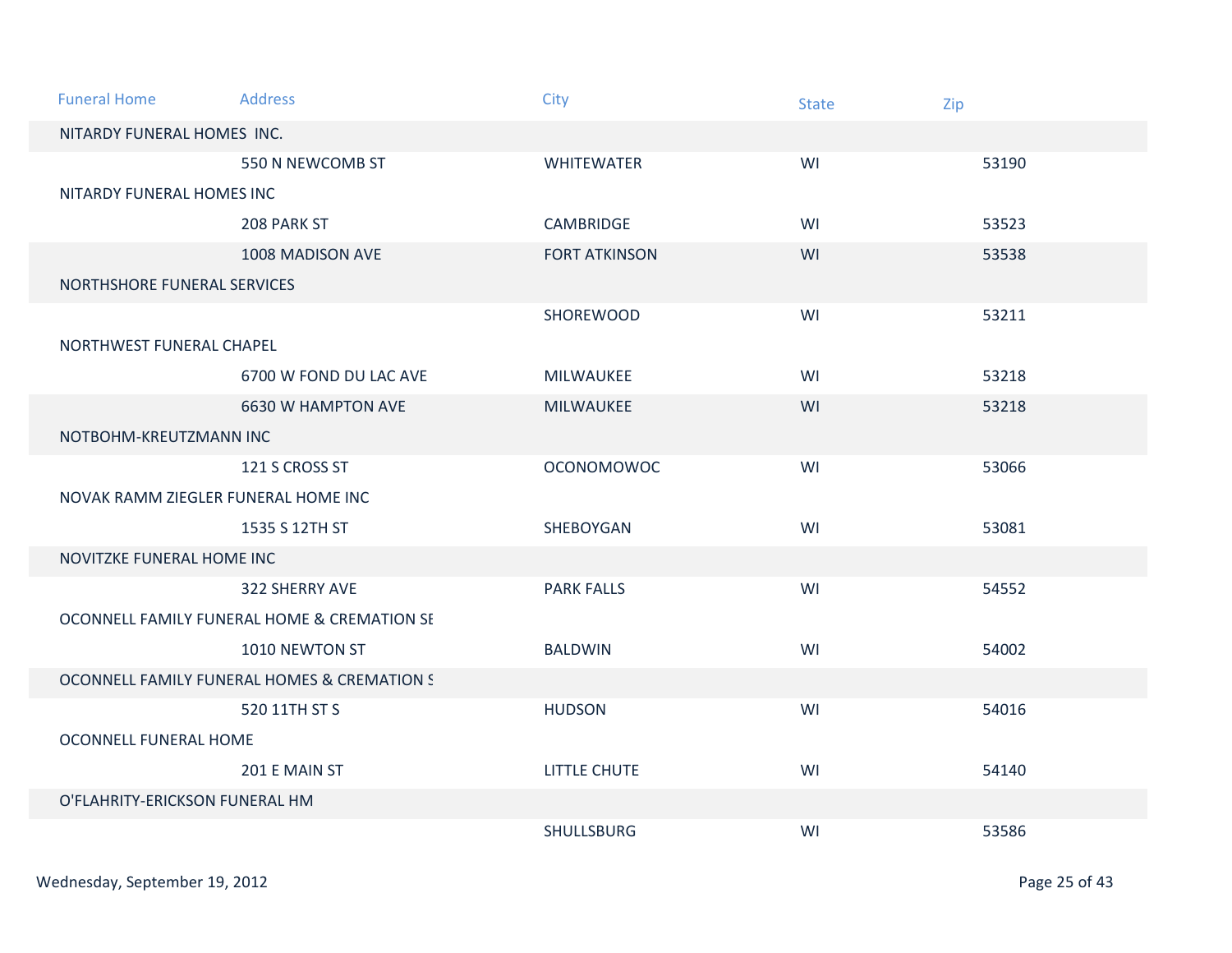| <b>Funeral Home</b>                                | <b>Address</b>                             | City               | <b>State</b> | Zip   |  |
|----------------------------------------------------|--------------------------------------------|--------------------|--------------|-------|--|
| <b>OLSEN FUNERAL HOME INC</b>                      |                                            |                    |              |       |  |
|                                                    |                                            | <b>JEFFERSON</b>   | WI           | 53549 |  |
|                                                    |                                            | <b>WHITEWATER</b>  | WI           | 53190 |  |
| <b>OLSON FUNERAL HOME</b>                          |                                            |                    |              |       |  |
|                                                    |                                            | <b>MENOMONIE</b>   | WI           | 54751 |  |
| OLSON-HOLZHUTER-CRESS FNRL HM                      |                                            |                    |              |       |  |
|                                                    | 206 W PROSPECT AVE PO BOX 231              | <b>STOUGHTON</b>   | WI           | 53589 |  |
| OLSON-HOLZHUTER-CRESS FUNRL HM                     |                                            |                    |              |       |  |
|                                                    | <b>201 BUE ST</b>                          | <b>DEERFIELD</b>   | WI           | 53531 |  |
|                                                    | 5801 HWY 51 PO BOX 105                     | <b>MC FARLAND</b>  | WI           | 53558 |  |
| <b>OUR FAMILY FUNERAL &amp; CREMATION SERVICES</b> |                                            |                    |              |       |  |
|                                                    |                                            | <b>RACINE</b>      | WI           | 53404 |  |
| <b>OXFORD FUNERAL HOME</b>                         |                                            |                    |              |       |  |
|                                                    |                                            | <b>LAKE DELTON</b> | WI           | 53940 |  |
| PAGENKOPF FUNERAL HOME                             |                                            |                    |              |       |  |
|                                                    | 1165 E SUMMIT AVE                          | <b>OCONOMOWOC</b>  | WI           | 53066 |  |
| PAGE-SMITH FUNERAL HOME                            |                                            |                    |              |       |  |
|                                                    | 211 W OAK ST                               | <b>SPARTA</b>      | WI           | 54656 |  |
| PARADISE MEMORIAL FUNERAL HOME                     |                                            |                    |              |       |  |
|                                                    | 7625 W APPLETON AVE                        | MILWAUKEE          | WI           | 53222 |  |
| PATTON FUNERAL SERVICE                             |                                            |                    |              |       |  |
|                                                    | 2535 N TEUTONIA AVE                        | MILWAUKEE          | WI           | 53206 |  |
|                                                    | PEACE OF MIND FUNERAL & CREMATION SERVICES |                    |              |       |  |
|                                                    |                                            | MILWAUKEE          | WI           | 53207 |  |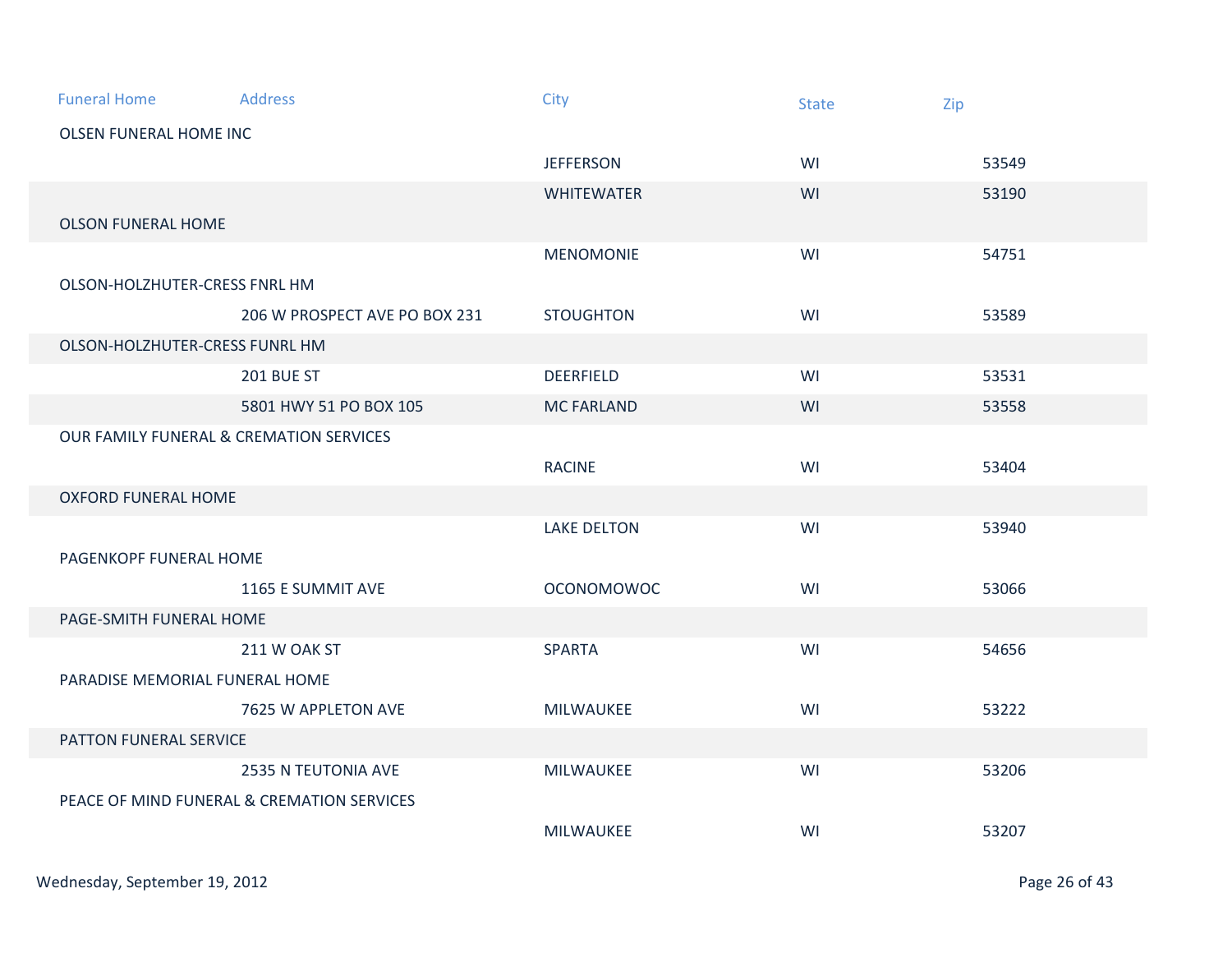| <b>Funeral Home</b>           | <b>Address</b>                            | City                  | <b>State</b> | Zip   |  |  |
|-------------------------------|-------------------------------------------|-----------------------|--------------|-------|--|--|
|                               |                                           | <b>WEST MILWAUKEE</b> | WI           | 53214 |  |  |
| PEDERSON FUNERAL HOMES        |                                           |                       |              |       |  |  |
|                               |                                           | <b>WATERLOO</b>       | WI           | 53594 |  |  |
|                               |                                           | <b>WATERTOWN</b>      | WI           | 53094 |  |  |
|                               | PEDERSON-VOLKER FUNERAL CHAPEL            |                       |              |       |  |  |
|                               |                                           | <b>CHIPPEWA FALLS</b> | WI           | 54729 |  |  |
|                               | PETERSON/KRAEMER FUNERAL HOME & CREMATORY |                       |              |       |  |  |
|                               | 312 CAROLINE ST                           | <b>ATHENS</b>         | WI           | 54411 |  |  |
|                               | 327 N THIRD AVE                           | <b>EDGAR</b>          | WI           | 54426 |  |  |
|                               | 300 WALNUT ST                             | <b>MARATHON</b>       | WI           | 54448 |  |  |
|                               | 3400 STEWART AVE                          | WAUSAU                | WI           | 54401 |  |  |
|                               | 1302 6TH ST                               | WAUSAU                | WI           | 54403 |  |  |
| PFEFFER FUNERAL HOME LTD      |                                           |                       |              |       |  |  |
|                               | 928 S 14TH ST                             | <b>MANITOWOC</b>      | WI           | 54220 |  |  |
| PFLANZ-MANTEY-MENDRALA FNL HM |                                           |                       |              |       |  |  |
|                               |                                           | <b>PORTAGE</b>        | WI           | 53901 |  |  |
|                               |                                           | <b>POYNETTE</b>       | WI           | 53955 |  |  |
| PFOTENHAUER FUNERAL HOME      |                                           |                       |              |       |  |  |
|                               |                                           | <b>GREEN BAY</b>      | WI           | 54313 |  |  |
| PFOTENHAUER FUNERAL HOME EAST |                                           |                       |              |       |  |  |
|                               |                                           | <b>GREEN BAY</b>      | WI           | 54302 |  |  |
| PHILLIP FUNERAL HOMES INC     |                                           |                       |              |       |  |  |
|                               |                                           | <b>WEST BEND</b>      | WI           | 53095 |  |  |
| PIASECKI ALTHAUS              |                                           |                       |              |       |  |  |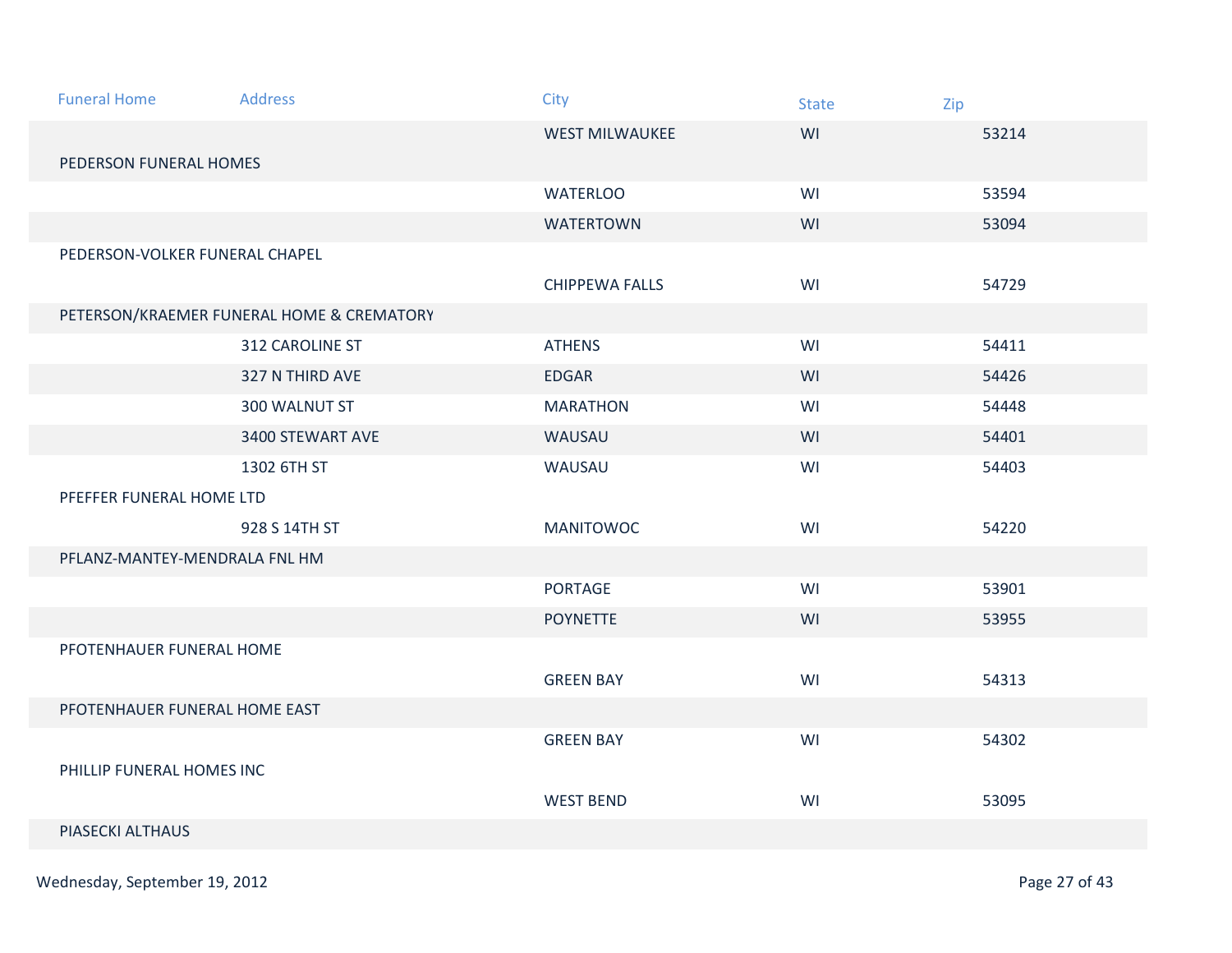| <b>Funeral Home</b>                | <b>Address</b>                               | City                   | <b>State</b> | Zip   |
|------------------------------------|----------------------------------------------|------------------------|--------------|-------|
|                                    |                                              | <b>KENOSHA</b>         | WI           | 53144 |
| PICHA FUNERAL HOME                 |                                              |                        |              |       |
|                                    |                                              | <b>ELROY</b>           | WI           | 53929 |
|                                    |                                              | <b>HILLSBORO</b>       | WI           | 54634 |
|                                    |                                              | <b>LAKE DELTON</b>     | WI           | 53940 |
|                                    |                                              | <b>PORTAGE</b>         | WI           | 53901 |
|                                    |                                              | <b>WISCONSIN DELLS</b> | WI           | 53965 |
| PINEVIEW FUNERAL SERVICE           |                                              |                        |              |       |
|                                    | 9343N CTY RD K                               | <b>HAYWARD</b>         | WI           | 54843 |
|                                    | PISARSKI COMMUNITY FUNERAL HOME & CREMATIOI  |                        |              |       |
|                                    |                                              | <b>PLOVER</b>          | WI           | 54467 |
| PISARSKI-DZIKOSKI FUNERAL HOME INC |                                              |                        |              |       |
|                                    |                                              | <b>STEVENS POINT</b>   | WI           | 54481 |
| PLOMBON FUNERAL SERVICE            |                                              |                        |              |       |
|                                    |                                              | <b>STANLEY</b>         | WI           | 54768 |
|                                    | PLOMBONS ALL FAITHS FUNERAL & CREMATION SERV |                        |              |       |
|                                    | 535 S HILLCREST PKWY                         | <b>ALTOONA</b>         | WI           | 54720 |
|                                    | PLOVER FAMILY FUNERAL HOME & CREMATION SERV  |                        |              |       |
|                                    |                                              | <b>PLOVER</b>          | WI           | 54467 |
| POESCHEL FUNERAL HOME              |                                              |                        |              |       |
|                                    |                                              | <b>MONDOVI</b>         | WI           | 54755 |
| POKLASNY FUNERAL HOME              |                                              |                        |              |       |
|                                    |                                              | <b>OSHKOSH</b>         | WI           | 54901 |
| <b>POLNASEK DANIELS</b>            |                                              |                        |              |       |
|                                    |                                              |                        |              |       |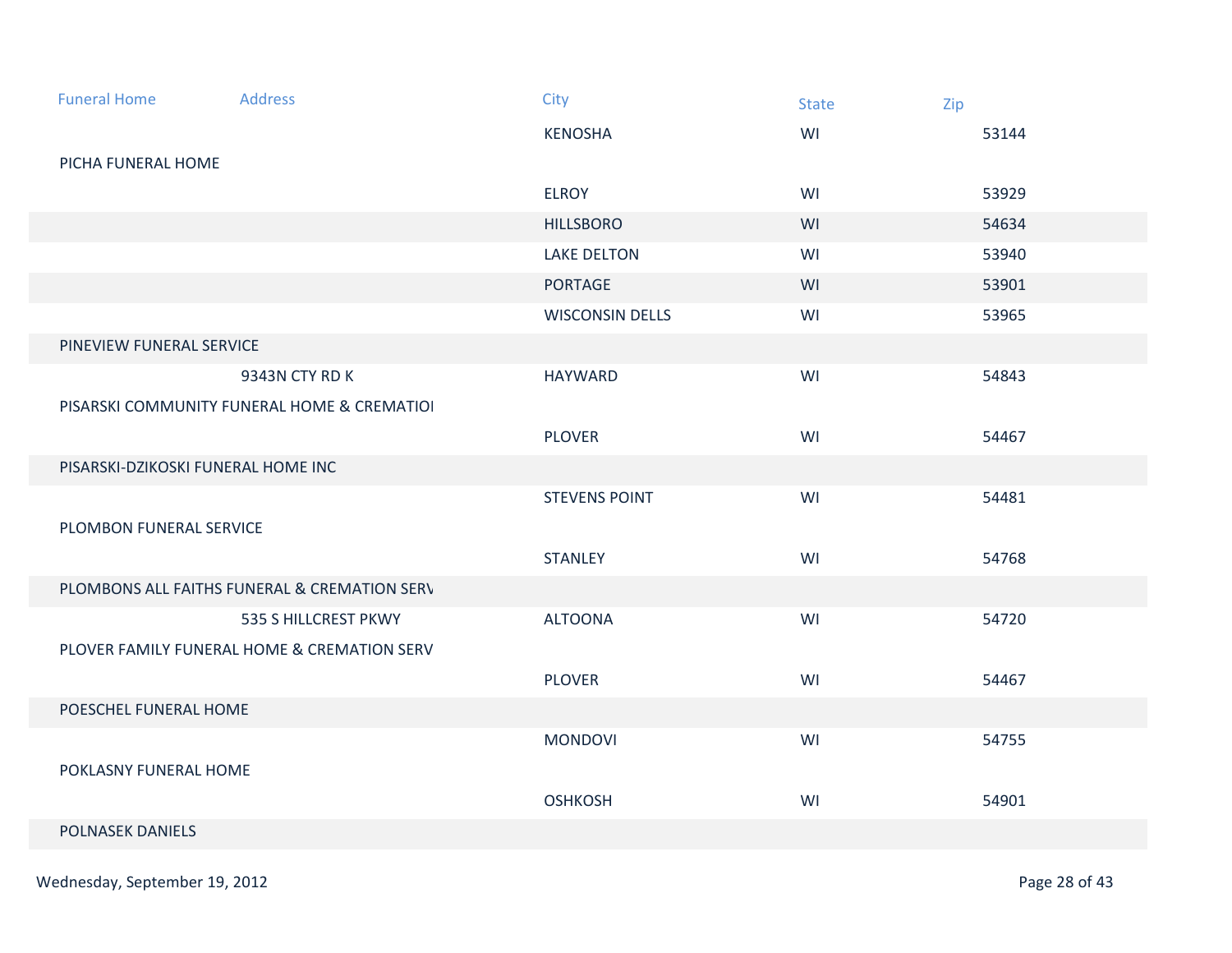| <b>Funeral Home</b>                       | <b>Address</b>     | City               | <b>State</b> | Zip   |
|-------------------------------------------|--------------------|--------------------|--------------|-------|
|                                           | 908 11TH AVE       | <b>UNION GROVE</b> | WI           | 53182 |
| POOLE FUNERAL HOME                        |                    |                    |              |       |
|                                           | 203 N WISCONSIN ST | PORT WASHINGTON    | WI           | 53074 |
| PRASSER-KLECZKA FNL HM INC                |                    |                    |              |       |
|                                           | 3275 S HOWELL AVE  | MILWAUKEE          | WI           | 53207 |
|                                           | 6080 S 27TH ST     | MILWAUKEE          | WI           | 53221 |
| PRATT FUNERAL AND CREMATION SERVICE       |                    |                    |              |       |
|                                           |                    | RICHLAND CENTER    | WI           | 53581 |
| PROKO FUNERAL HOME INC                    |                    |                    |              |       |
|                                           | 5111 60TH ST       | <b>KENOSHA</b>     | WI           | 53144 |
| PROKO-WALL FUNERAL HM & CREMATORY INC     |                    |                    |              |       |
|                                           | 1630 E MASON ST    | <b>GREEN BAY</b>   | WI           | 54302 |
| PURATH-STRAND FNL HM & CREMATORY INC      |                    |                    |              |       |
|                                           | 3915 DOUGLAS AVE   | <b>RACINE</b>      | WI           | 53402 |
| RAASCH-RAETZ FUNERAL HM                   |                    |                    |              |       |
|                                           |                    | MILWAUKEE          | WI           | 53222 |
| RAGO-BALDWIN FUNERAL HOME                 |                    |                    |              |       |
|                                           | 520 EAST ST        | <b>BARABOO</b>     | WI           | 53913 |
| RANDLE-DABLE FUNERAL HOME                 |                    |                    |              |       |
|                                           | 1110 S GRAND AVE   | WAUKESHA           | WI           | 53186 |
| RANDOLPH COMMUNITY FUNERAL HOME           |                    |                    |              |       |
|                                           | 208 S HIGH ST      | <b>RANDOLPH</b>    | WI           | 53956 |
| <b>RANGE FUNERAL HOME &amp; CREMATORY</b> |                    |                    |              |       |
|                                           |                    | <b>HURLEY</b>      | WI           | 54534 |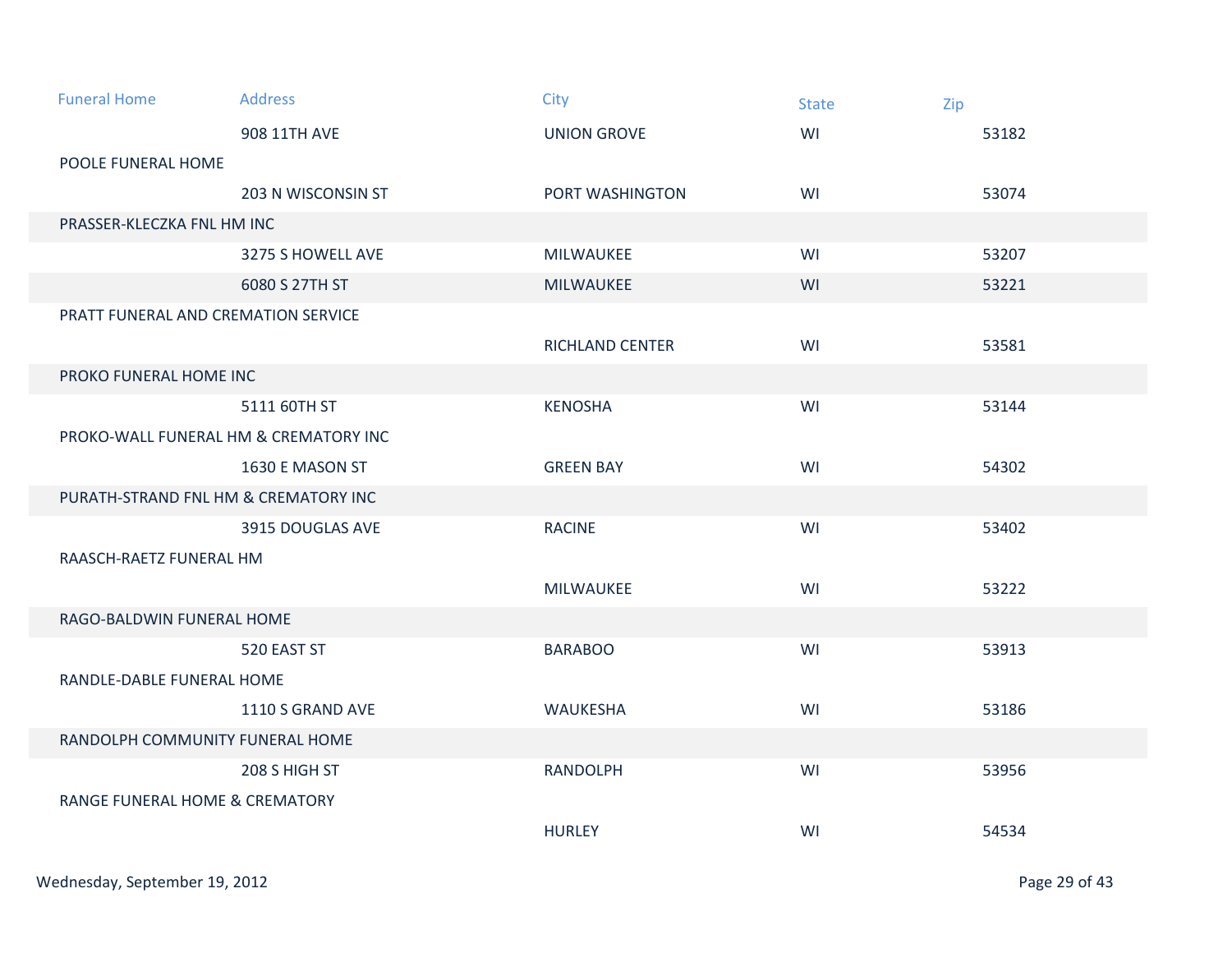| <b>Funeral Home</b>                          | <b>Address</b>                         | City             | <b>State</b> | Zip   |
|----------------------------------------------|----------------------------------------|------------------|--------------|-------|
| <b>RAUSCH &amp; STEEL INC</b>                |                                        |                  |              |       |
|                                              |                                        | <b>BARRON</b>    | WI           | 54812 |
| RAUSCH-LUNDEEN FUNERAL HOMES INC             |                                        |                  |              |       |
|                                              | 400 N FIRST ST                         | <b>CAMERON</b>   | WI           | 54822 |
|                                              | 331 DALLAS ST W                        | <b>DALLAS</b>    | WI           | 54733 |
| REDLIN FUNERAL HOME INC                      |                                        |                  |              |       |
|                                              | 401 MADISON AVE                        | <b>BARABOO</b>   | WI           | 53913 |
| REETZ THORSON FUNERAL HOME                   |                                        |                  |              |       |
|                                              |                                        | <b>VIROQUA</b>   | WI           | 54665 |
|                                              | REIDS NEW GOLDEN GATE FUNERAL HOME INC |                  |              |       |
|                                              | 5665 N TEUTONIA AVE                    | MILWAUKEE        | WI           | 53209 |
| REINBOLD AND PFEFFER FAMILY FUNERAL SERVICES |                                        |                  |              |       |
|                                              |                                        | KELLNERSVILLE    | WI           | 54215 |
|                                              | 818 STATE ST                           | <b>MANITOWOC</b> | WI           | 54220 |
| <b>REMBS FUNERAL HOME</b>                    |                                        |                  |              |       |
|                                              |                                        | MARSHFIELD       | WI           | 54449 |
| RHIELS FUNERAL SERVICE                       |                                        |                  |              |       |
|                                              | 615 12TH AVE E                         | <b>DURAND</b>    | WI           | 54736 |
|                                              | 105 N MAIN ST                          | <b>ELMWOOD</b>   | WI           | 54740 |
| RHODES-CHARAPATA FUNERAL HOME                |                                        |                  |              |       |
|                                              | 235 E MAIN ST                          | COLEMAN          | WI           | 54112 |
|                                              | 801 GEORGE ST                          | <b>CRIVITZ</b>   | WI           | 54114 |
|                                              | 438 W MAIN ST                          | LENA             | WI           | 54139 |
|                                              |                                        | <b>OCONTO</b>    | WI           | 54153 |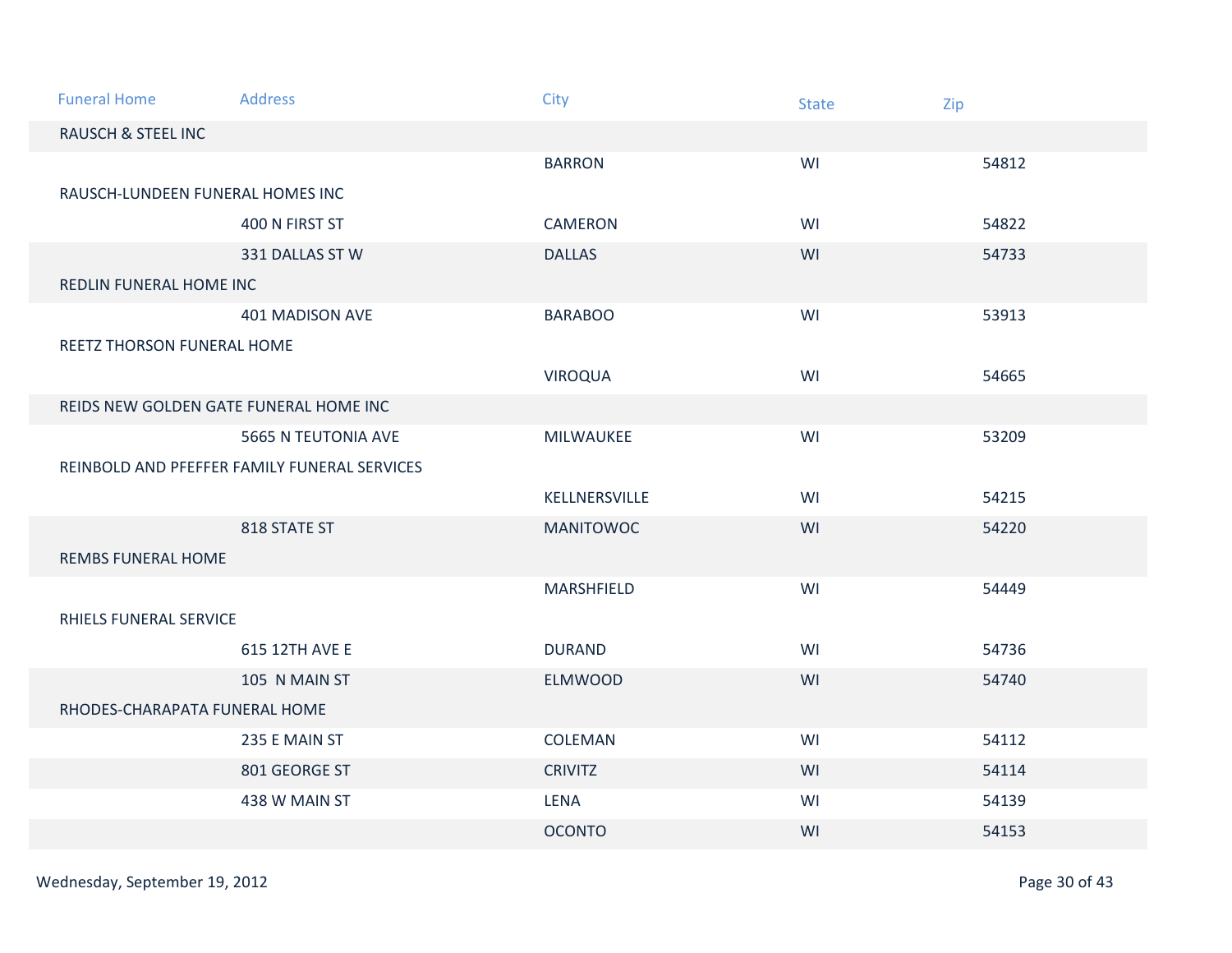| <b>Funeral Home</b>               | Address                                | City                    | <b>State</b> | Zip   |  |  |
|-----------------------------------|----------------------------------------|-------------------------|--------------|-------|--|--|
| RICHARDSON-STAFFORD               |                                        |                         |              |       |  |  |
|                                   |                                        | SPRING GREEN            | WI           | 53588 |  |  |
| RITCHAY FUNERAL HOME              |                                        |                         |              |       |  |  |
|                                   |                                        | <b>WISCONSIN RAPIDS</b> | WI           | 54494 |  |  |
| <b>ROBERT MACH &amp; SON INC</b>  |                                        |                         |              |       |  |  |
|                                   |                                        | FOND DU LAC             | WI           | 54935 |  |  |
|                                   | ROBERTS FUNERAL HOME                   |                         |              |       |  |  |
|                                   | <b>305 CHAPPLE AVE</b>                 | <b>ASHLAND</b>          | WI           | 54806 |  |  |
| ROSEBERRYS FUNERAL HOME INC       |                                        |                         |              |       |  |  |
|                                   | 512 MAIN ST                            | <b>FRIENDSHIP</b>       | WI           | 53934 |  |  |
| ROSMAN UEHLING KINZER FH          |                                        |                         |              |       |  |  |
|                                   | 1125 CRANSTON RD                       | <b>BELOIT</b>           | WI           | 53511 |  |  |
| ROWE FUNERAL & CREMATION SERVICES |                                        |                         |              |       |  |  |
|                                   |                                        | <b>LUCK</b>             | WI           | 54853 |  |  |
| ROWE FUNERAL HOME                 |                                        |                         |              |       |  |  |
|                                   |                                        | <b>FREDERIC</b>         | WI           | 54837 |  |  |
| ROZGA FUNERAL HOME                |                                        |                         |              |       |  |  |
|                                   |                                        | MILWAUKEE               | WI           | 53215 |  |  |
|                                   | ROZGA SCHUTTE WALLOCH FUNERAL HOME INC |                         |              |       |  |  |
|                                   |                                        | MILWAUKEE               | WI           | 53221 |  |  |
| RUMINSKI FUNERAL HOME             |                                        |                         |              |       |  |  |
|                                   |                                        | REDGRANITE              | WI           | 54970 |  |  |
| RYAN FUNERAL HOME                 |                                        |                         |              |       |  |  |
|                                   | 305 N 10TH ST PO BOX 5336              | DE PERE                 | WI           | 54115 |  |  |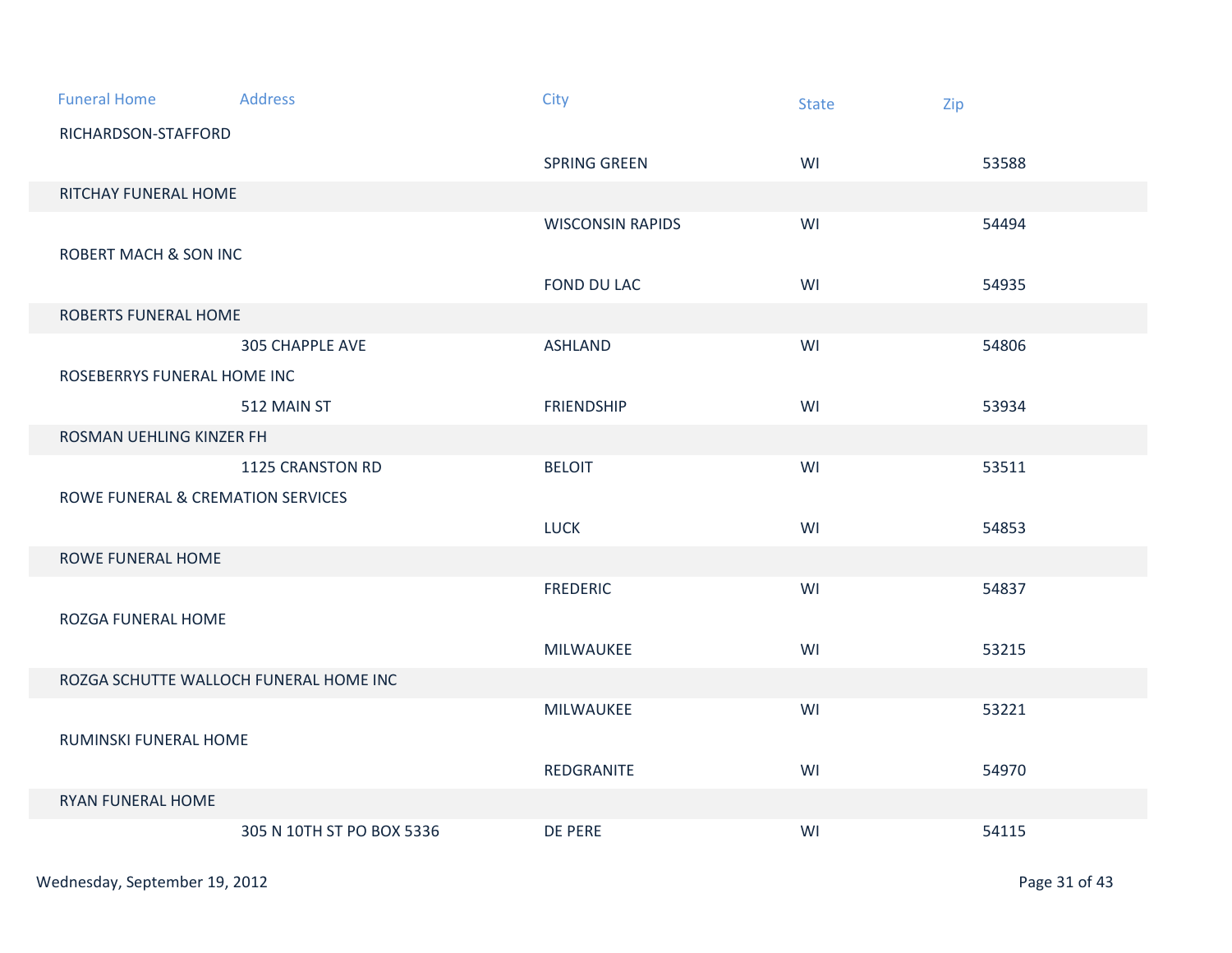| <b>Funeral Home</b>             | <b>Address</b>           | <b>City</b>       | <b>State</b> | Zip   |
|---------------------------------|--------------------------|-------------------|--------------|-------|
|                                 | 6924 LAKE RD             | <b>DEFOREST</b>   | WI           | 53532 |
|                                 | 2418 N SHERMAN AVE       | <b>MADISON</b>    | WI           | 53704 |
|                                 | <b>220 ENTERPRISE DR</b> | <b>VERONA</b>     | WI           | 53593 |
| SAETHER FUNERAL HOME            |                          |                   |              |       |
|                                 | 109 WATER ST PO BOX 93   | BLANCHARDVLLE     | WI           | 53516 |
| SAMPSON SCHNEIDER FUNERAL HOME  |                          |                   |              |       |
|                                 |                          | <b>COLFAX</b>     | WI           | 54730 |
| SASS JOSEPH E FUNERAL HOME      |                          |                   |              |       |
|                                 |                          | MILWAUKEE         | WI           | 53215 |
| SASS MAX & SONS FUNERAL HOME    |                          |                   |              |       |
|                                 |                          | MILWAUKEE         | WI           | 53215 |
| SASS MAX & SONS GREENRIDGE F H  |                          |                   |              |       |
|                                 |                          | GREENFIELD        | WI           | 53220 |
| SAUTER REMBS FUNERAL HOME       |                          |                   |              |       |
|                                 | 901 S WEBER AVE          | <b>STRATFORD</b>  | WI           | 54484 |
| SAUTER/REMBS FUNERAL HOME       |                          |                   |              |       |
|                                 | <b>255 N 3RD AVE</b>     | <b>STRATFORD</b>  | WI           | 54484 |
| SCHAFF FUNERAL SERVICE INC      |                          |                   |              |       |
|                                 | 5920 W LINCOLN AVE       | <b>WEST ALLIS</b> | WI           | 53219 |
| SCHEUERMANN-HAMMER FUNERAL HOME |                          |                   |              |       |
|                                 | 342 FIFTH ST             | <b>CLEAR LAKE</b> | WI           | 54005 |
| SCHIEFELBEIN FUNERAL SERVICE    |                          |                   |              |       |
|                                 |                          | <b>OSSEO</b>      | WI           | 54758 |
| SCHINDERLE FUNERAL HOME         |                          |                   |              |       |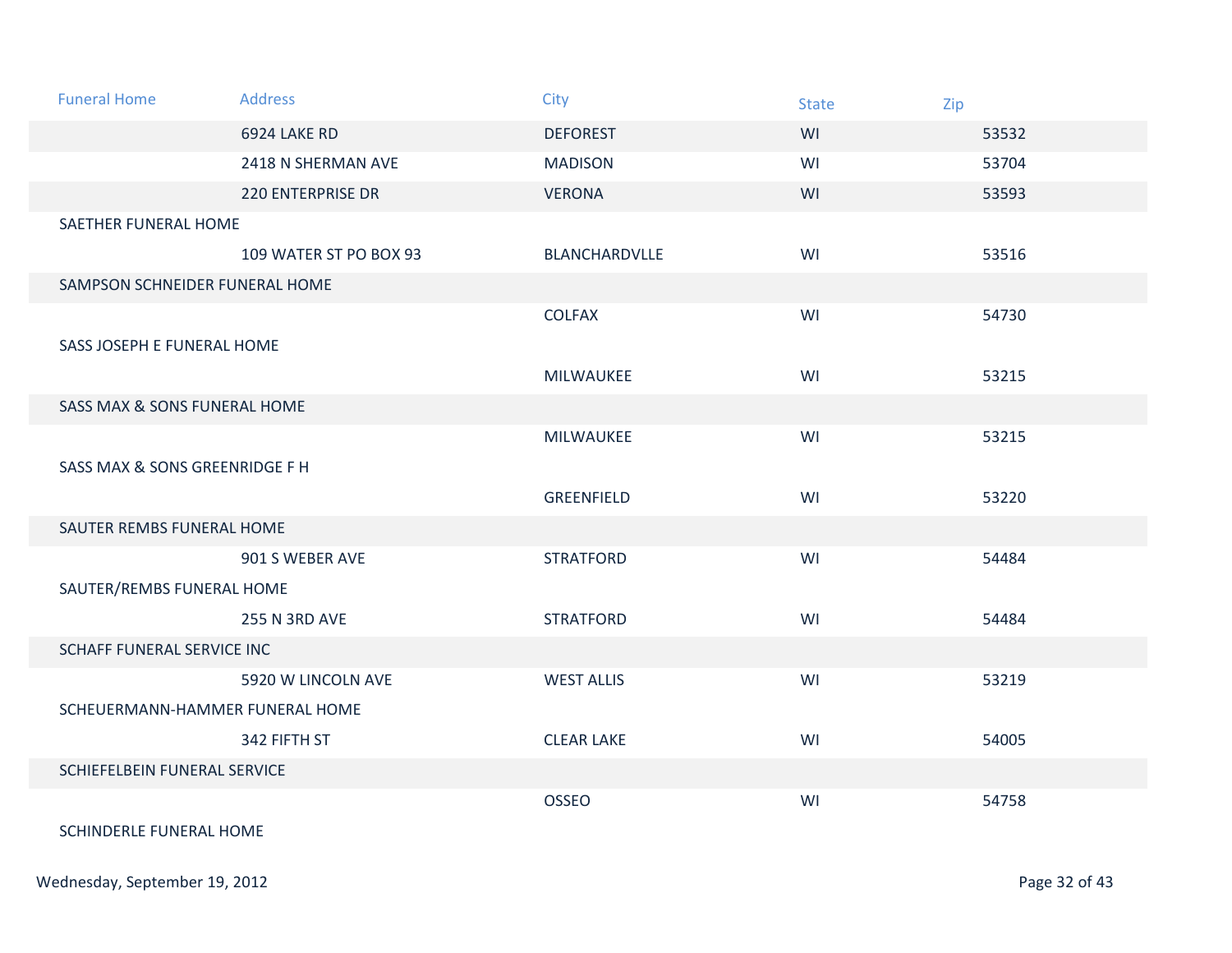| <b>Funeral Home</b>                    | <b>Address</b>                                | City                   | <b>State</b> | Zip   |  |  |
|----------------------------------------|-----------------------------------------------|------------------------|--------------|-------|--|--|
|                                        | <b>1600 SCHINDERLE LANE</b>                   | <b>ALGOMA</b>          | WI           | 54201 |  |  |
|                                        | SCHMIDT & BARTELT FUNERAL & CREMATION SERVIC  |                        |              |       |  |  |
|                                        | 930 MAIN ST                                   | <b>MUKWONAGO</b>       | WI           | 53149 |  |  |
| <b>SCHMIDT &amp; BARTELT INC</b>       |                                               |                        |              |       |  |  |
|                                        | 10280 N PORT WASHINGTON RD                    | <b>MEQUON</b>          | WI           | 53092 |  |  |
|                                        | 10121 W NORTH AVE                             | <b>WAUWATOSA</b>       | WI           | 53226 |  |  |
| <b>SCHMIDT &amp; BARTELT-MEN FALLS</b> |                                               |                        |              |       |  |  |
|                                        | N84W17937 MENOMONEE AVE                       | <b>MENOMONEE FALLS</b> | WI           | 53051 |  |  |
| <b>SCHMIDT &amp; BARTELT-SUSSEX</b>    |                                               |                        |              |       |  |  |
|                                        | W250 N6505 HWY 164                            | <b>SUSSEX</b>          | WI           | 53089 |  |  |
|                                        | <b>SCHMIDT &amp; BARTELT-VAN VALIN</b>        |                        |              |       |  |  |
|                                        | 930 MAIN ST                                   | <b>MUKWONAGO</b>       | WI           | 53149 |  |  |
| <b>SCHMIDT FUNERAL HOME</b>            |                                               |                        |              |       |  |  |
|                                        |                                               | <b>JACKSON</b>         | WI           | 53037 |  |  |
|                                        |                                               | <b>WEST BEND</b>       | WI           | 53095 |  |  |
| SCHMIDT-SCHULTA FUNERAL HOME           |                                               |                        |              |       |  |  |
|                                        |                                               | <b>BIRNAMWOOD</b>      | WI           | 54414 |  |  |
|                                        |                                               | <b>WITTENBERG</b>      | WI           | 54499 |  |  |
| SCHMUTZLER-VICK FUNERAL HOME           |                                               |                        |              |       |  |  |
|                                        | 500 WELSH RD                                  | <b>WATERTOWN</b>       | WI           | 53094 |  |  |
|                                        | SCHNEIDER APFEL SCHNEIDER & SCHNEIDER FUNERAL |                        |              |       |  |  |
|                                        | 1800 E RACINE ST PO BOX 71                    | <b>JANESVILLE</b>      | WI           | 53547 |  |  |
| SCHNEIDER FUNERAL HOME & LIFE TRIBUTES |                                               |                        |              |       |  |  |
|                                        | 123 SOUTH ST                                  | PLYMOUTH               | WI           | 53073 |  |  |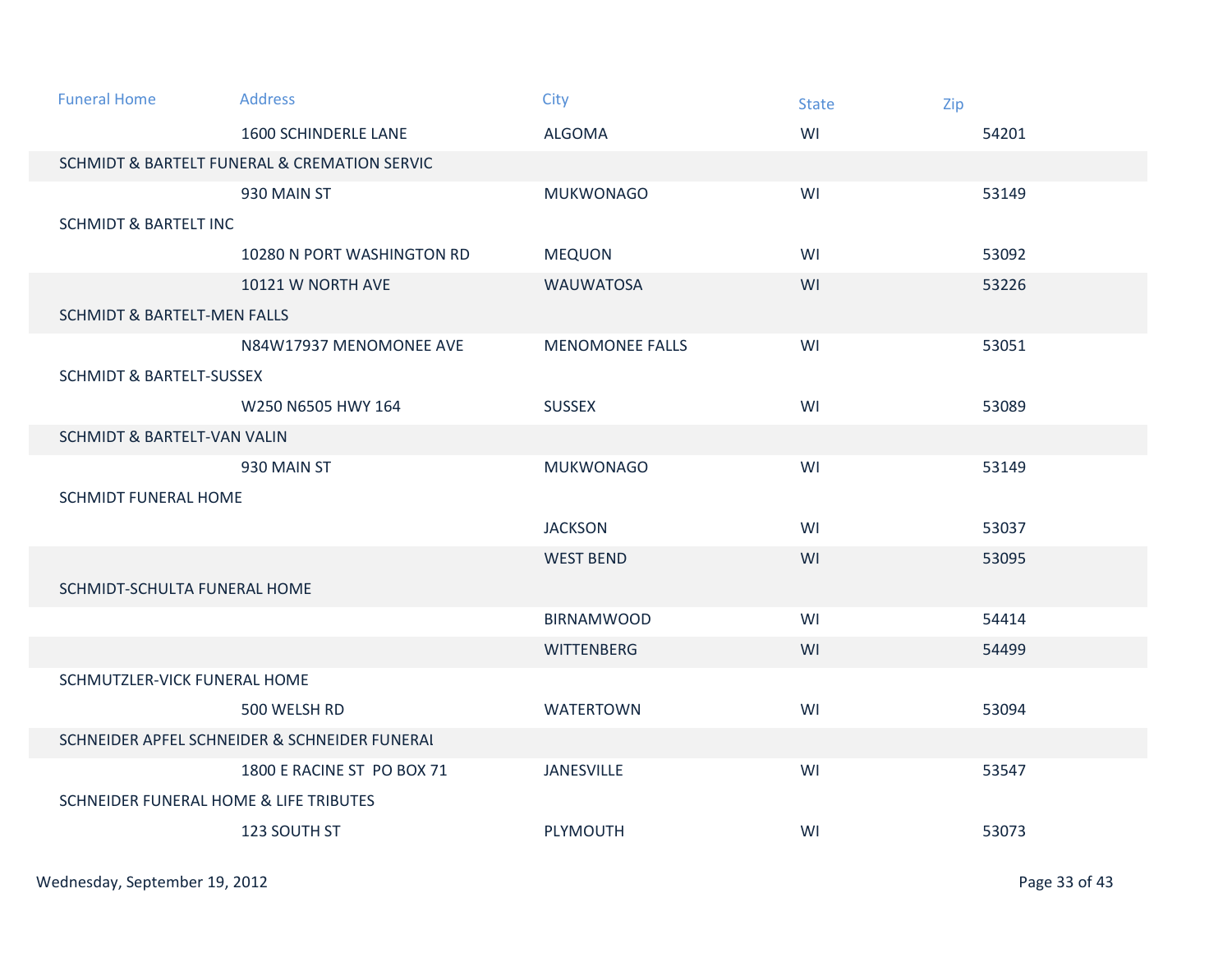| <b>Funeral Home</b>                     | <b>Address</b>                           | City                   | <b>State</b> | Zip   |
|-----------------------------------------|------------------------------------------|------------------------|--------------|-------|
| SCHNEIDER-MICHAELIS FUNERAL HOME LLC    |                                          |                        |              |       |
|                                         |                                          | <b>JEFFERSON</b>       | WI           | 53549 |
| SCHRAMKA FUNERAL HOME                   |                                          |                        |              |       |
|                                         | 7841 W APPLETON AVE                      | MILWAUKEE              | WI           | 53218 |
|                                         | SCHRAMKA-BORGWARDT FUNERAL AND CREMATION |                        |              |       |
|                                         | 11030 W FOREST HOME AVE                  | <b>HALES CORNERS</b>   | WI           | 53130 |
|                                         | 1603 S 81ST ST                           | <b>WEST ALLIS</b>      | WI           | 53214 |
| SCHRAMKA-DENSOW FUNERAL HOME            |                                          |                        |              |       |
|                                         | 423 N MAIN ST                            | <b>THIENSVILLE</b>     | WI           | 53092 |
| SCHRAMKA-HERRICK FUNERAL HOME           |                                          |                        |              |       |
|                                         | W164N9034 WATER ST                       | <b>MENOMONEE FALLS</b> | WI           | 53051 |
| SCHRAMKA-NERO FUNERAL HOME              |                                          |                        |              |       |
|                                         | 3701 E LAYTON AVE                        | <b>CUDAHY</b>          | WI           | 53110 |
| SCHRAMKA-REMBOWSKI FUNERAL HOME         |                                          |                        |              |       |
|                                         | 2408 E ST FRANCIS AVE                    | <b>ST FRANCIS</b>      | WI           | 53235 |
| <b>SCHRIVER FUNERAL CHAPEL</b>          |                                          |                        |              |       |
|                                         |                                          | <b>BLOOMER</b>         | WI           | 54724 |
| SCHROEDER MICKELSON FUNERAL SERVICE INC |                                          |                        |              |       |
|                                         | 336 S SAWYER ST                          | <b>SHAWANO</b>         | WI           | 54166 |
| <b>SCHUETTE &amp; DANIELS INC</b>       |                                          |                        |              |       |
|                                         |                                          | <b>BURLINGTON</b>      | WI           | 53105 |
| SCHUMACHER-KISH FUNERAL HOME            |                                          |                        |              |       |
|                                         | 200 WEST AVE S                           | LA CROSSE              | WI           | 54601 |
|                                         | 907 SAND LAKE RD                         | <b>ONALASKA</b>        | WI           | 54650 |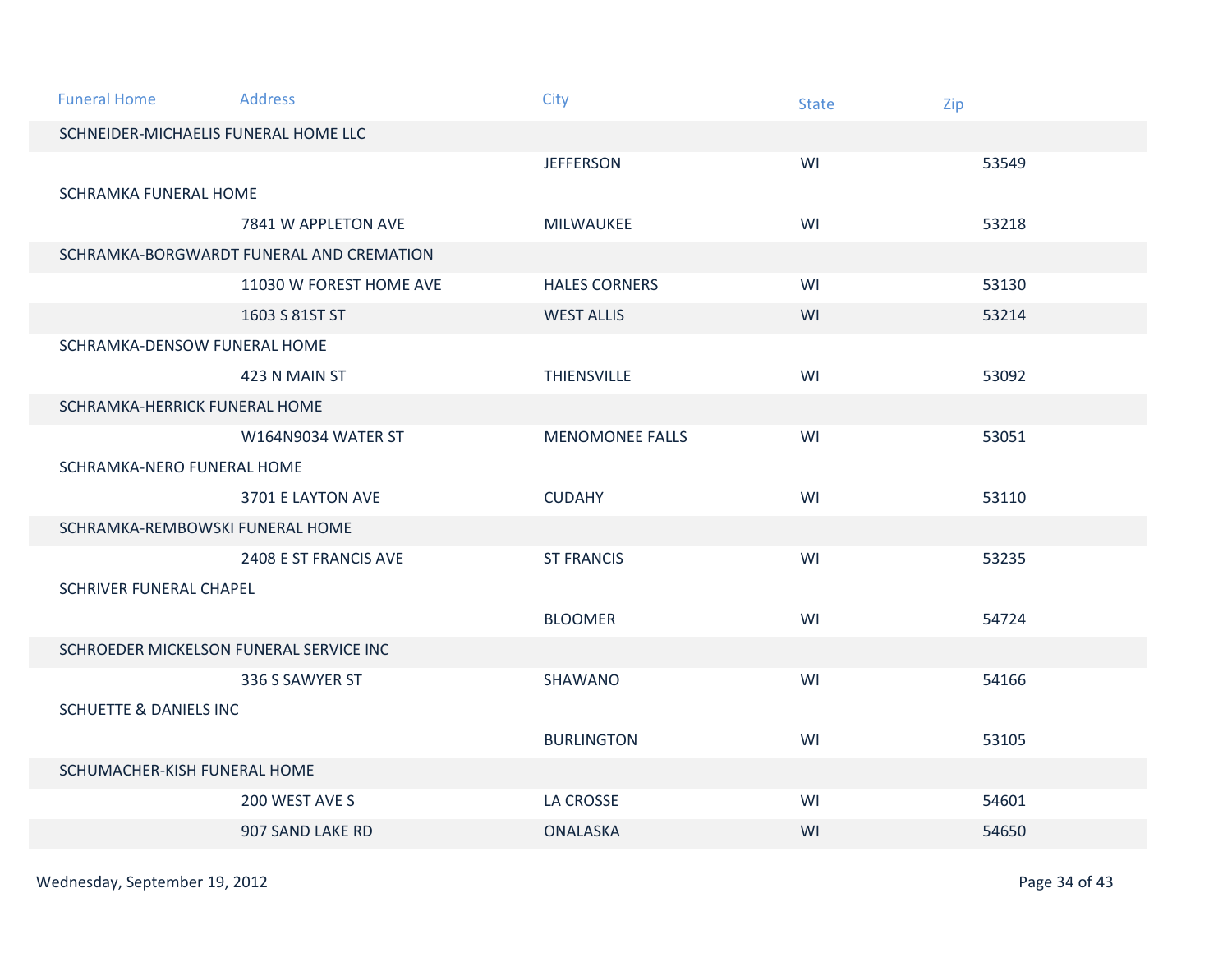| <b>Funeral Home</b>                             | Address                    | City                 | <b>State</b> | Zip   |  |  |
|-------------------------------------------------|----------------------------|----------------------|--------------|-------|--|--|
| <b>SCHWARTZ FUNERAL HOME</b>                    |                            |                      |              |       |  |  |
|                                                 |                            | LANCASTER            | WI           | 53813 |  |  |
| <b>SEEFELD FUNERAL &amp; CREMATION SERVICES</b> |                            |                      |              |       |  |  |
|                                                 | 1025 OREGON ST             | <b>OSHKOSH</b>       | WI           | 54902 |  |  |
| <b>SELAND FUNERAL HOME</b>                      |                            |                      |              |       |  |  |
|                                                 | 204 CENTRAL AVE PO BOX 217 | <b>COON VALLEY</b>   | WI           | 54623 |  |  |
| SELAND-HUSTON FUNERAL HOME                      |                            |                      |              |       |  |  |
|                                                 |                            | LA FARGE             | WI           | 54639 |  |  |
| SERENITY FUNERAL HOME                           |                            |                      |              |       |  |  |
|                                                 | 4217 W FOND DU LAC AVE     | <b>MILWAUKEE</b>     | WI           | 53216 |  |  |
| SHARER-BIFULK FUNERAL HOME                      |                            |                      |              |       |  |  |
|                                                 | 203 W NICHOLS              | <b>ALBANY</b>        | WI           | 53502 |  |  |
| SHIMON FUNERAL HOME                             |                            |                      |              |       |  |  |
|                                                 |                            | <b>HARTFORD</b>      | WI           | 53027 |  |  |
| SHRINER-HAGER-GOHLKE FUNERAL HOME               |                            |                      |              |       |  |  |
|                                                 | 1455 MANSION DR            | <b>MONROE</b>        | WI           | 53566 |  |  |
| SHUDA FUNERAL CHAPEL                            |                            |                      |              |       |  |  |
|                                                 | 3200 STANLEY ST            | <b>STEVENS POINT</b> | WI           | 54481 |  |  |
| SIME FUNERAL HOME                               |                            |                      |              |       |  |  |
|                                                 | 107 S 4TH ST               | <b>READSTOWN</b>     | WI           | 54652 |  |  |
| SIPPEL FUNERAL HOME                             |                            |                      |              |       |  |  |
|                                                 | 2618 ALTONA AVE            | <b>NEW HOLSTEIN</b>  | WI           | 53061 |  |  |
| SIPPEL FUNERAL HOME INC                         |                            |                      |              |       |  |  |
|                                                 | 1311 THORP ST              | <b>ST CLOUD</b>      | WI           | 53079 |  |  |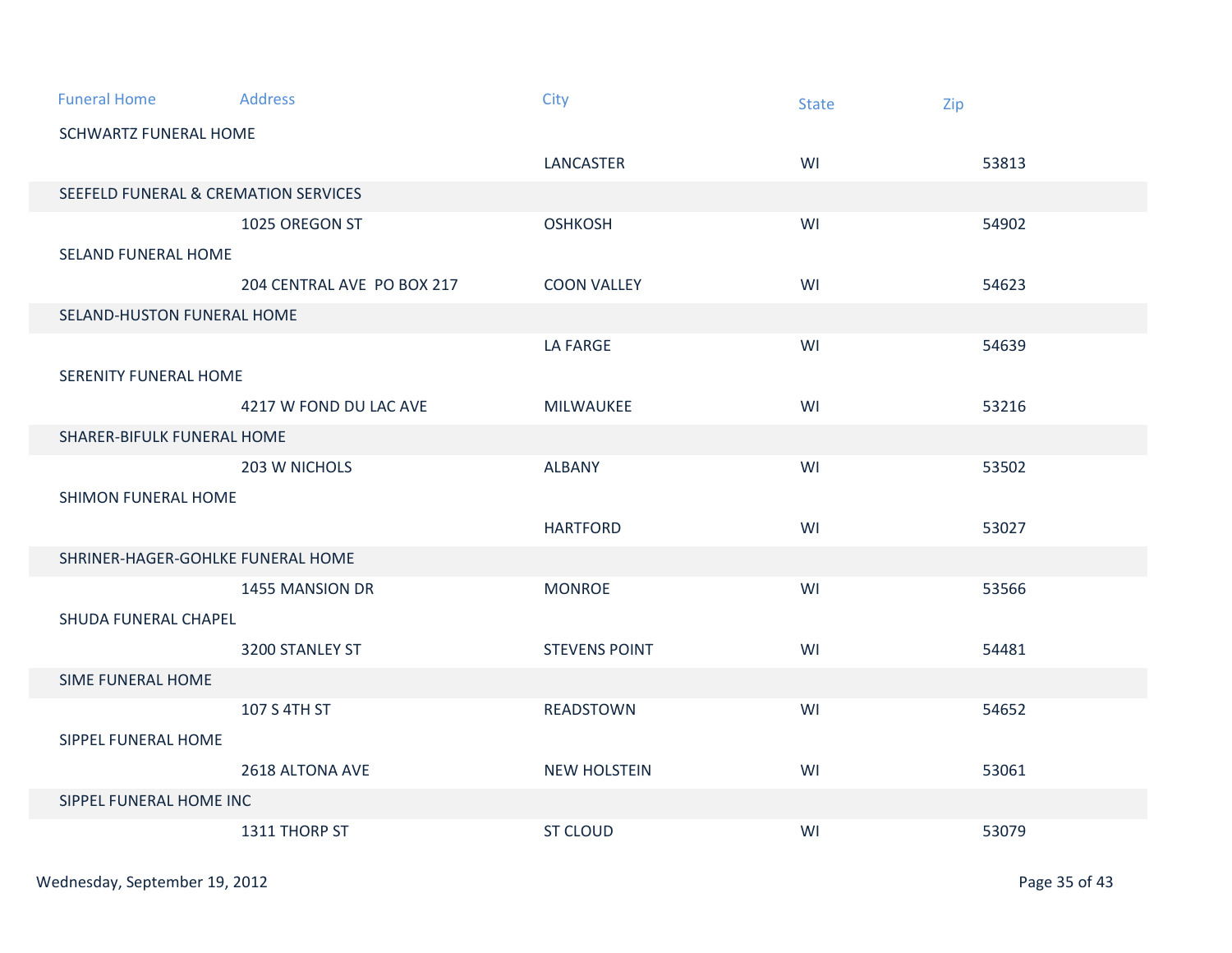| <b>Funeral Home</b>                | <b>Address</b>                           | City               | <b>State</b> | Zip   |  |  |
|------------------------------------|------------------------------------------|--------------------|--------------|-------|--|--|
| SKINNER FUNERAL HOME               |                                          |                    |              |       |  |  |
|                                    | 1245 1ST AVE                             | CUMBERLAND         | WI           | 54829 |  |  |
|                                    |                                          | <b>RICE LAKE</b>   | WI           | 54868 |  |  |
|                                    |                                          | <b>SHELL LAKE</b>  | WI           | 54871 |  |  |
|                                    |                                          | <b>TURTLE LAKE</b> | WI           | 54889 |  |  |
|                                    | SLETTEN MCKEE HANSON FUNERAL HOME        |                    |              |       |  |  |
|                                    | 1425 JACKSON ST                          | LA CROSSE          | WI           | 54601 |  |  |
| SMITH FUNERAL CHAPEL LTD           |                                          |                    |              |       |  |  |
|                                    | 2222 LONDON RD                           | <b>EAU CLAIRE</b>  | WI           | 54701 |  |  |
| SMITH FUNERAL HOME                 |                                          |                    |              |       |  |  |
|                                    | 106 ROOSEVELT ST                         | PARDEEVILLE        | WI           | 53954 |  |  |
| SMITH-NELSON FUNERAL HOME INC      |                                          |                    |              |       |  |  |
|                                    |                                          | <b>KENDALL</b>     | WI           | 54638 |  |  |
|                                    |                                          | <b>WILTON</b>      | WI           | 54670 |  |  |
|                                    | SMITH-VANGEN FNL HOME CREMATORY & MONUME |                    |              |       |  |  |
|                                    |                                          | <b>RIO</b>         | WI           | 53960 |  |  |
| SOMAN-LARSON FUNERAL HOME          |                                          |                    |              |       |  |  |
|                                    | 203 W GRANT                              | <b>MONTFORT</b>    | WI           | 53569 |  |  |
| SONNENBURG FAMILY FUNERAL HOME INC |                                          |                    |              |       |  |  |
|                                    |                                          | <b>TOMAH</b>       | WI           | 54660 |  |  |
| STANTON-GOODRICH-RHIEL FH          |                                          |                    |              |       |  |  |
|                                    | 2317 SCHNEIDER AVE SE                    | <b>MENOMONIE</b>   | WI           | 54751 |  |  |
|                                    | STEIL CAMACHO FUNERAL HOME & CREMATORY   |                    |              |       |  |  |
|                                    |                                          | <b>DARLINGTON</b>  | WI           | 53530 |  |  |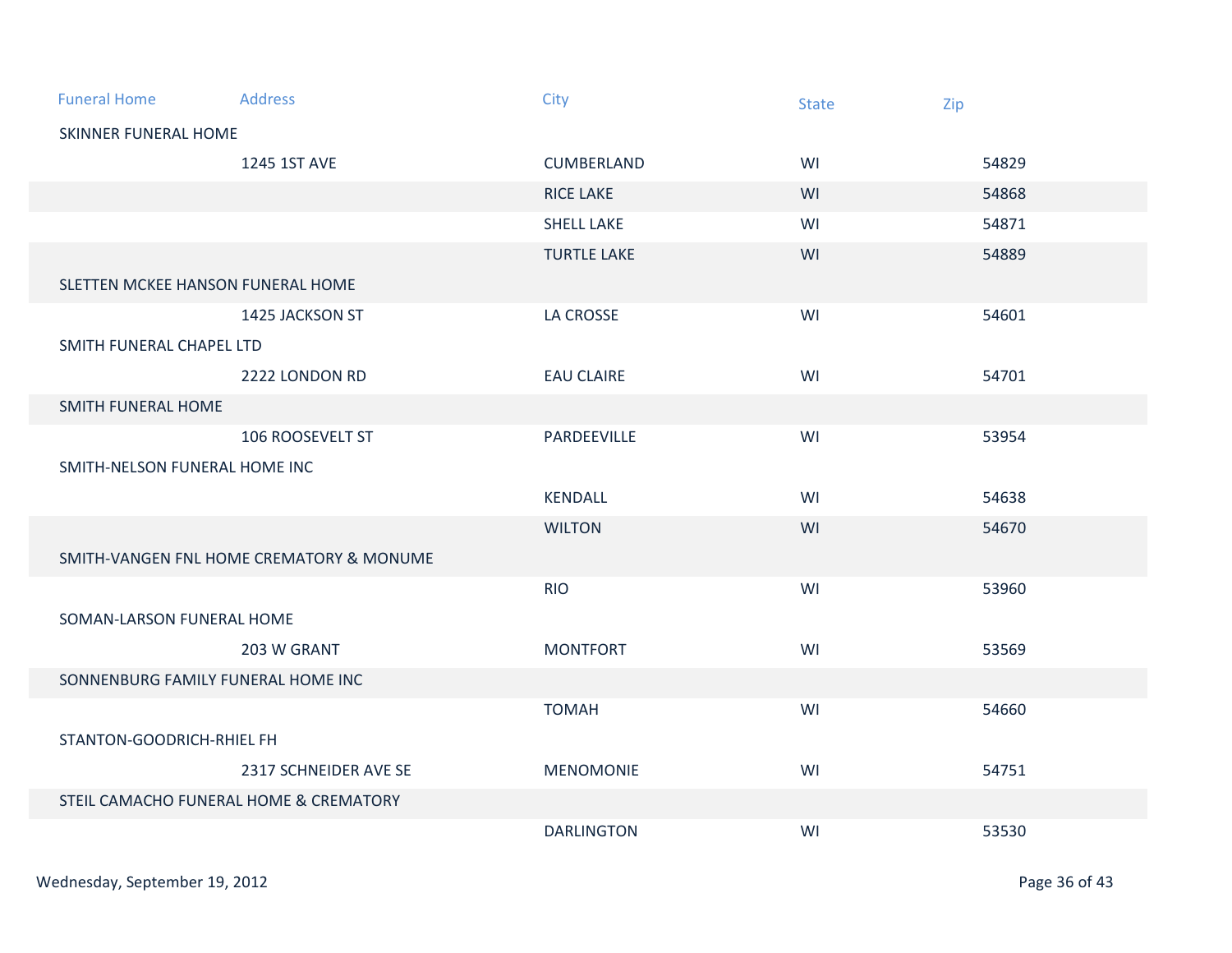| <b>Funeral Home</b>          | <b>Address</b>                                      | City               | <b>State</b> | Zip   |
|------------------------------|-----------------------------------------------------|--------------------|--------------|-------|
|                              | STEINHAUS-HOLLY FNL HM & CREMATION SRVC             |                    |              |       |
|                              |                                                     | WESTFIELD          | WI           | 53964 |
| STEINKE FUNERAL HOME INC     |                                                     |                    |              |       |
|                              | 515 CENTER ST                                       | <b>LAKE GENEVA</b> | WI           | 53147 |
|                              | STOKES PROCK & MUNDT FUNERAL CHAPEL & CREMA         |                    |              |       |
|                              | 535 S HILLCREST PKWY                                | <b>ALTOONA</b>     | WI           | 54720 |
| STOLTENBERG FUNERAL CHAPEL   |                                                     |                    |              |       |
|                              |                                                     | <b>CLEVELAND</b>   | WI           | 53015 |
| STRASSER ROLLER FUNERAL HOME |                                                     |                    |              |       |
|                              | 504 EDISON ST PO BOX 13                             | <b>ANTIGO</b>      | WI           | 54409 |
|                              | <b>STROUF FUNERAL HOME &amp; CREMATION SERVICES</b> |                    |              |       |
|                              |                                                     | <b>RACINE</b>      | WI           | 53402 |
| <b>STURINO FUNERAL HOME</b>  |                                                     |                    |              |       |
|                              | 3014 NORTHWESTERN AVE                               | <b>RACINE</b>      | WI           | 53404 |
| <b>SUCHON FUNERAL HOME</b>   |                                                     |                    |              |       |
|                              | 1317 STATE RD 67                                    | PLYMOUTH           | WI           | 53073 |
| SUMINSKI/WEISS FUNERAL HOME  |                                                     |                    |              |       |
|                              | 1901 N FARWELL AVE                                  | MILWAUKEE          | WI           | 53202 |
| SWEDBERG FUNERAL HOME INC    |                                                     |                    |              |       |
|                              | 810 BARTLET ST                                      | <b>GRESHAM</b>     | WI           | 54128 |
|                              | 518 W 5TH ST                                        | SHAWANO            | WI           | 54166 |
| SWEDBERG-TAYLOR FUNERAL HOME |                                                     |                    |              |       |
|                              | PO BOX 6                                            | WEBSTER            | WI           | 54893 |
|                              | PO BOX 6                                            | <b>WEBSTER</b>     | WI           | 54893 |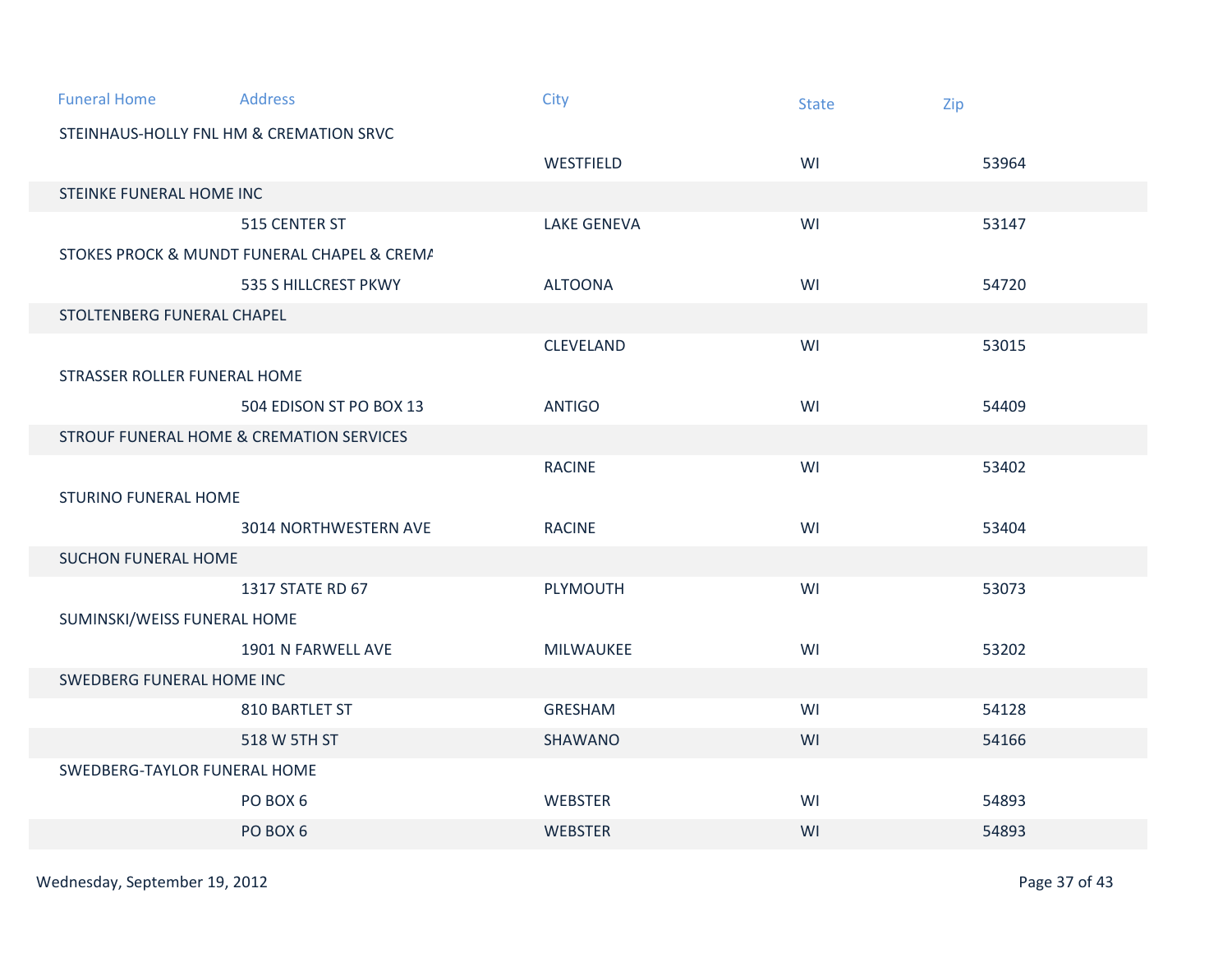| <b>Funeral Home</b>                               | <b>Address</b>      | City                    | <b>State</b> | Zip   |
|---------------------------------------------------|---------------------|-------------------------|--------------|-------|
|                                                   |                     | <b>WEBSTER</b>          | WI           | 54893 |
| SWEDBERG-WENDT FUNERAL HOME                       |                     |                         |              |       |
|                                                   | 251 S CECIL ST      | <b>BONDUEL</b>          | WI           | 54107 |
| TALBOT FAMILY FUNERAL HOMES INC                   |                     |                         |              |       |
|                                                   | 340 N HWY 35        | <b>ALMA</b>             | WI           | 54610 |
|                                                   |                     | <b>COCHRANE</b>         | WI           | 54622 |
| <b>TAYLOR FUNERAL HOME</b>                        |                     |                         |              |       |
|                                                   |                     | <b>SPOONER</b>          | WI           | 54801 |
| <b>TAYLOR VOLLERT &amp; JENNINGS FUNERAL HOME</b> |                     |                         |              |       |
|                                                   | 2201 CHESTNUT ST    | <b>WISCONSIN RAPIDS</b> | WI           | 54494 |
| TAYLOR-STINE FNL HM INC                           |                     |                         |              |       |
|                                                   |                     | <b>MERRILL</b>          | WI           | 54452 |
| TEBO-PEPPEY-KLEMMER SCHEUERELL                    |                     |                         |              |       |
|                                                   | 6615 W OKLAHOMA AVE | <b>MILWAUKEE</b>        | WI           | 53219 |
| THE NEW PITTS MORTUARY LLC                        |                     |                         |              |       |
|                                                   |                     | MILWAUKEE               | WI           | 53206 |
| THIELEN FUNERAL HOME LTD                          |                     |                         |              |       |
|                                                   |                     | <b>MARINETTE</b>        | WI           | 54143 |
| THOMPSON FUNERAL HOME                             |                     |                         |              |       |
|                                                   | 402 CENTER ST       | <b>WONEWOC</b>          | WI           | 53968 |
| THOMPSON-HEGSTROM FUNERAL HOME                    |                     |                         |              |       |
|                                                   |                     | <b>SUPERIOR</b>         | WI           | 54880 |
| THORNBURG DEVRIES FUNERAL HOME                    |                     |                         |              |       |
|                                                   | 118 N WACOUTA AVE   | PRAIRIE DU CHIEN        | WI           | 53821 |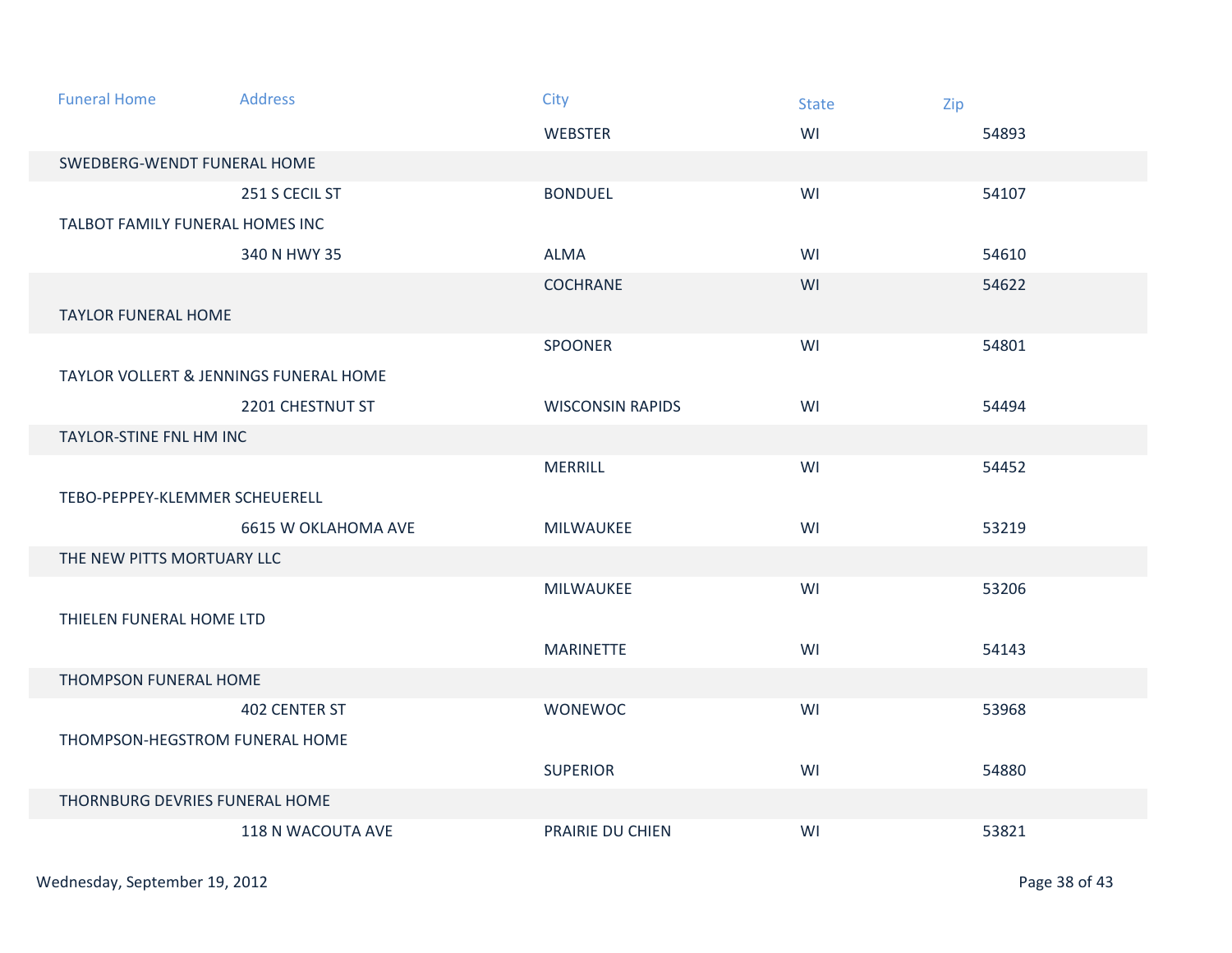| <b>Funeral Home</b>                   | <b>Address</b>                        | City                 | <b>State</b> | Zip   |  |
|---------------------------------------|---------------------------------------|----------------------|--------------|-------|--|
| THORP FUNERAL HOME                    |                                       |                      |              |       |  |
|                                       | 110 W SCHOOL ST                       | <b>THORP</b>         | WI           | 54771 |  |
| THY KINGDOM COME FUNERAL SERVICES INC |                                       |                      |              |       |  |
|                                       | 2920 N 7TH ST                         | <b>MILWAUKEE</b>     | WI           | 53212 |  |
| <b>TORGERSON FUNERAL SERVICE</b>      |                                       |                      |              |       |  |
|                                       |                                       | <b>BLK RIVER FLS</b> | WI           | 54615 |  |
| <b>TORKELSON FUNERAL HOME</b>         |                                       |                      |              |       |  |
|                                       | 720 WISCONSIN ST                      | <b>CASHTON</b>       | WI           | 54619 |  |
|                                       | 720 MADISON ST                        | <b>ONTARIO</b>       | WI           | 54651 |  |
|                                       | 2224 S SUPERIOR AVE                   | <b>TOMAH</b>         | WI           | 54660 |  |
|                                       | TORKELSON-NECEDAH FAMILY FUNERAL HOME |                      |              |       |  |
|                                       | 230 S MAIN ST                         | <b>NECEDAH</b>       | WI           | 54646 |  |
| <b>TOYNTONS SHARON FUNERAL HOME</b>   |                                       |                      |              |       |  |
|                                       | 210 BALDWIN ST                        | <b>SHARON</b>        | WI           | 53585 |  |
| TRETTIN-LEDERER FUNERAL CHAPEL        |                                       |                      |              |       |  |
|                                       |                                       | <b>APPLETON</b>      | WI           | 54911 |  |
| TUSCHEN-NEWCOMER FUNERAL HOME         |                                       |                      |              |       |  |
|                                       |                                       | <b>SUN PRAIRIE</b>   | WI           | 53590 |  |
| <b>TWOHIG FUNERAL HOME</b>            |                                       |                      |              |       |  |
|                                       | 109 W MAIN ST                         | CAMPBELLSPORT        | WI           | 53010 |  |
|                                       |                                       | FOND DU LAC          | WI           | 54935 |  |
| <b>UECKER-WITT FUNERAL HOME</b>       |                                       |                      |              |       |  |
|                                       |                                       | <b>FOND DU LAC</b>   | WI           | 54935 |  |
| UNITY FUNERAL SERVICES INC.           |                                       |                      |              |       |  |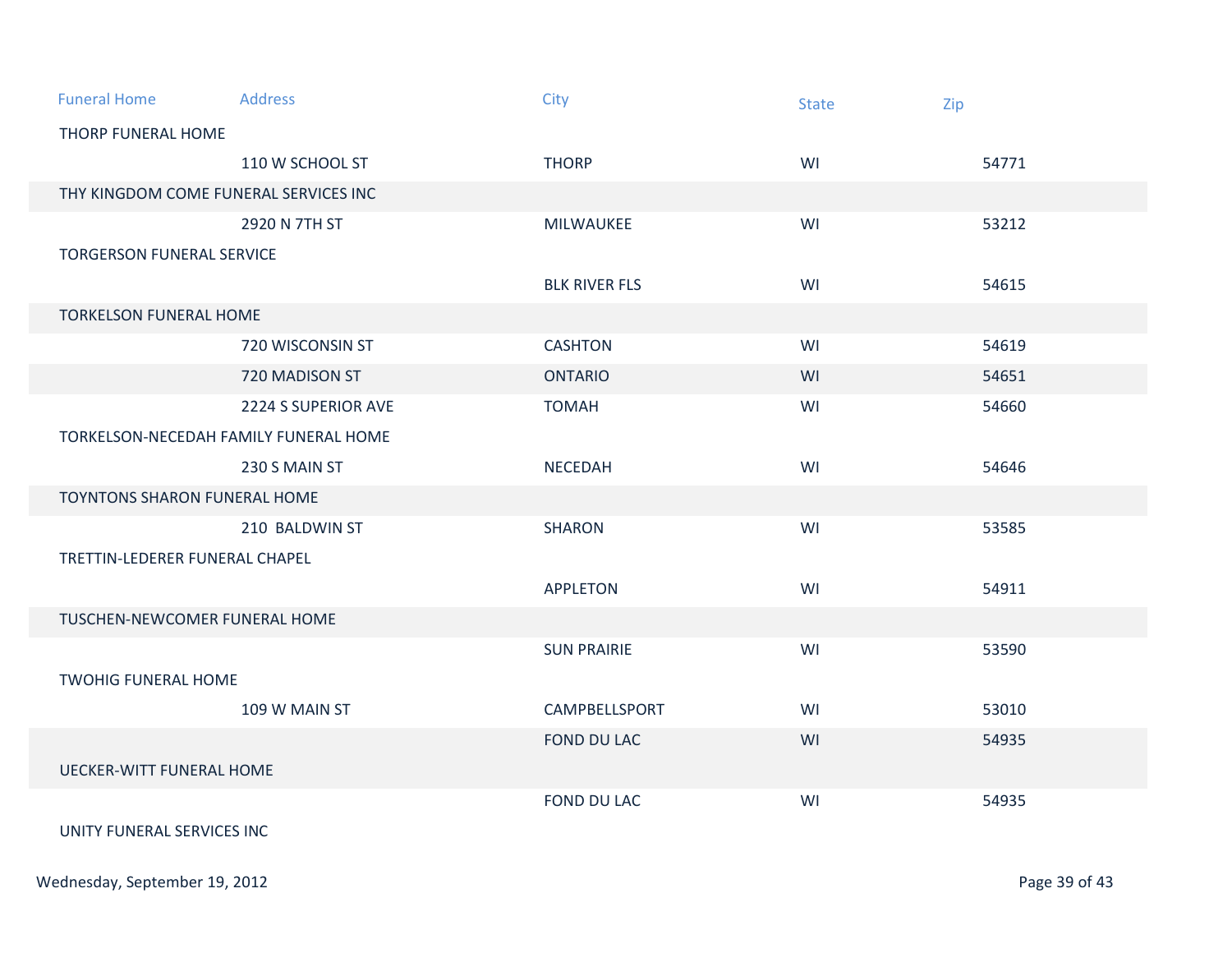| <b>Funeral Home</b>                   | <b>Address</b>          | City              | <b>State</b> | Zip   |
|---------------------------------------|-------------------------|-------------------|--------------|-------|
|                                       | 3914 W CENTER ST        | MILWAUKEE         | WI           | 53210 |
| VALLEY FUNERAL HOME INC.              |                         |                   |              |       |
|                                       | 2211 N RICHMOND ST      | <b>APPLETON</b>   | WI           | 54911 |
| <b>VERKUILEN FUNERAL HOME</b>         |                         |                   |              |       |
|                                       |                         | LITTLE CHUTE      | WI           | 54140 |
| <b>VOEGELI-NEWCOMER FUNERAL HOME</b>  |                         |                   |              |       |
|                                       | 360 S GARFIELD ST       | <b>MONTICELLO</b> | WI           | 53570 |
| <b>VOIE FUNERAL HOME INC</b>          |                         |                   |              |       |
|                                       | 120 S MAIN ST           | <b>IOLA</b>       | WI           | 54945 |
| <b>VOSSETEIG FUNERAL HOME</b>         |                         |                   |              |       |
|                                       |                         | <b>VIROQUA</b>    | WI           | 54665 |
| <b>VOSSETEIG FUNERAL HOMES</b>        |                         |                   |              |       |
|                                       | HWY 14 S MAIN PO BOX 88 | <b>WESTBY</b>     | WI           | 54667 |
| <b>VOSSETEIG-LARSON FUNERAL HOME</b>  |                         |                   |              |       |
|                                       | 123 W DECKER            | <b>VIROQUA</b>    | WI           | 54665 |
| <b>VOSSETEIG-LARSON FUNERAL HOMES</b> |                         |                   |              |       |
|                                       |                         | <b>VIROQUA</b>    | WI           | 54665 |
| W & D OLSON FUNERAL HOME INC          |                         |                   |              |       |
|                                       | 1516 LARSON ST          | <b>BLOOMER</b>    | WI           | 54724 |
| WACHHOLZ AND SONS FUNERAL HOME        |                         |                   |              |       |
|                                       |                         | <b>PRINCETON</b>  | WI           | 54968 |
| WACHHOLZ FAMILY FUNERAL HOMES         |                         |                   |              |       |
|                                       | 175 N DOUGLAS ST        | <b>RIPON</b>      | WI           | 54971 |
| <b>WAID FUNERAL HOME</b>              |                         |                   |              |       |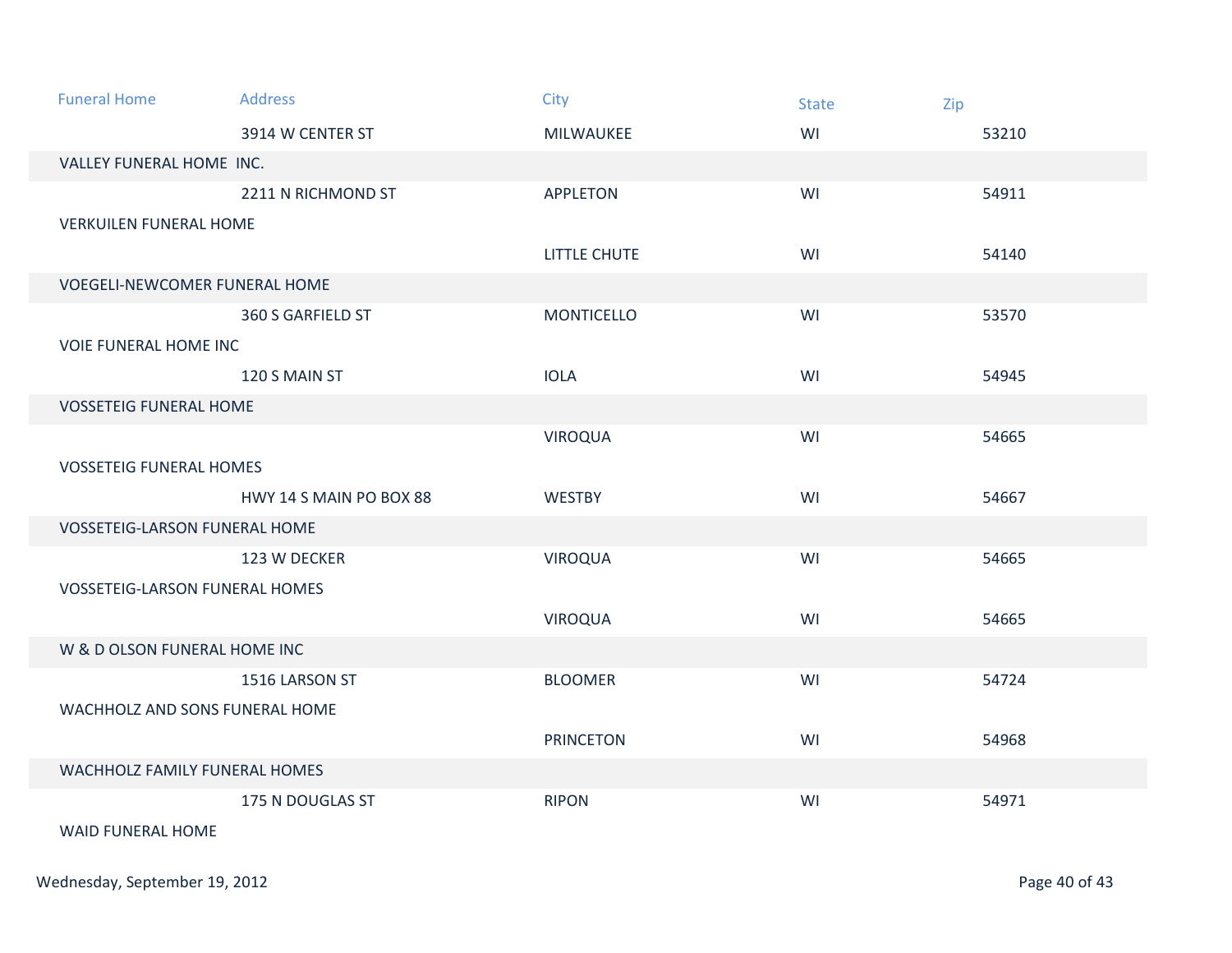| <b>Funeral Home</b>                         | <b>Address</b>                                      | City                   | <b>State</b> | Zip   |
|---------------------------------------------|-----------------------------------------------------|------------------------|--------------|-------|
|                                             | 301 EAGLE DR                                        | <b>MERRILL</b>         | WI           | 54452 |
| WALWORTH FUNERAL HOME INC                   |                                                     |                        |              |       |
|                                             | 328 KENOSHA ST                                      | <b>WALWORTH</b>        | WI           | 53184 |
| <b>WARD FUNERAL HOME</b>                    |                                                     |                        |              |       |
|                                             | 130 S 5TH ST                                        | <b>EVANSVILLE</b>      | WI           | 53536 |
| <b>WEBER-HILL FUNERAL HOME</b>              |                                                     |                        |              |       |
|                                             |                                                     | <b>WABENO</b>          | WI           | 54566 |
| WEBER-HILL FUNERAL HOME INC                 |                                                     |                        |              |       |
|                                             |                                                     | <b>CRANDON</b>         | WI           | 54520 |
| <b>WENIG FUNERAL HOME</b>                   |                                                     |                        |              |       |
|                                             |                                                     | <b>OOSTBURG</b>        | WI           | 53070 |
|                                             |                                                     | <b>SHEBOYGAN FALLS</b> | WI           | 53085 |
| <b>WESTGOR FUNERAL HOME</b>                 |                                                     |                        |              |       |
|                                             | 1140 APPLETON RD                                    | <b>MENASHA</b>         | WI           | 54952 |
|                                             | 205 W DOTY AVE                                      | <b>NEENAH</b>          | WI           | 54956 |
|                                             | <b>WESTVIEW FUNERAL &amp; CREMATION CARE CENTER</b> |                        |              |       |
|                                             | <b>W2132 GARTON RD</b>                              | SHEBOYGAN              | WI           | 53083 |
| WHITCOMB-LYNCH-ALBRECHT FUNERAL HOME INC EI |                                                     |                        |              |       |
|                                             | 1004 S MAIN ST                                      | <b>EDGERTON</b>        | WI           | 53534 |
| WHITCOMB-LYNCH-ALBRECHT FUNERAL HOME-JANES  |                                                     |                        |              |       |
|                                             | PO BOX 8186                                         | <b>JANESVILLE</b>      | WI           | 53547 |
| WHITCOMB-LYNCH-ALBRECHT FUNERAL HOMES INC I |                                                     |                        |              |       |
|                                             | 828 S JANESVILLE ST                                 | <b>MILTON</b>          | WI           | 53563 |
| WICHMANN FUNERAL HOME & CREMATORY           |                                                     |                        |              |       |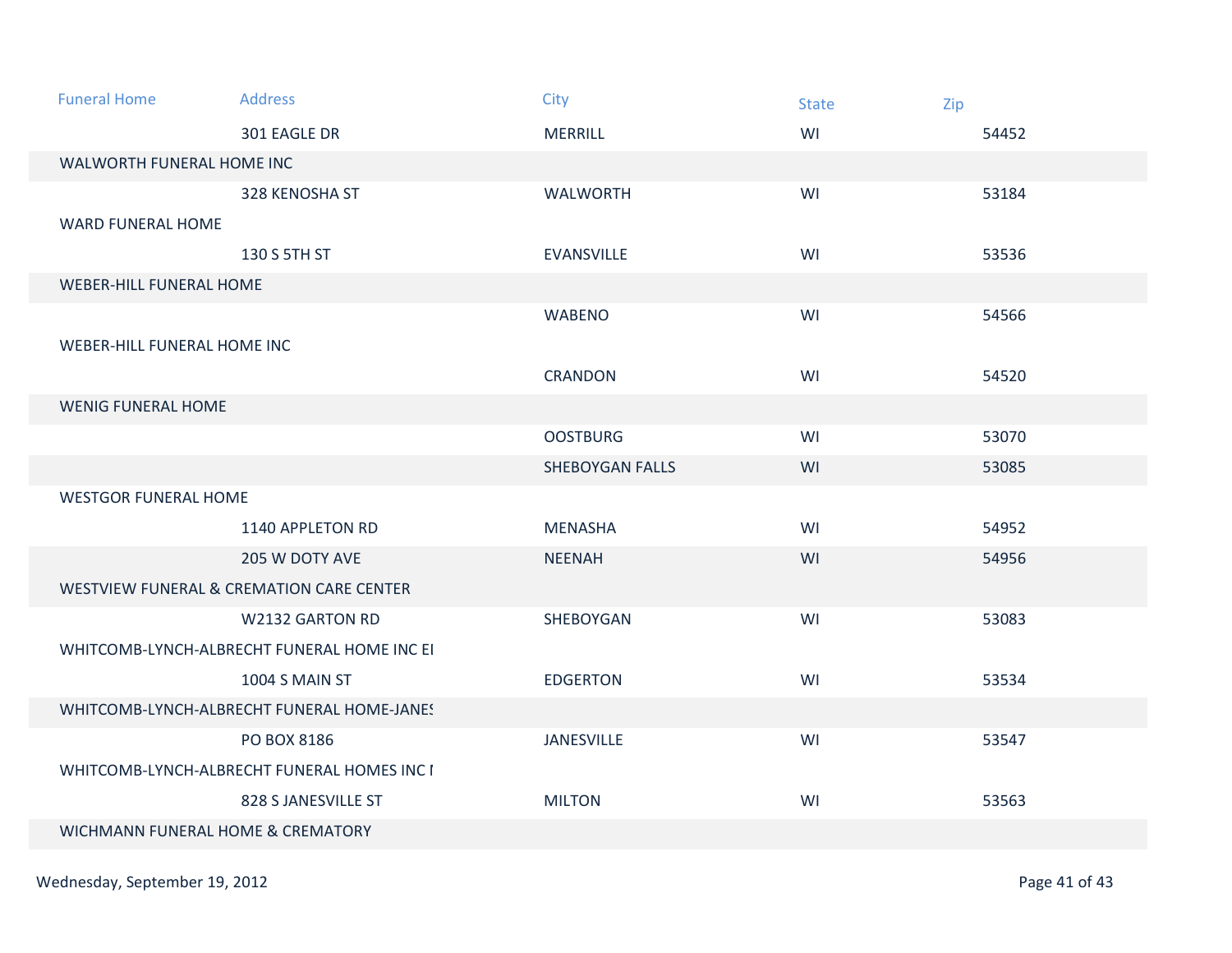| <b>Funeral Home</b>               | <b>Address</b>                            | <b>City</b>       | <b>State</b> | Zip   |  |
|-----------------------------------|-------------------------------------------|-------------------|--------------|-------|--|
|                                   | 537 N SUPERIOR ST                         | <b>APPLETON</b>   | WI           | 54911 |  |
|                                   | WICHMANN FUNERAL HOME / TRI-COUNTY CHAPEL |                   |              |       |  |
|                                   |                                           | <b>APPLETON</b>   | WI           | 54915 |  |
| WIECKI-SKIPCHAK FUNERAL HOME      |                                           |                   |              |       |  |
|                                   | 116 S ADAMS AVE                           | <b>BERLIN</b>     | WI           | 54923 |  |
| <b>WIESNER &amp; MASSART</b>      |                                           |                   |              |       |  |
|                                   | 1617 FLORA AVE                            | <b>ALGOMA</b>     | WI           | 54201 |  |
|                                   | 107 WIESNER AVE                           | CASCO             | WI           | 54205 |  |
| WIETING FAM FUNERAL HOME INC      |                                           |                   |              |       |  |
|                                   |                                           | <b>CHILTON</b>    | WI           | 53014 |  |
| WIETING FAMILY FUNERAL HOME       |                                           |                   |              |       |  |
|                                   |                                           | KIEL              | WI           | 53042 |  |
| WIETING FUNERAL HOME INC          |                                           |                   |              |       |  |
|                                   | 215 S MAIN ST                             | <b>BRILLION</b>   | WI           | 54110 |  |
|                                   | <b>15 7TH ST</b>                          | <b>REEDSVILLE</b> | WI           | 54230 |  |
| WILLIAMSON-WHITE FUNERAL HOME INC |                                           |                   |              |       |  |
|                                   | 222 HARRIMAN AVE N                        | AMERY             | WI           | 54001 |  |
| <b>WILSON FUNERAL HOME INC</b>    |                                           |                   |              |       |  |
|                                   | 1212 LATHROP AVE                          | <b>RACINE</b>     | WI           | 53405 |  |
| WINN CRESS FUNERAL HOME           |                                           |                   |              |       |  |
|                                   | 5785 HWY Q                                | WAUNAKEE          | WI           | 53597 |  |
| WITKOWIAK FUNERAL HOME            |                                           |                   |              |       |  |
|                                   |                                           | MILWAUKEE         | WI           | 53204 |  |
| WOZNEY-KILLIAN FUNERAL HOME       |                                           |                   |              |       |  |